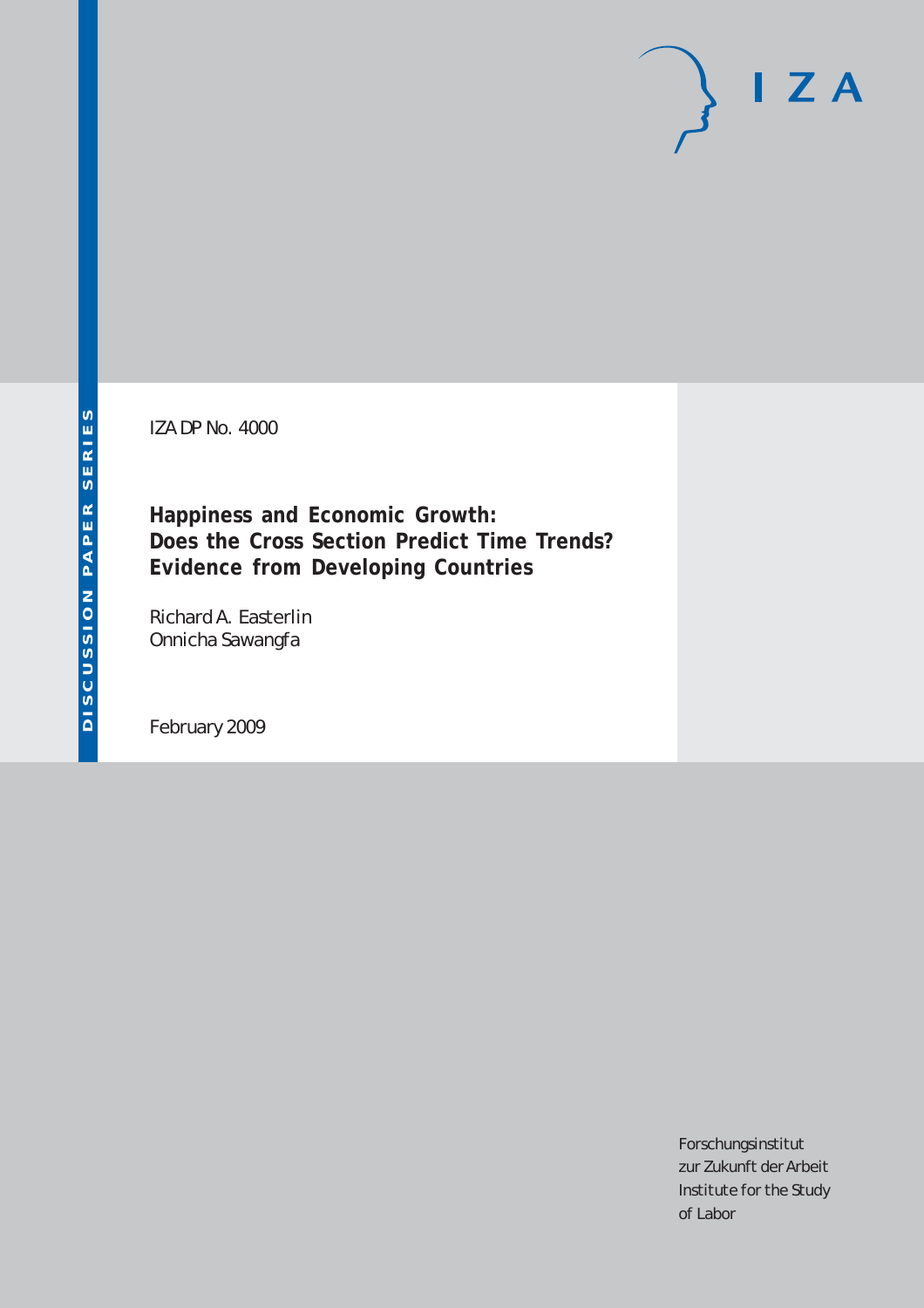# **Happiness and Economic Growth: Does the Cross Section Predict Time Trends? Evidence from Developing Countries**

# **Richard A. Easterlin**

*University of Southern California and IZA* 

# **Onnicha Sawangfa**

*University of Southern California* 

Discussion Paper No. 4000 February 2009

IZA

P.O. Box 7240 53072 Bonn Germany

Phone: +49-228-3894-0 Fax: +49-228-3894-180 E-mail: [iza@iza.org](mailto:iza@iza.org) 

Any opinions expressed here are those of the author(s) and not those of IZA. Research published in this series may include views on policy, but the institute itself takes no institutional policy positions.

The Institute for the Study of Labor (IZA) in Bonn is a local and virtual international research center and a place of communication between science, politics and business. IZA is an independent nonprofit organization supported by Deutsche Post Foundation. The center is associated with the University of Bonn and offers a stimulating research environment through its international network, workshops and conferences, data service, project support, research visits and doctoral program. IZA engages in (i) original and internationally competitive research in all fields of labor economics, (ii) development of policy concepts, and (iii) dissemination of research results and concepts to the interested public.

IZA Discussion Papers often represent preliminary work and are circulated to encourage discussion. Citation of such a paper should account for its provisional character. A revised version may be available directly from the author.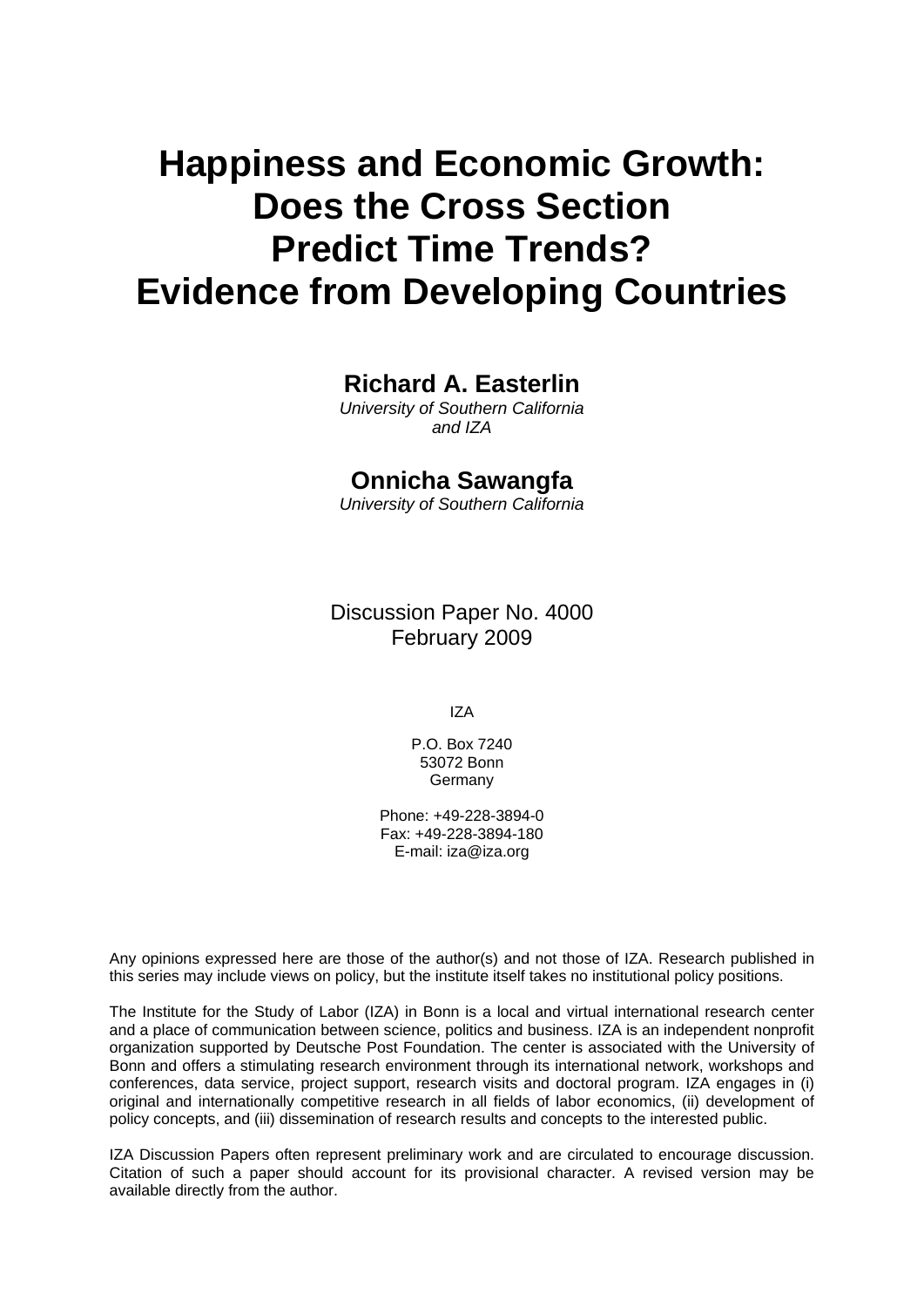IZA Discussion Paper No. 4000 February 2009

# **ABSTRACT**

# **Happiness and Economic Growth: Does the Cross Section Predict Time Trends? Evidence from Developing Countries**

Based on point-of-time comparisons of happiness in richer and poorer countries, it is commonly asserted that economic growth will have a significant positive impact on happiness in poorer countries, if not richer. The time trends of subjective well-being (SWB) in 13 developing countries, however, are not significantly related to predictions derived from the cross sectional relation of happiness to GDP per capita. The point-of-time comparison leads to the expectation that the same absolute increase in GDP per capita will have a bigger impact on SWB in a poorer than a richer country. In fact there is no significant relation between actual trends in SWB and those predicted from the cross sectional relationship. Nor is a higher percentage rate of growth in GDP per capita significantly positively associated with a greater improvement in SWB. In the developing countries studied here a greater increase in happiness does not accompany more rapid economic growth. These conclusions hold true for two measures of SWB that are separately analyzed, overall life satisfaction and satisfaction with finances. The two SWB measures themselves, however, typically trend similarly within a country, providing mutually supporting evidence of the trend in well-being.

JEL Classification: I31, D60, O5, O10

Keywords: happiness, economic growth, developing countries

Corresponding author:

Richard A. Easterlin Department of Economics, KAP 300 University of Southern California Los Angeles, California 90089-0253 USA E-mail: [easterl@usc.edu](mailto:easterl@usc.edu)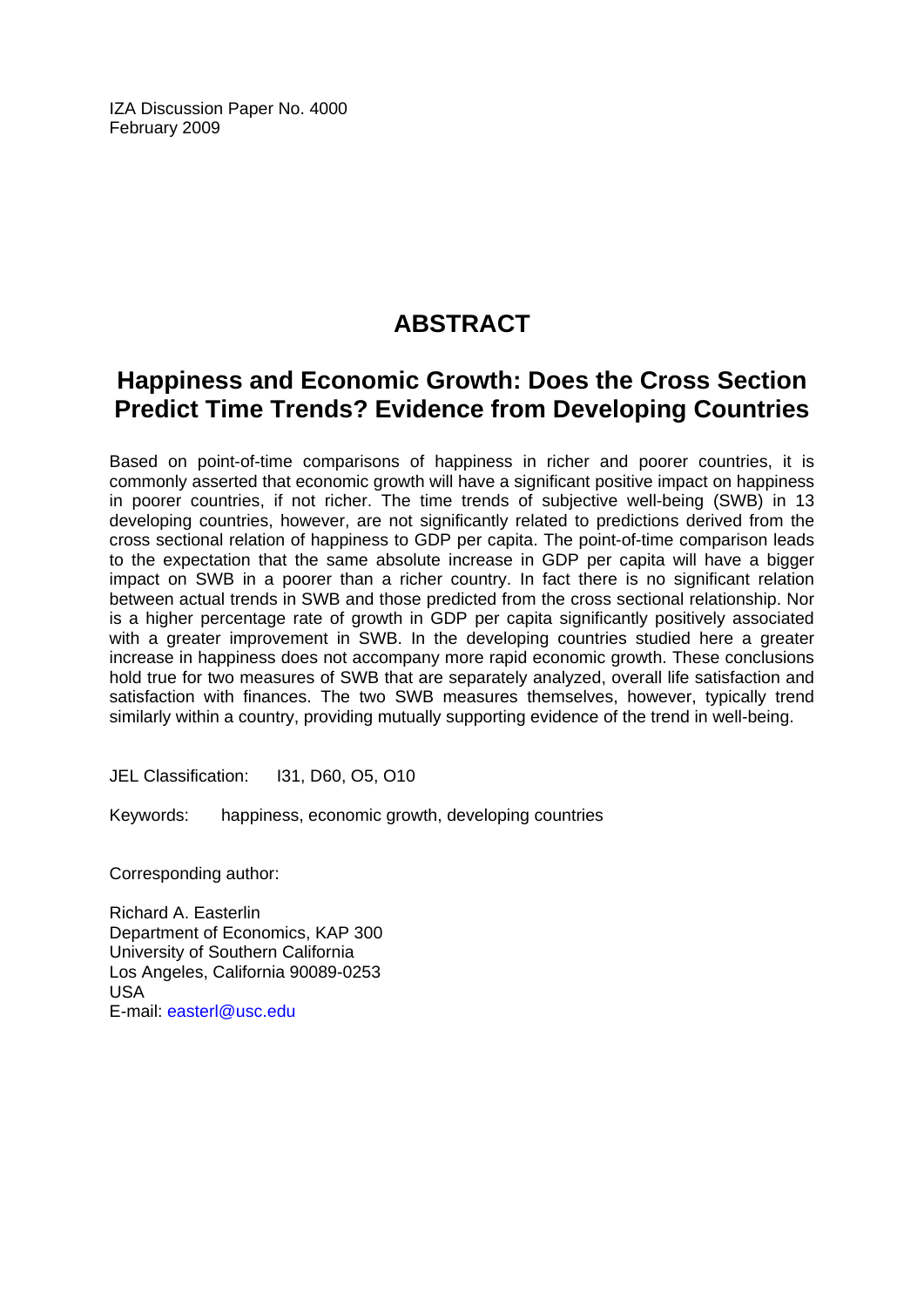Little is known about happiness trends in the developing world. As a result, point-oftime comparisons between richer and poorer countries have typically been used to infer the likely course of happiness as GDP per capita rises. In this paper we bring together some of the limited evidence available on happiness in the developing world to examine whether trends over time are consistent with expectations based on cross sectional data. The developing countries are of special interest, because, according to the cross sectional comparisons, this is where economic growth would be expected to have its biggest impact on happiness. As it turns out, for the limited number of countries studied here, we find that the actual trends do not conform to those predicted by the cross sectional relationship.

We examine three specific questions: (1) What is the nature of happiness trends in the developing countries? (2) Does the commonly observed international cross sectional pattern of diminishing marginal utility of income predict the time trend in happiness? (3) Are higher rates of economic growth typically accompanied by more positive trends in happiness? We start with no preconceptions as to what the answers should be. Our interest is factual: to find out what the evidence is on these questions.

Studies of time trends in happiness in developing countries are virtually non-existent due to the limited and fragmentary nature of the available data. In the economics literature the most notable exception is a recent paper by Stevenson and Wolfers (2008). This study is commendable for its effort to mobilize a wide range of data to assess the happiness-growth relation, not only cross sectionally, but in time series as well. The time series analysis suffers, however, from, among other things, a failure to distinguish short from long-term relationships between happiness and GDP per capita, as will be discussed in the Methods section below. Outside of economics, there is a time series study by two quality-of-life specialists, Michael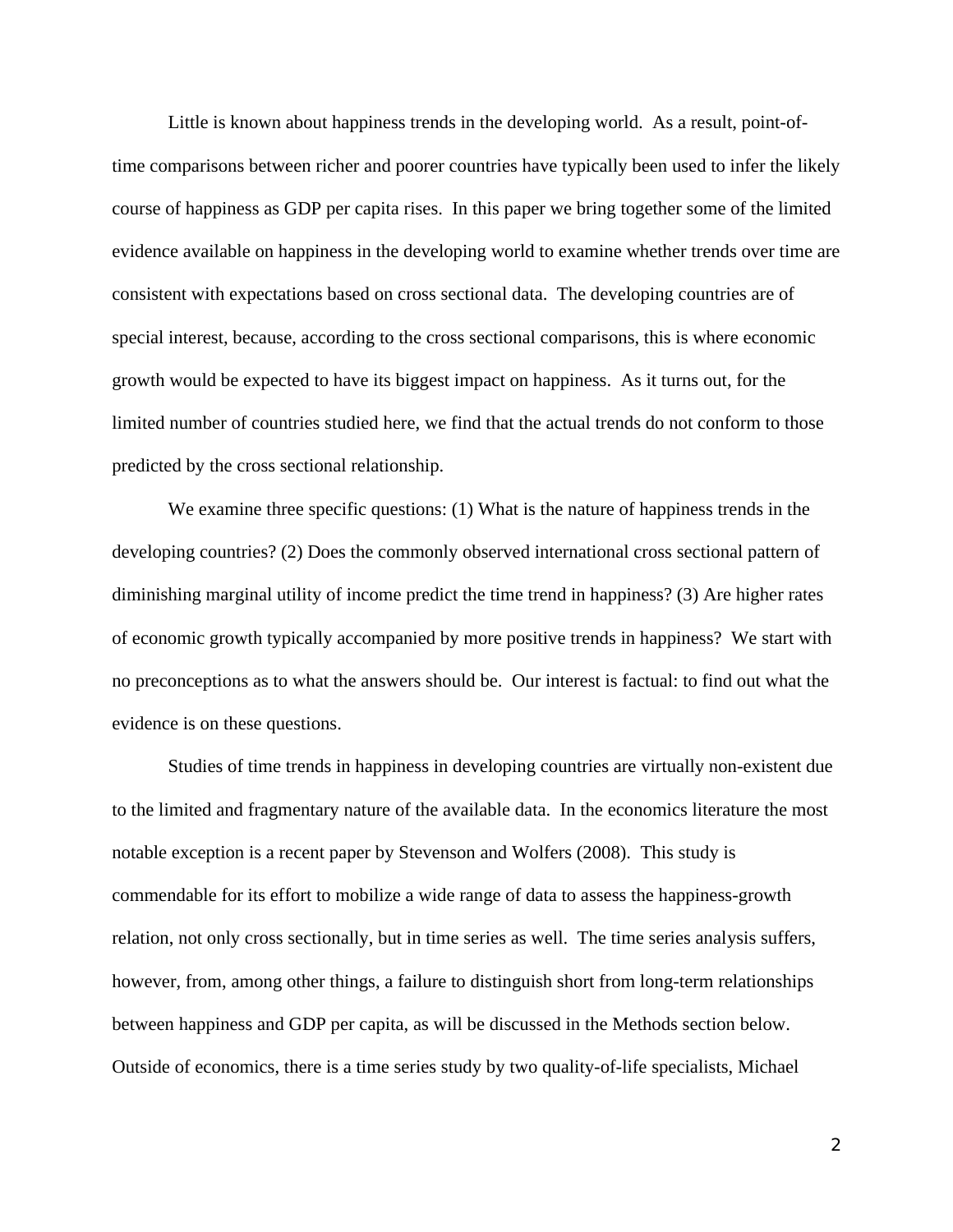Hagerty and Ruut Veenhoven (2003) which, like the Stevenson and Wolfers paper, claims to find that happiness is positively associated with economic growth. This study has been critiqued by Easterlin (2005). (See also the reply by Hagerty and Veenhoven 2006). Finally, political scientist Ronald Inglehart and his collaborators in an analysis of World Values Survey data for recent decades report that "happiness rose in 45 of 52 countries for which substantial time series data were available," (Inglehart, Foa, Peterson and Welzel 2008, p. 264). As will be explained in the next section, this inference appears to result from an upward bias in the happiness measure on which the authors' conclusion relies.<sup>1</sup>

Our criterion for including a country to study happiness trends is that there be at least three comparable observations on subjective well-being spanning at least ten years; the average period spanned is actually about 16 years. This is a short time series for studying happiness. In the original time series study of happiness and economic growth, Easterlin (1974, p.110) found that, when comparing identical happiness questions, there was an increase in happiness in the United States from 1946 to 1956-57, followed by a decline to 1970, with a negligible net change over the entire period. The rise and fall observed in the United States over more than two decades suggests that even a ten- or fifteen-year period may fail to give a valid indication of the long-term trend. But even when we set minima as low as a ten-year period and comparable observations at three, we are left with fairly few developing countries – a total of only thirteen. This small number is somewhat compensated for by the fact that most are quite populous, and several have very high rates of economic growth. Indeed, four (Brazil, China, Japan, and South

 $\overline{a}$ 

<sup>&</sup>lt;sup>1</sup> Analysts sometimes try to infer time series change by comparing the responses to "ladder-of-life" questions of the type asked in the recent Gallup World Poll to Hadley Cantril's (1965) results. To assume the recent responses are comparable to Cantril's is questionable. Before presenting respondents with the ladder-of-life question, Cantril's interviewers conducted a lengthy in-depth interview probing the respondents' concerns about the best and worst of all possible worlds (see Cantril 1965, pp. 22-24 and Easterlin 1974, pp. 91-92). The recent ladder-of-life questions have no counterpart to this lengthy preamble.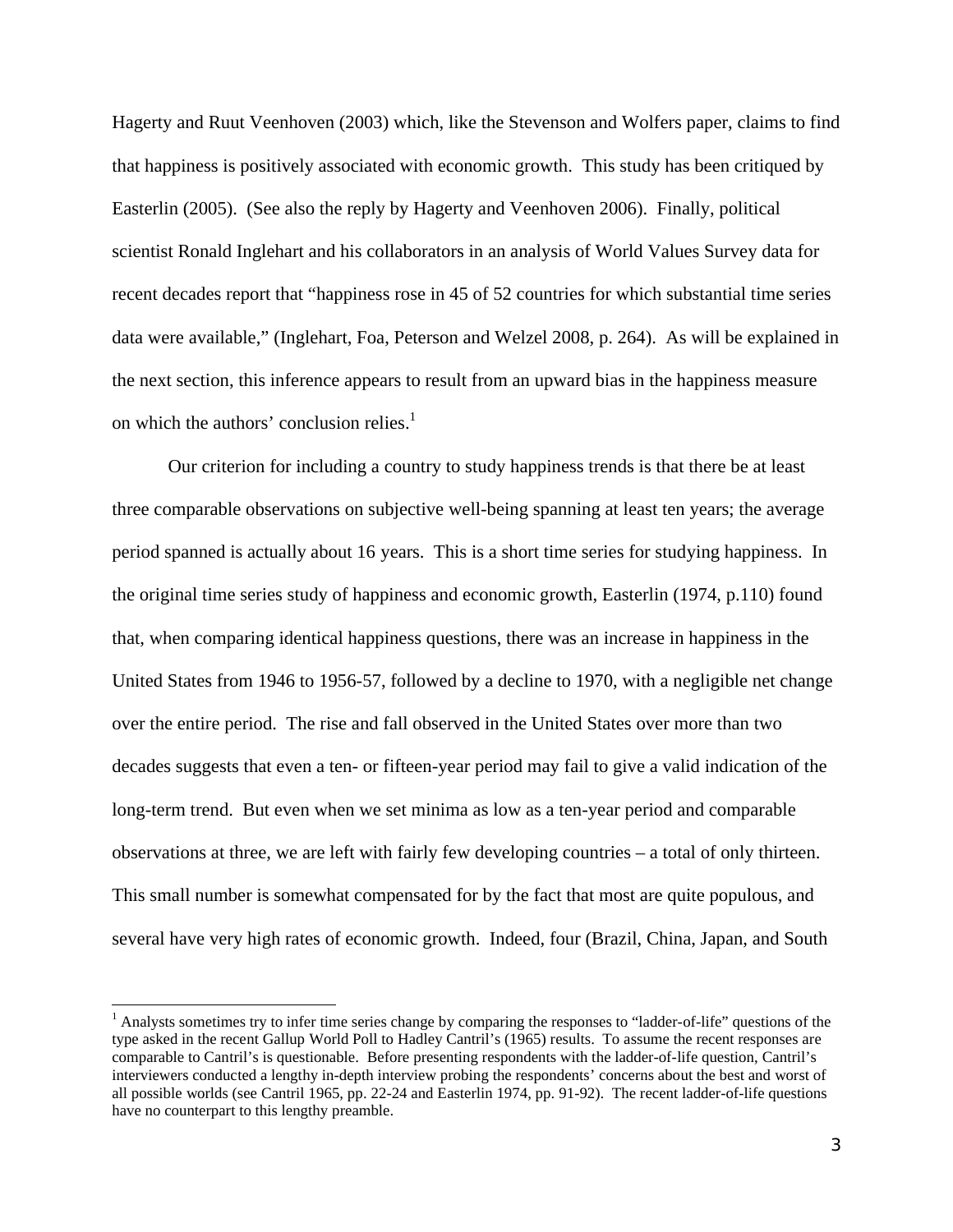Korea) have the distinction of being among the thirteen "success stories" of economic growth recently featured in a World Bank Report (Commission on Growth and Development 2008).

Happiness depends on many factors (Bruni and Porta 2005; Frey and Stutzer 2002; Layard 2005). Generalizations about growth and happiness in developing countries, however, have typically been based on bivariate cross sectional comparisons of national measures of subjective well-being and per capita income. A succinct example of inferring time trends of subjective well-being for developing countries from a bivariate multi-country cross section appears in the valuable survey volume by two of the leading economists in the study of the economics of happiness:

> Comparing across countries, it is true that income and happiness are positively related and that the marginal utility falls with higher income. Higher income clearly raises happiness in developing countries, while the effect is only small, if it exists at all, in rich countries (Frey and Stutzer 2002, p. 90).

Hence, in testing here such generalizations against time series evidence we too employ a bivariate methodology. Some analysts look at happiness in relation to the absolute amount of change in income; others, the percentage change. In the analysis below, we look at both.

In keeping with much of the literature the term happiness has been used to this point as a proxy for measures of subjective well-being (SWB) in general. The following analysis is based specifically on two measures of SWB, overall life satisfaction and satisfaction with finances. Although satisfaction with finances is less comprehensive than overall life satisfaction, one might expect it to be even more closely related to economic growth and thus an even better measure to test the happiness-growth relationship. Most importantly, by using two measures we are able to gauge whether they provide consistent answers to our three questions. In what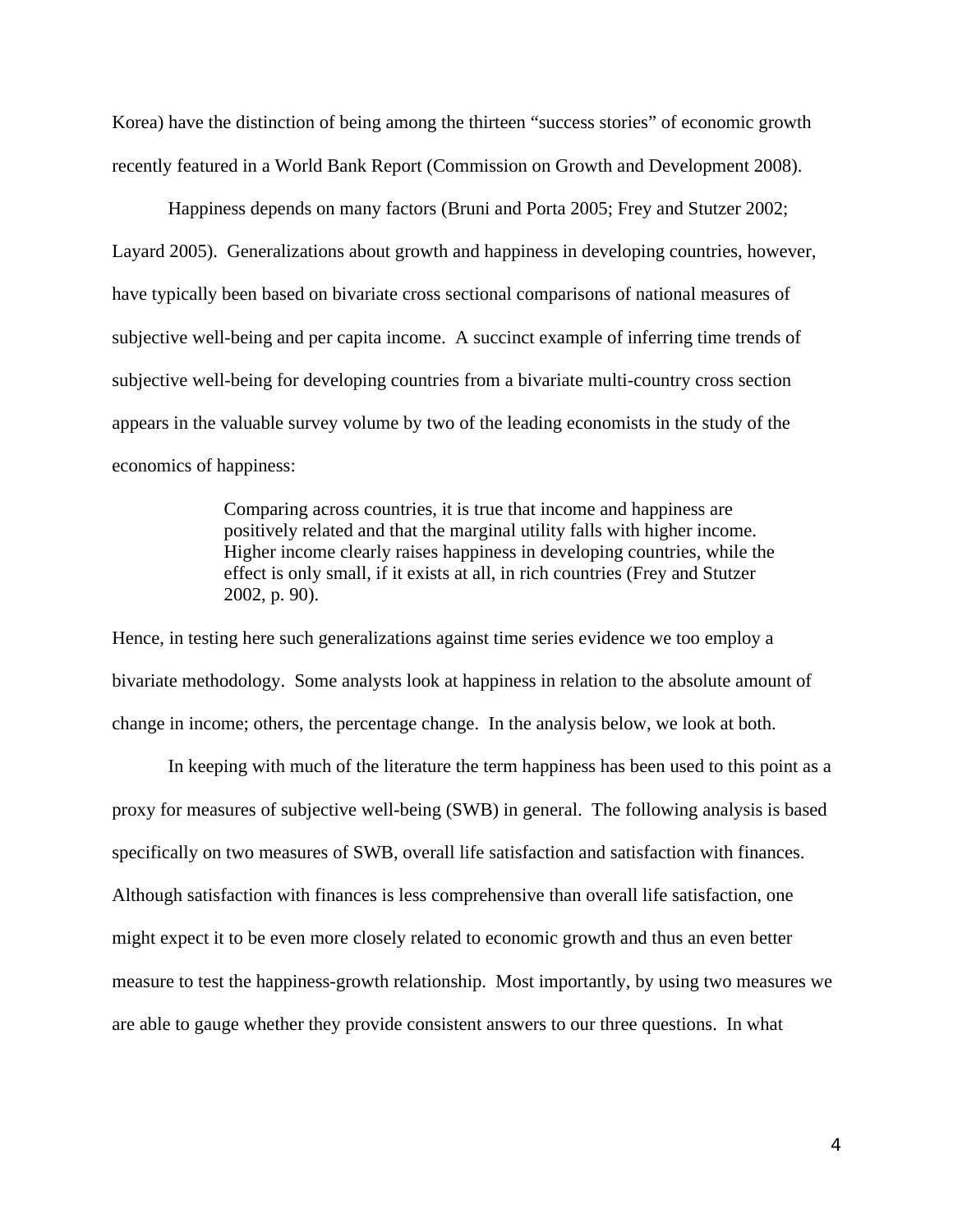follows, the term "subjective well-being" is used when referring to the two measures either separately or together.

#### **Data and Measures**

The principal data set is the World Values Survey (WVS), conducted in an increasing number of countries throughout the world in five waves: 1981-84, 1989-93, 1994-99, 1999-2004, and 2005-2007 (World and European Values Surveys Four-Wave Integrated Data File 2006; World Values Survey 2005 Official Data File V.20081015, 2008). Most of the developing countries included here were first surveyed in wave 2, but four (Argentina, Japan, South Korea, and Mexico) were covered in wave 1. A second major source is the Latinobarometer, conducted almost annually since 1995. For the six Latin American countries studied here – Argentina, Brazil, Chile, Mexico, Peru, and Venezuela – we rely on the Latinobarometer once it is available rather than the WVS, because of its fuller time series coverage. Two African countries, Nigeria and South Africa, are included. For South Africa, besides the WVS, there is a separate survey, the South African Quality of Life Trends Study commissioned to MarkData (hereafter SA MarkData) that provides a check on the WVS data.<sup>2</sup> Five Asian countries are studied – China, India, Japan, South South Korea, and Turkey. For China two other survey sources, Gallup and the Asiabarometer are used to check the WVS. For Japan the primary series comes from the "Life in Nation" surveys. These surveys start in 1958 when Japan's GDP per capita, at 11 percent of the U.S. level in 2000, put it well within the developing bloc. The series extends through 2007, and is complemented by the WVS and a survey conducted by the Cabinet Office

 $2$  Special thanks go to Professor Valerie Møller of Rhodes University, Grahamstown, South Africa for providing tabulations of these data (that are not in the public domain) and valuable help regarding the comparability over time of the survey questions. Professor Møller has published extensively on quality of life in South Africa (see, e.g. Møller 1998, 2001, 2007).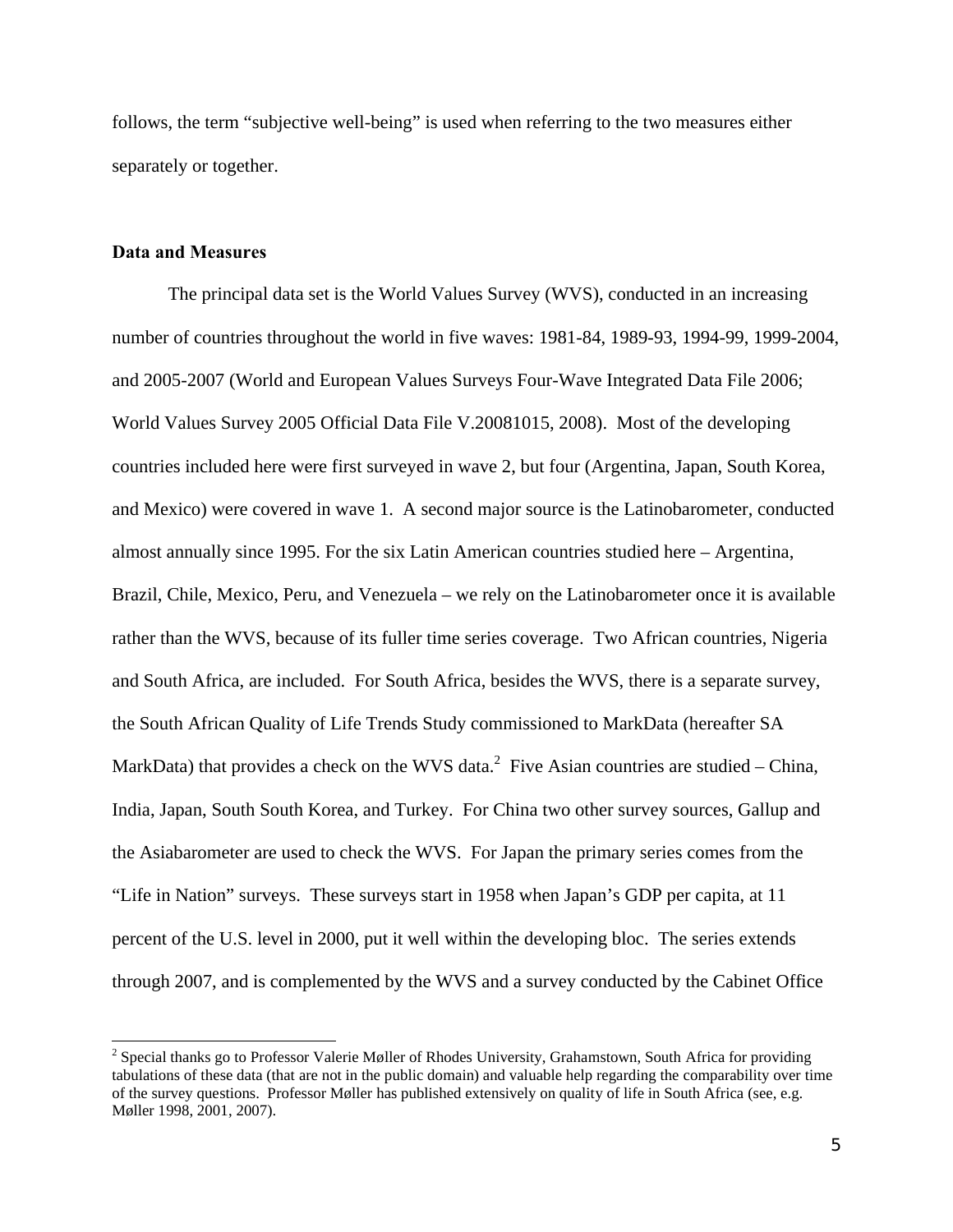of Japan and kindly provided by Takayoshi Kusago covering the period 1978-2005 (Kusago  $2007$ <sup>3</sup>. The three surveys for Japan all terminate at a point when Japan's GDP per capita is upwards of 80 percent of the U.S. 2000 level, and thus span the widest range of growth experience covered here.

In the Japanese "Life in Nation" surveys there are several changes in the survey question between 1958 and 2007 (Hirata 2001; Stevenson and Wolfers 2008). Stevenson and Wolfers 2008, Table 5 gives a valuable digest of these data. We therefore divided the series into three segments that we analyze separately, Japan 1 (1958-1969), Japan 2 (1970-1991), and Japan 3 (1992-2007). The 11-year Japan 1 series comprises two shorter segments that we pool in order to satisfy our 10 year minimum criterion, using a dummy variable to account for the difference in response level attributable to the change in survey question. The WVS data for Japan (1981- 2005), used in the analysis of satisfaction with finances, are labeled Japan 4.

The GDP data are those of the World Bank 1975 onwards (World Development Indicators Online 2008). Those for Japan prior to 1975 are based on a backward extrapolation of the World Bank series using the Penn World Table (Heston, Summers, and Aten 2006).

We date the observations on subjective well-being here, not at the actual survey dates, but to match the annual GDP observations that they most likely reflect. The GDP data are for calendar years while the SWB surveys typically relate to a single month or span only a few months. If a survey is conducted early in a year it would clearly be meaningless to link it to a GDP estimate covering the entire twelve months of the same year. Our procedure, therefore, is as follows. An SWB survey conducted within the first four months of a year, say, January – April 1991, is linked to1990 GDP; a mid-year survey, conducted in the period May through August 1991 is compared to the GDP average of 1990 and 1991 and dated 1990.5; and a survey

<sup>&</sup>lt;sup>3</sup> The Kusago series is used here in Appendix B as a check on the "Life in Nation" series.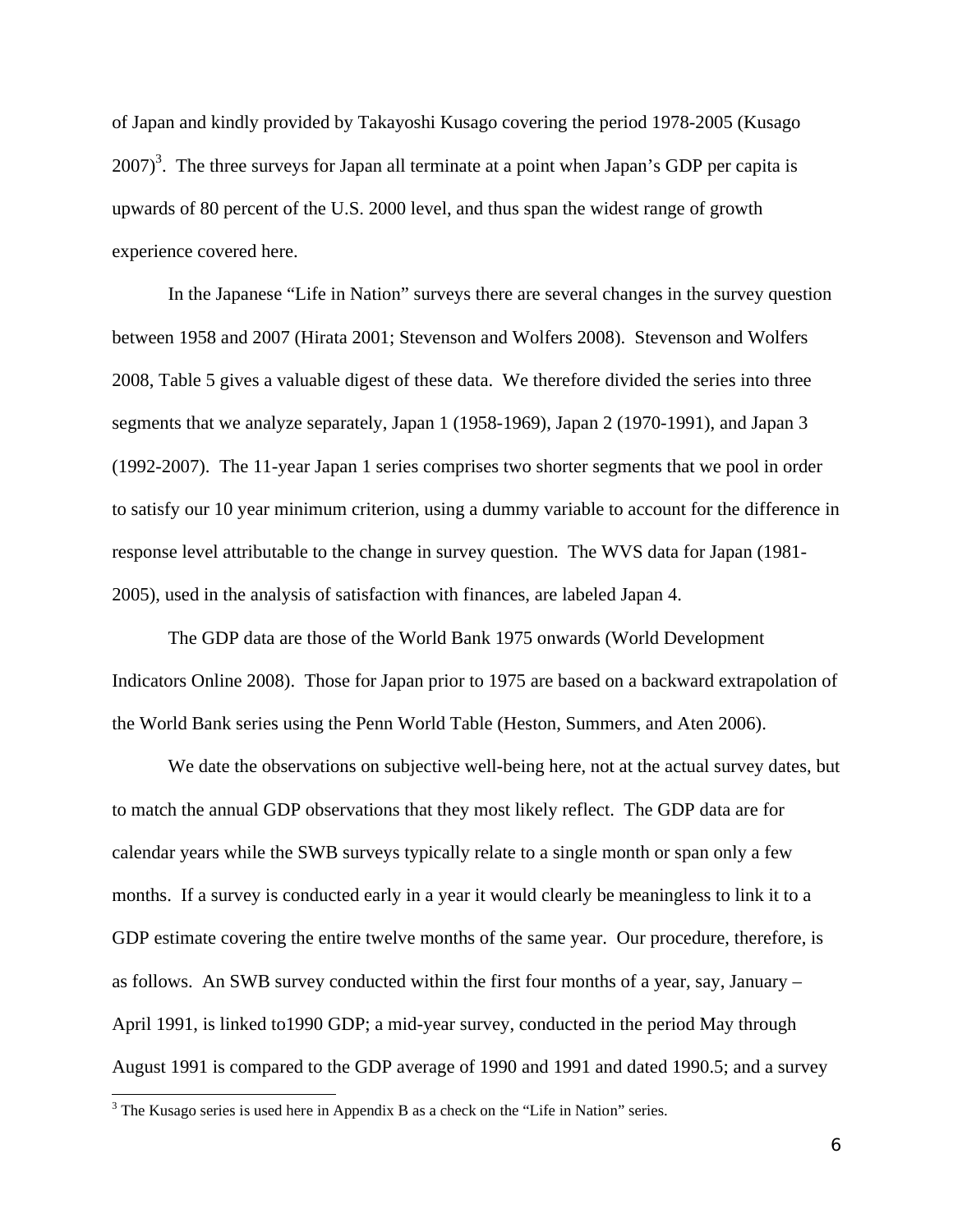conducted in the latter part of the year, September-December 1991, is compared with 1991 GDP and dated 1991.

In the WVS life satisfaction and satisfaction with finances are measured on a response scale ranging in integer values from  $1 (=$  dissatisfied) to  $10 (=$  satisfied). The specific question for each subjective well-being measure used here is given in Appendix A.

We do not use the 4-category happiness measure from the WVS, except for India from wave 3 onward. The 10-response categories of the other two measures have the obvious advantage of greater sensitivity, but there is another reason for not using the happiness measure. In wave 2, the happiness question that was asked differs from that in later waves, and as a result, happiness diverges markedly from the other two SWB measures in its direction of change between waves 2 and 3. This is particularly noticeable for the transition countries of central and eastern Europe for which a number of studies concur in the finding that the economic collapse in these countries was accompanied by a substantial decrease in subjective well-being (Easterlin 2009, EBRD 2007, Guriev and Zhuravskaya 2008, Llekes 2006, Sanfey and Teksoz 2007, Saris and Andreenkova 2001, Veenhoven 2001). In most of these transition countries, the average happiness answers rise from wave 2 to wave 3 of the WVS despite marked declines in life and financial satisfaction. Similarly, in all but one of the developing countries studied here, the happiness measure increases between waves 2 and 3 while the other two measures are almost always consistent with each other in direction of change, sometimes moving up together, sometimes down together.

The reason for the increase typically shown in the WVS happiness measure between waves 2 and 3 appears to be a "primacy" bias resulting from a change in the instruction accompanying the happiness question. In wave 2, interviewers were instructed to alternate the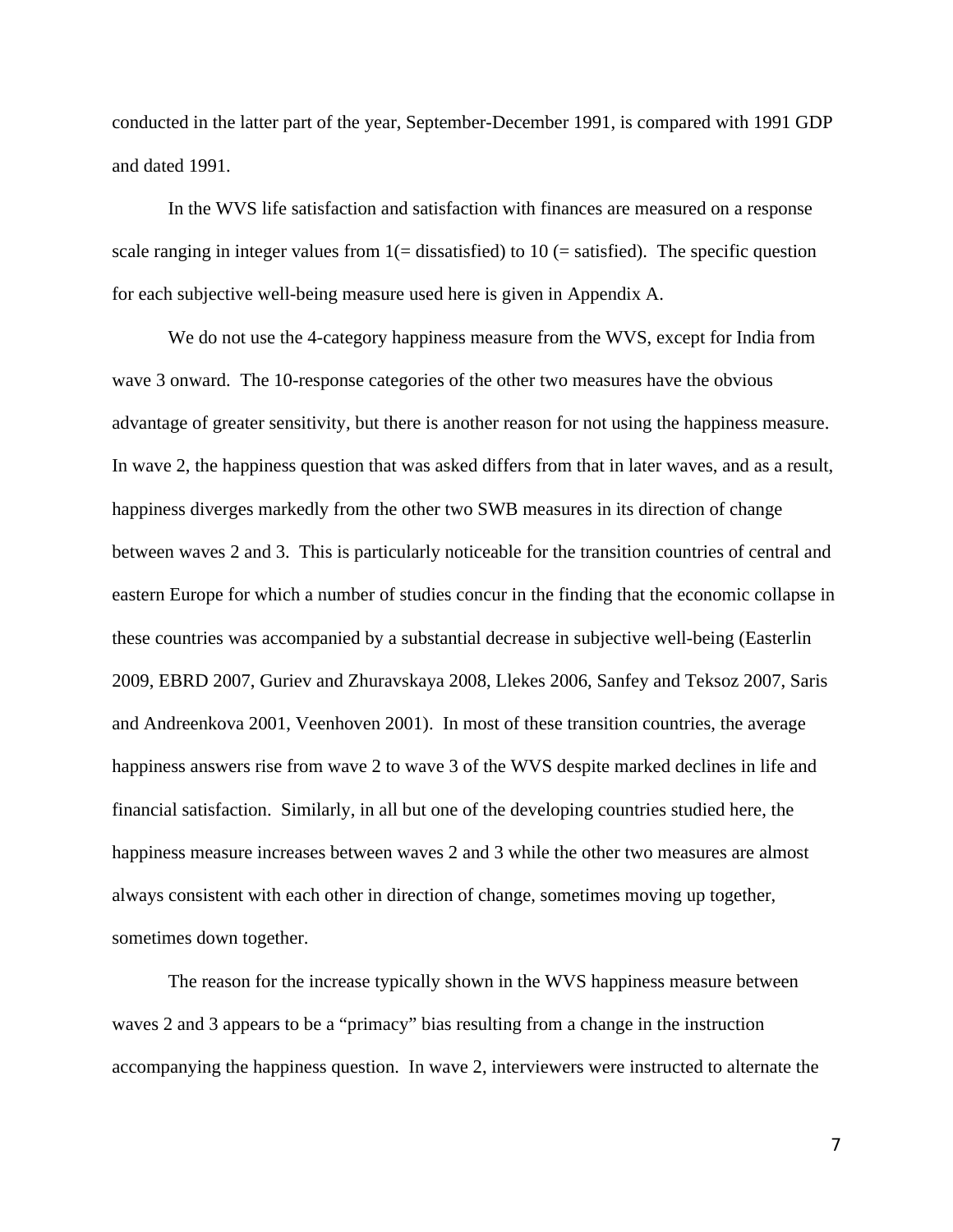order of response choices from one respondent to the next. Thus respondent 1 would be presented with choices ranging from "very happy" down to "not at all happy", while respondent 2 would be presented with "not at all happy" first. There are a number of survey studies demonstrating a tendency for respondents to favor earlier over later choices (Belson 1966, Chan 1991, Schuman and Presser 1981, pp. 56-77). In wave 2, therefore, half the respondents would have been more inclined toward less happy choices by virtue of being presented with the more negative options first. In wave 3, the "very happy" option appears first, and the instruction to alternate response options no longer appears. Hence happiness responses in wave 3 would tend to be biased upward relative to wave 2, a movement consistent with the positive between-wave changes almost universally observed in the happiness measure in both the transition and developing countries.

For overall life satisfaction there is also a bias problem, one that would tend to reduce life satisfaction in waves 3 and 4 compared to the earlier and later waves. In this case it is a "focusing bias", due to placing the question on financial satisfaction before that on overall life satisfaction in waves 3 and 4 (cf. Stevenson and Wolfers 2008). However, the question on financial, as opposed to life satisfaction appears to be comparable across waves in terms of both content and context. Both life and financial satisfaction typically exhibit similar directions of change between waves 2 and 3, suggesting that the bias in the question on life satisfaction, to the extent it exists, is not as serious as that in the happiness measure.

A paper by Inglehart, Foa, Peterson and Welzel (2008) proposes a substantive reason for the disparate time series movements in happiness and life satisfaction in the WVS. $4$  The authors suggest that the two measures reflect different determinants, the former, political conditions, and

 $\overline{a}$ 

<sup>&</sup>lt;sup>4</sup> Helliwell and Putnam (2004) find somewhat different results for happiness versus life satisfaction in relation to a variety of social capital variables, but their analysis, unlike that of Inglehart and his collaborators, is cross sectional and multivariate.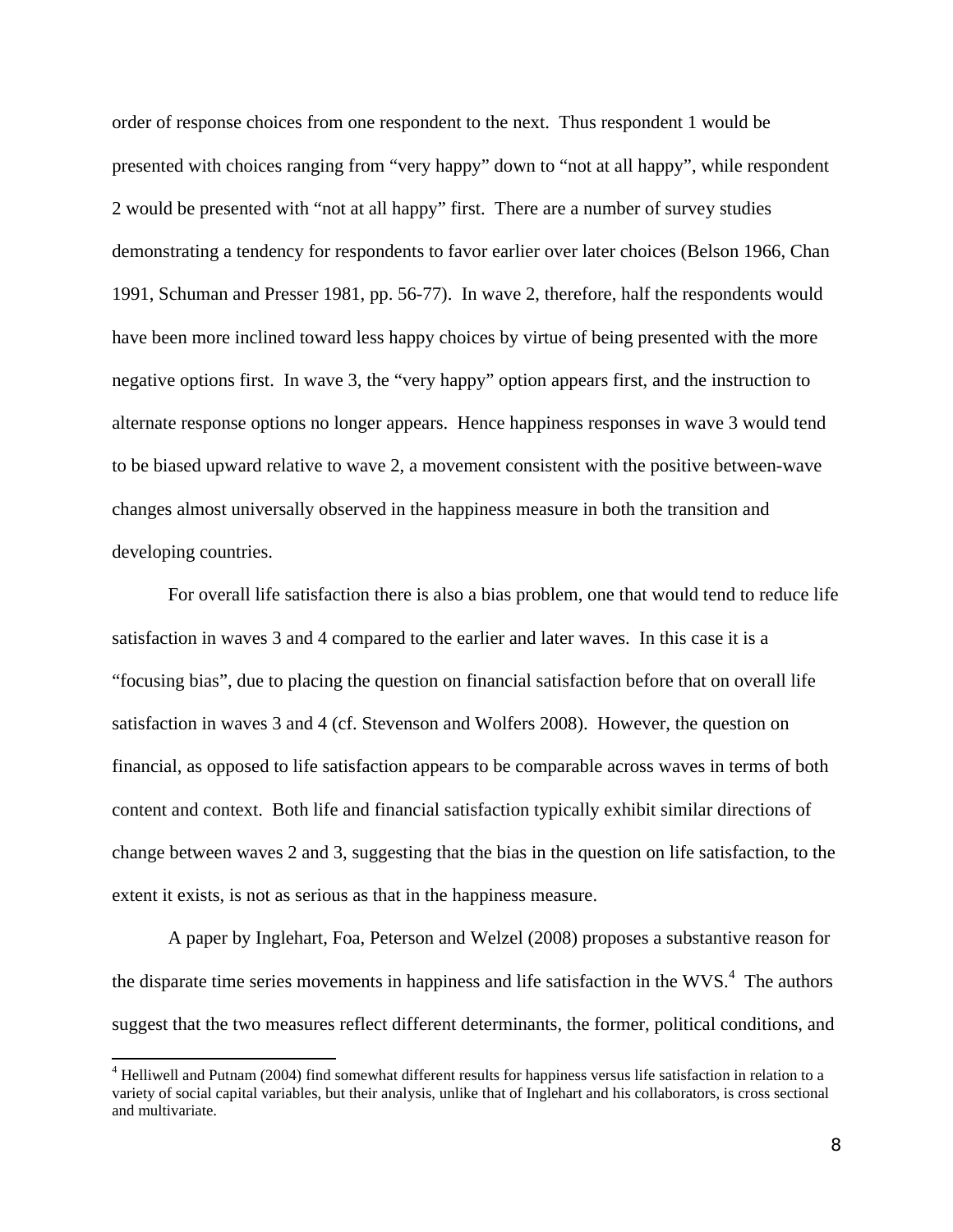the latter, economic circumstances, citing specifically the experience of the transition countries of central and eastern Europe. In their interpretation "many ex-communist countries experienced democratization accompanied by economic collapse, resulting in rising happiness and falling satisfaction" (Inglehart, Foa, Peterson, and Welzel 2008, p. 277). Aside from the issue of statistical bias in the happiness measure, two pieces of evidence may be noted that call into question the argument that happiness moves differently from life satisfaction, because it is affected by democratization and life satisfaction is not.

As has been mentioned, in the transition countries of central and eastern Europe happiness typically increases between waves 2 and 3 of the WVS, but life satisfaction declines. Thanks to a question included in the Eurobarometer surveys in these countries, it is possible to test directly whether democratization explains the rise in happiness. The question is: "On the whole, are you very satisfied, fairly satisfied, not very satisfied, or not satisfied at all with the way democracy works in (your country)?"<sup>5</sup> There are twelve transition countries included in both waves 2 and 3 of the WVS, and happiness increases in nine of the twelve. If the rise in happiness is due to democratization, a regression for all twelve countries of the change in happiness on the change in satisfaction with democracy should yield a positive slope coefficient. Actually, the regression yields a negative, though not statistically significant, coefficient. For two of the three countries that have the highest increase in happiness between waves 2 and 3, satisfaction with democracy declines. For two of the three countries in which happiness declines between waves 2 and 3, satisfaction with democracy increases. These results do not support the hypothesis that the movement in happiness is a result of democratization.

 $<sup>5</sup>$  For five countries the period spanned by the question is the same as that for the WVS happiness question; for the</sup> other seven the period covered by the question differs by one year from that to which the happiness question refers.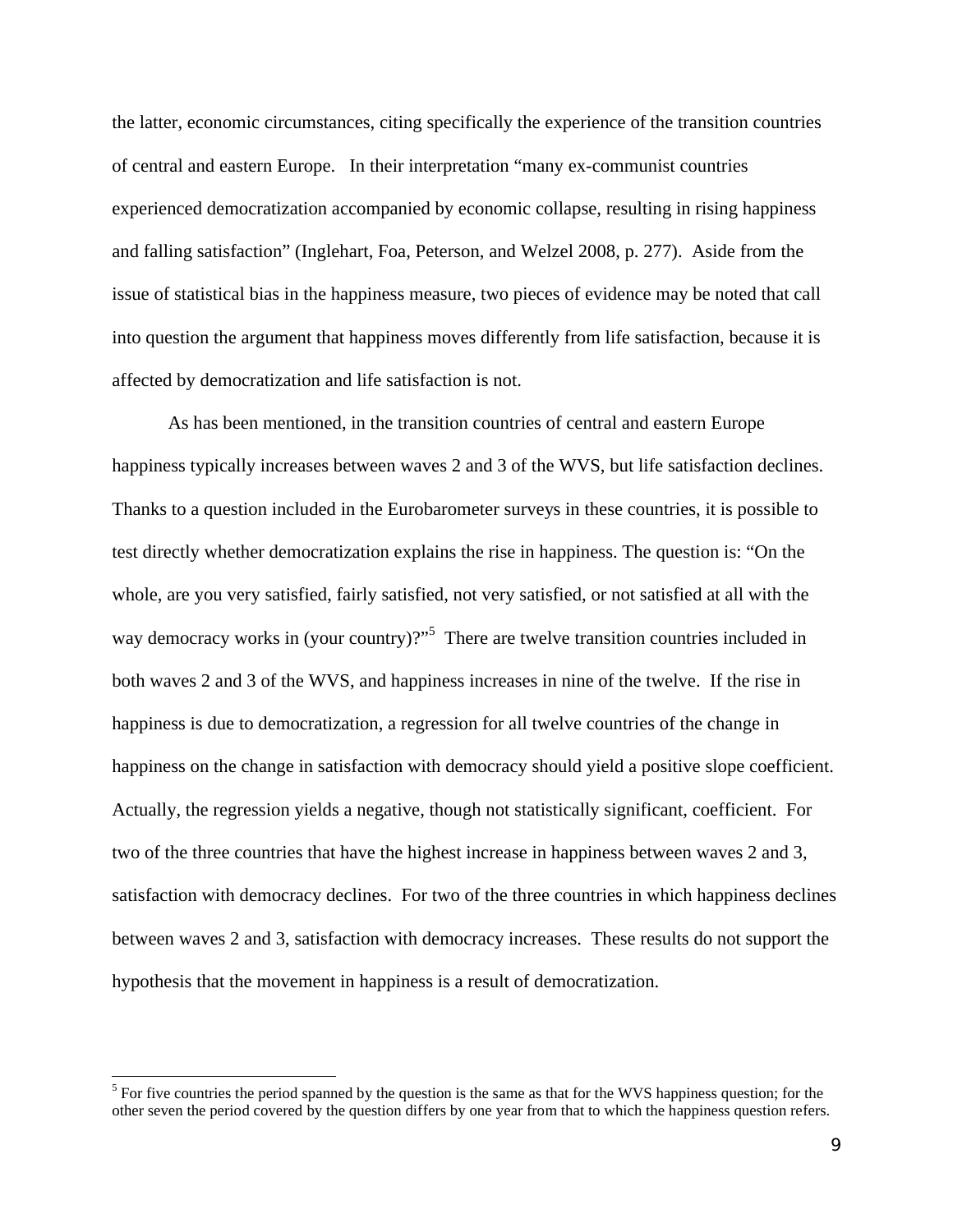Democratization may, however, temporarily affect happiness, but contrary to the view in the Inglehart et al article it affects life satisfaction similarly. There are almost no surveys like the WVS which ask both happiness and life satisfaction questions, but the SA MarkData survey for South Africa does. In May 1994, one month after the country's first democratic election, a survey was conducted that included questions about both happiness and life satisfaction. Here, for both measures is the percentage of the black population in the top two (out of five) categories at that time and the corresponding percentages at the two adjacent dates when similar surveys were conducted:

|                   | 1988 | 1994 | 1995 |
|-------------------|------|------|------|
| Happiness         |      | 80   | 39   |
| Life satisfaction | 37   | 86   | 45   |

Note how by both measures the well-being of blacks soared at the time of the election. But as Valerie Møller (2007, p. 248) observes: "[P]ost-election euphoria was short-lived. Satisfaction levels have since returned to ones reminiscent of those under the former regime." This return is registered by both SWB measures. Moreover, the magnitude of rise and fall is virtually identical for the two measures. This evidence suggests that democratization may temporarily affect subjective well-being, but this effect appears not only in happiness but in life satisfaction as well.

The Latinobarometer, used here together with the WVS for all six Latin American countries, also has comparability problems. The response categories for life satisfaction in the first two surveys (1997 and 2000) differ from those in subsequent surveys; hence the observations for the first two years are not used here. Also, the 2006 Latinobarometer data on financial satisfaction are omitted. In this case, a focusing bias occurred in 2006, because of the placement before the financial satisfaction question of a new question involving comparison with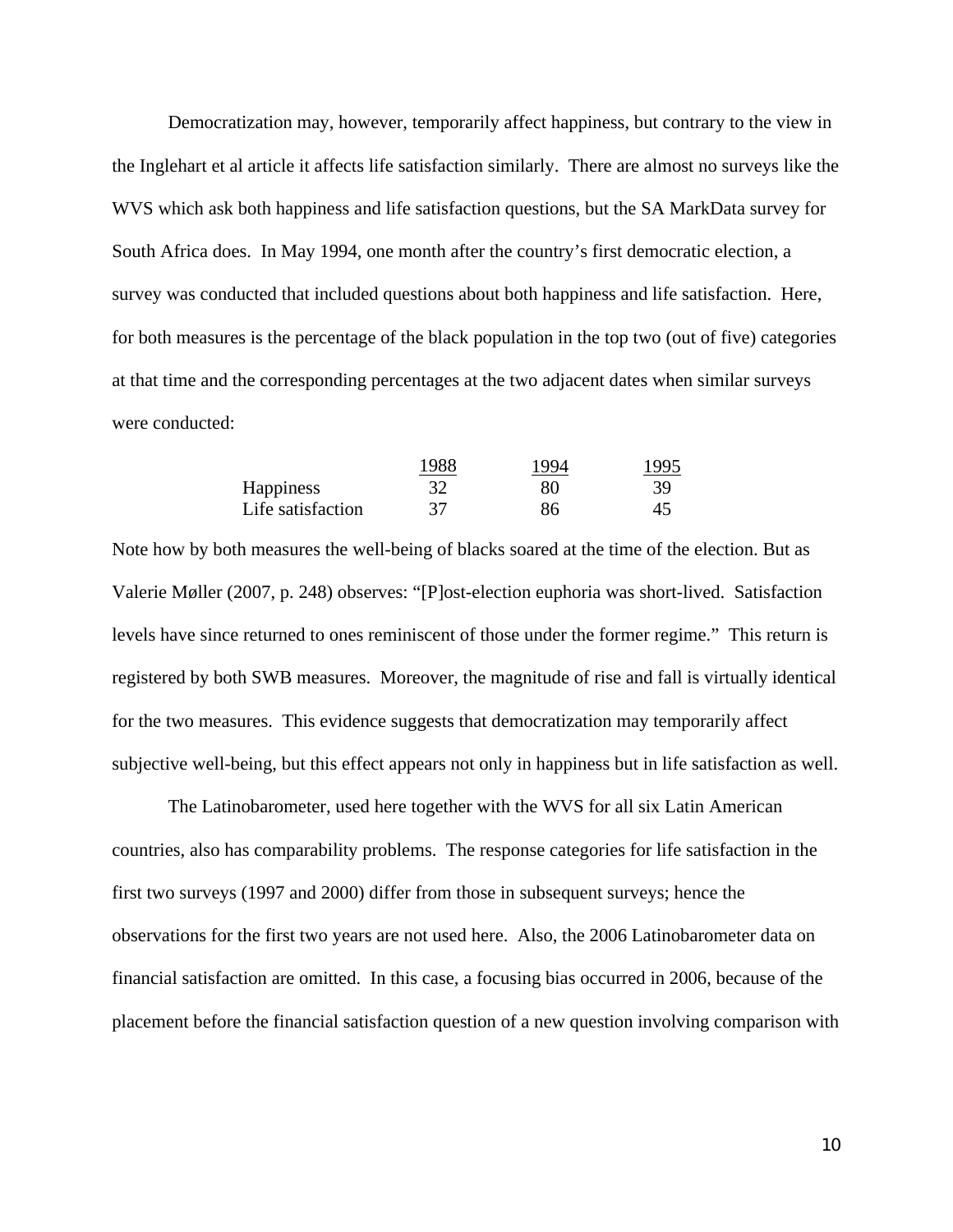one's parents' situation that tended to bias upward the subsequent response on financial satisfaction.<sup>6</sup>

#### **Methods**

We compute the long-term growth rate of SWB by regressing it on time, taking as our period of analysis for each country the longest time span available. The long-term growth rate of GDP per capita is computed from the GDP per capita values at the start and end of the period covered by the SWB observations. When more than one data set is available for SWB, as in the case of the Latin American countries, we compute a pooled regression with a dummy variable to identify the different data set. Growth rates for both SWB and GDP are per year; the change in SWB is measured in absolute terms, that in GDP per capita, in percentage terms.

In taking long periods for analysis the purpose is specifically to distinguish the longer from the shorter-term relationship between SWB and GDP per capita. There is ample evidence that short term fluctuations in SWB are positive correlated with macroeconomic conditions. This is nowhere more apparent than in the massive economic collapse and subsequent recovery of the

<sup>&</sup>lt;sup>6</sup> In the Latinobarometer the questions preceding the family economic situation question in 2005 and 2006 were: 2005. In the following twelve months, do you think that, in general, the economic situation of the country will be much better, a little better, the same, a little worse, or much worse than now? 2006. Do you think you have a job much better, a little better, the same as, a little worse, or much worse than your father did?

The response categories are identical for the two questions, so we computed for each country the mean response to each of the questions on a scale from 5 (much better) to 1 (much worse). We hypothesize that the shift to the 2006 question invoking a comparison of one's personal economic situation (one's job) with one's father's situation would put the respondent in a more favorable context to respond to the next question on one's current family economic situation than the 2005 question about the country's general economic outlook. The evidence confirmed this. In every one of 17 Latinobarometer countries the 2006 question requiring comparison with one's father elicited a mean response much higher than the 2005 question on the country's economic outlook, the answer averaging 0.9 points on the 1-5 scale. Moreover, the more favorable context invoked by the 2006 comparison with one's father resulted in more favorable response to the following question on one's family's economic situation. In 14 of the 17 countries there was an increase from 2005 to 2006 in the assessment of one's own economic situation, the average increment being about 0.1 points on a 1-5 scale. If one compares the 17 countries, one finds that the magnitude of the 2005- 2006 increase in one's family's economic situation was significantly positively correlated with the magnitude of the 2005-2006 increase between the immediately preceding questions. We are grateful to Malgorzata Switek for carrying out this analysis.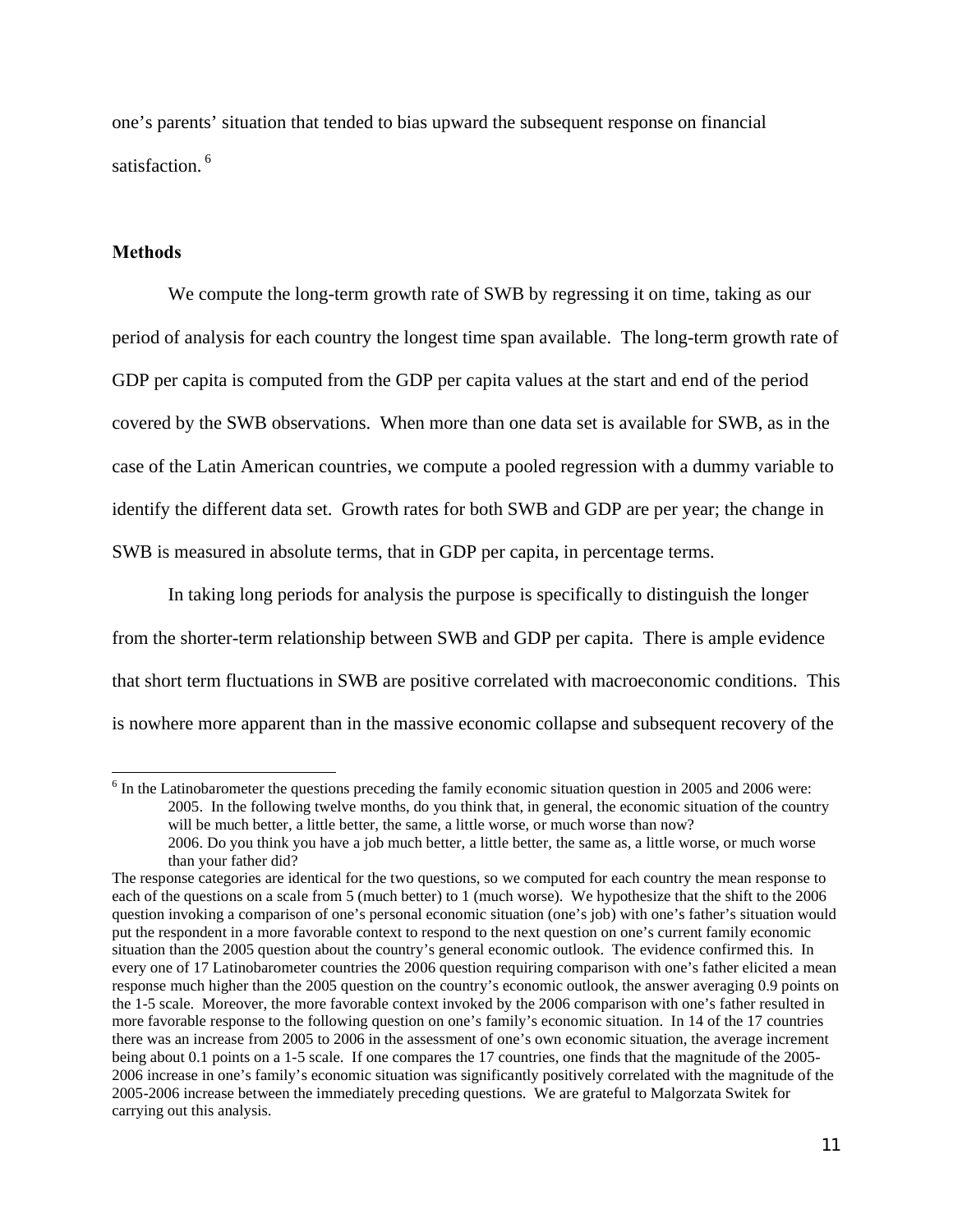transition countries, but it is also evident in developed countries (Di Tella, MacCulloch, and Oswald 2001; Easterlin 2009; Guriev and Zhuravskaya 2008; Sanfey and Teksoz 2008). This shorter term positive association between fluctuations in SWB and GDP per capita should not be mistaken for the longer-term relation. Imagine, for example, two series one of SWB and one of GDP per capita, exhibiting synchronous sawtooth movements but those in SWB are around a horizontal trend line, while those in GDP per capita are about a positive trend. The short-term relationship between the growth rate of SWB and that of GDP per capita is positive, but the longer-term one is not.

If data with shorter and longer time spans for different countries are pooled, the shorter term positive relationship will tend to dominate a regression of SWB on GDP per capita. This is because short term growth rates of GDP per capita, both positive and negative, are larger (disregarding sign) than long term growth rates; hence the short-term rates are more likely to be the outlying observations and disproportionately affect the regression results.

An example of the failure to distinguish the short-term from the long-term relationship is the widely-publicized Stevenson and Wolfers (2008) paper that seeks to establish a positive relation between SWB and economic growth. In the part of their time series analysis that uses WVS data they estimate regression relationships like those done here between the change in life satisfaction and that in GDP per capita. They report the results of three "short first differences" and three "long first differences" regressions after eliminating WVS countries whose data they consider noncomparable over time (Stevenson and Wolfers 2008, Figure 15). The time spans of the "short first differences" regressions – typically five to six years – are too brief to identify the long-term relationship between SWB and GDP per capita. Of their three "long first differences" regressions only two have a significant positive coefficient. The significant positive coefficient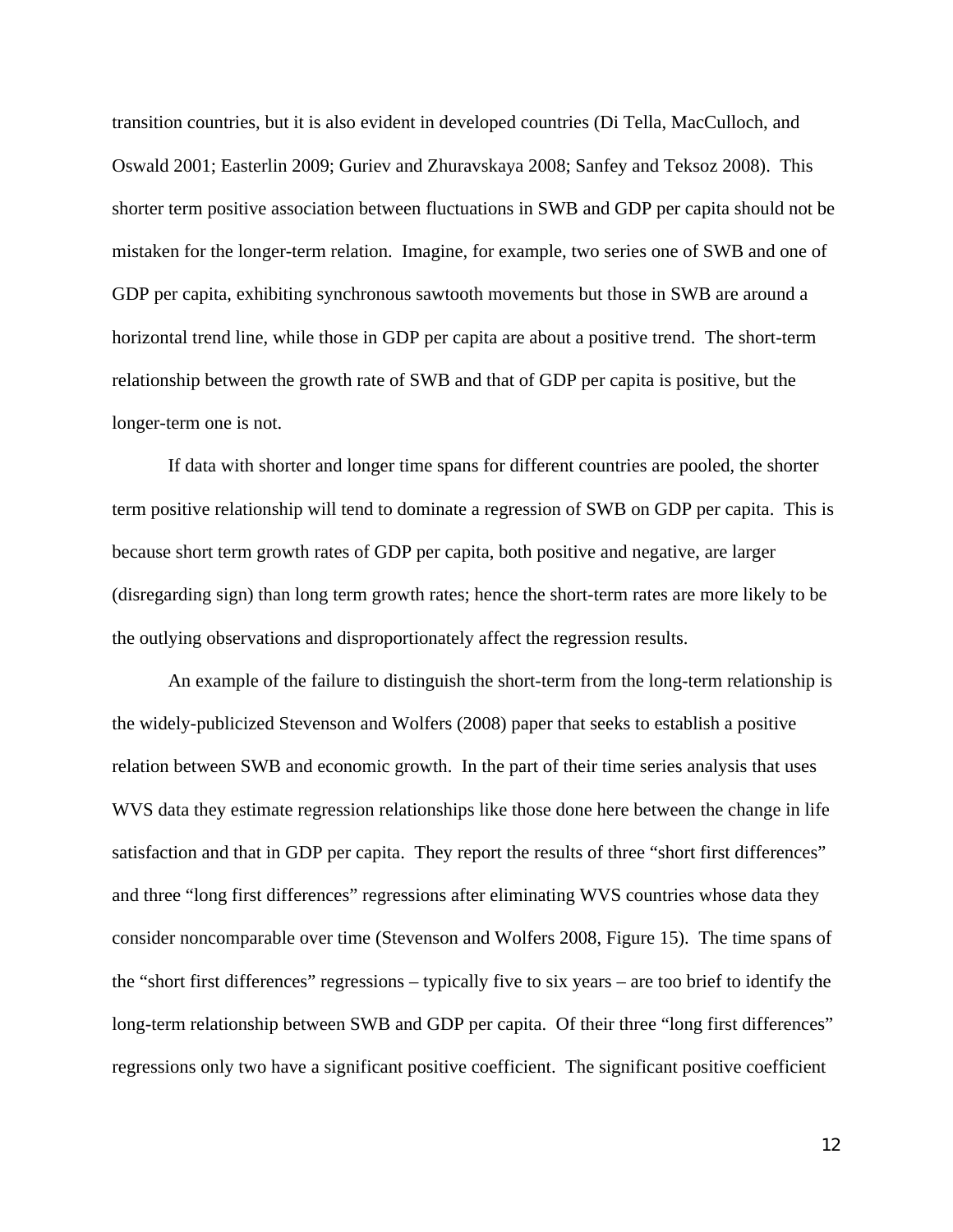for the waves II to IV regression (based on observations for 32 countries) is due to the inclusion of eleven transition countries, whose data particularly reflect the concurrent collapse and recovery of SWB and GDP per capita in these countries. If the transition countries are omitted from the regression, the slope coefficient is no longer significant.<sup>7</sup> The significant positive coefficient for the waves I to IV analysis, based on seventeen countries, is due to the inclusion of one transition country, Hungary, with low growth in GDP per capita and a negative change in life satisfaction, and one developing country, South Korea, with very high growth in GDP per capita (it is offscale in their diagram) and high growth of life satisfaction. Among the other 15 countries, all of which are developed, there is no significant relation between the change in life satisfaction and that in GDP per capita. Thus, the positive association between the change in life satisfaction and that in GDP per capita reported by Stevenson and Wolfers rests almost entirely on the positively correlated V-shaped movement of the two variables during the post-1990 collapse and recovery in the transition countries. The slope of a regression line of life satisfaction on time passing through both the contraction and expansion phases in these countries is not significant in 10 of the 11 countries for which data are available (Easterlin 2009 forthcoming).

As mentioned, the WVS response scale for the two SWB questions used here ranges in integer values from  $1$  (= dissatisfied) to  $10$  (= satisfied). In other surveys included here, the response options are typically categorical, not numerical. In keeping with the usual practice in the literature, we have assigned integer values to each category from  $1$  (= the worst response option) up to the number corresponding to the best response option (e.g., 4 if there are four

<sup>&</sup>lt;sup>7</sup> In re-doing the Stevenson and Wolfers' analysis we have converted both variables to a per year basis, because the interval between two given waves sometimes differs among countries. The effect on the results is negligible.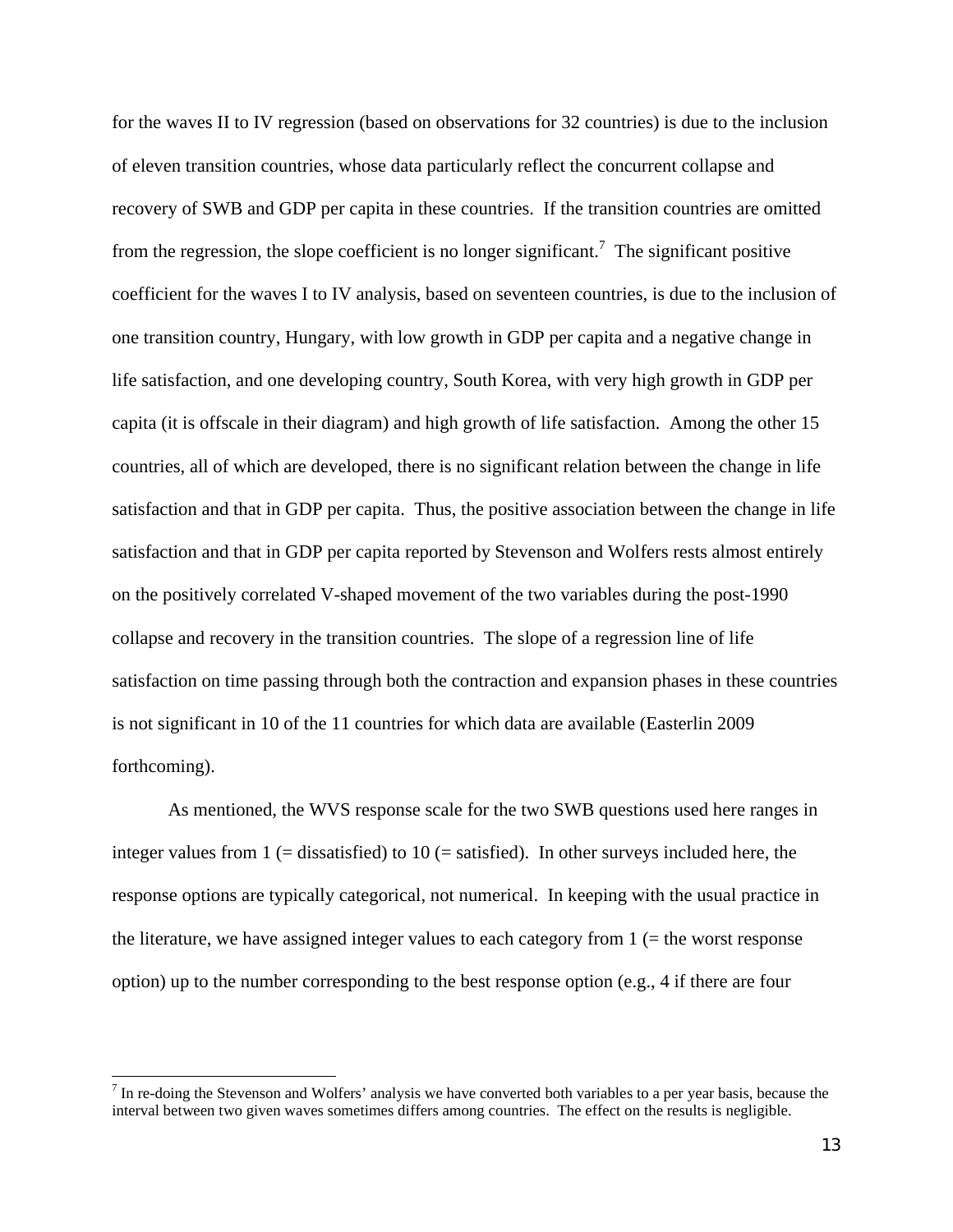response categories). We then compute the mean SWB from the integer responses for all respondents for each year that data are available.

Because the WVS satisfaction questions are on a 1-10 scale, while the non-WVS questions are on a 1-4 or 1-5 scale, we rescale the WVS responses to conform to the non-WVS scale. In rescaling the WVS to a 1-4 response scale, for example, we assume a WVS response of 10 corresponds to a non-WVS response of 4, a WVS response of 1 to a non-WVS response of 1, and make a linear transformation using the formula:

 $y = 0.3333x + 0.6667$ ,

where  $y = SWB$  on the non-WVS scale, and

x= SWB on the WVS scale.

In the regression results in the analysis below the slope coefficients are those based on the rescaled WVS responses.

The WVS surveys are imperfect. In the preceding section we noted that the wording or context of the SWB questions sometimes changes over time, and concluded that the disparate change between waves 2 and 3 in happiness compared with life and financial satisfaction was due to a primacy bias. For this reason, we chose to focus our analysis on life and financial satisfaction.

Another problem is that for some countries the geographic coverage of the surveys changes over time. Sometimes sample weights are provided to adjust for variations in sample coverage, but weights are not given regularly enough to yield time series comparable for our purpose.

A valuable summary based on WVS documentation of shifts in survey coverage is given by Stevenson and Wolfers (2008, Appendix B). Their criterion for including a WVS survey in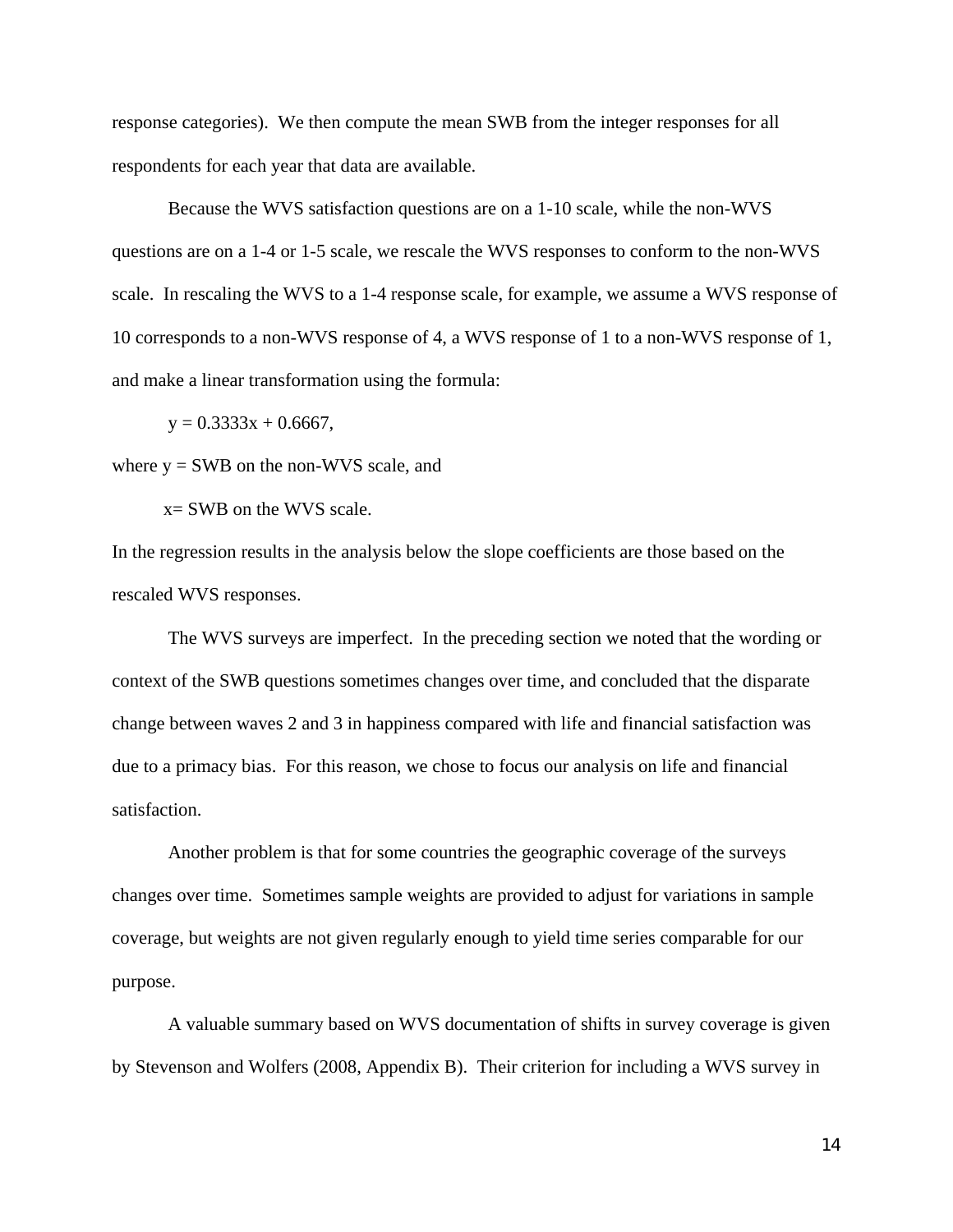their analysis appears to be that the survey must be nationally representative. As a result they discard a number of surveys for seven of the countries studied here. Although a nationally representative survey is clearly preferable, it seems premature to dismiss other surveys as unusable. Invariably, when the WVS surveys are not nationally representative, they cover the more literate and urbanized segments of the population. These are precisely the groups that are most likely to be experiencing the income benefits of economic growth. Hence if economic growth is raising subjective well-being, it is these population groups that one would expect to show the improvement in SWB most clearly.

The real problem for comparability over time arises when the survey coverage changes, typically to a nationally representative survey. We try to minimize the effects of such shifts in several ways, depending on the nature of the available data. For two countries, Argentina and Chile, we use only the earlier WVS surveys that appear to be comparable over time in geographic coverage; these surveys cover about 70 percent of the population. For two other countries, Mexico and Nigeria, where the survey coverage is shifting, especially in regard to coverage of the rural population, we base our analysis on the SWB means for the population living in places of 100,000 population or more, those likely to be covered fairly consistently. Finally, for two other countries, China and South Africa, we have independent surveys by other organizations that provide support for the time series change in SWB reported in the WVS. Of the seven countries included here whose surveys are largely or wholly discarded by Stevenson and Wolfers we are left with only India, a country that appears here solely in the analysis of life satisfaction, and whose exclusion would not alter the results. The basic data for all thirteen countries studied here and the rationale for the data chosen are given in Appendix B. We do not show there the results of an additional test that we ran – an estimate of the SWB mean at each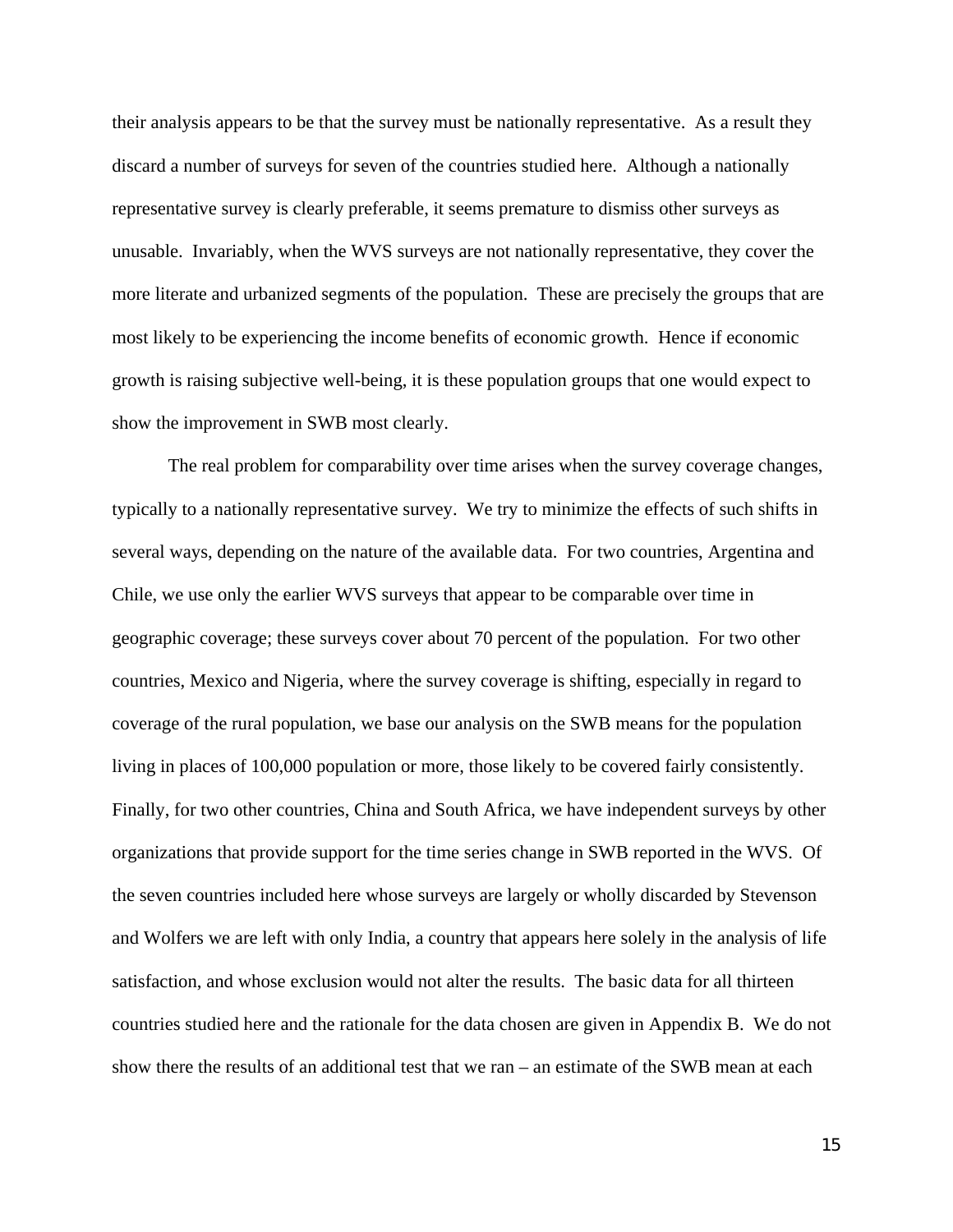date after controlling to the extent possible for shifts in population composition by gender, age, education, and size of place of residence. This analysis yielded patterns of change much like those in the data selected.

For countries for which we use two surveys to establish the trend in SWB, we compute the ordinary least squares (OLS) time trend for each series separately, and then a pooled regression that includes a dummy variable for one of the series. Because the wording of the SWB question and/or response categories change from one series to another, the dummy variable tells one whether the change has a significant effect on the level of the series. The detailed regression results for each country are given in Appendix B.

#### **Results**

Trends in subjective well-being. Within a country, life satisfaction and financial satisfaction almost always trend in the same direction, providing mutually consistent evidence of the longer-term movement in subjective well-being. In nine of the twelve countries for which the two measures are available, they both move upward, and in two, downward (compare the upper right and lower left quadrants of Figure 1). Peru is a borderline exception.

Life satisfaction is often seen as the net outcome of satisfaction with various domains of life – finances, family, health, work, friends, and so on (Easterlin and Sawangfa 2007; Saris, Veenhoven, Scherpenzeel, and Bunting 1995; Van Praag and Ferrer-i-Carbonell 2004). The significant relation between financial and life satisfaction found here provides new evidence consistent with the view that satisfaction with economic conditions is an important determinant of the time series movement in life satisfaction (cf. Easterlin and Plagnol 2008). This relationship holds in Figure 1 despite the fact that the number of years spanned by the financial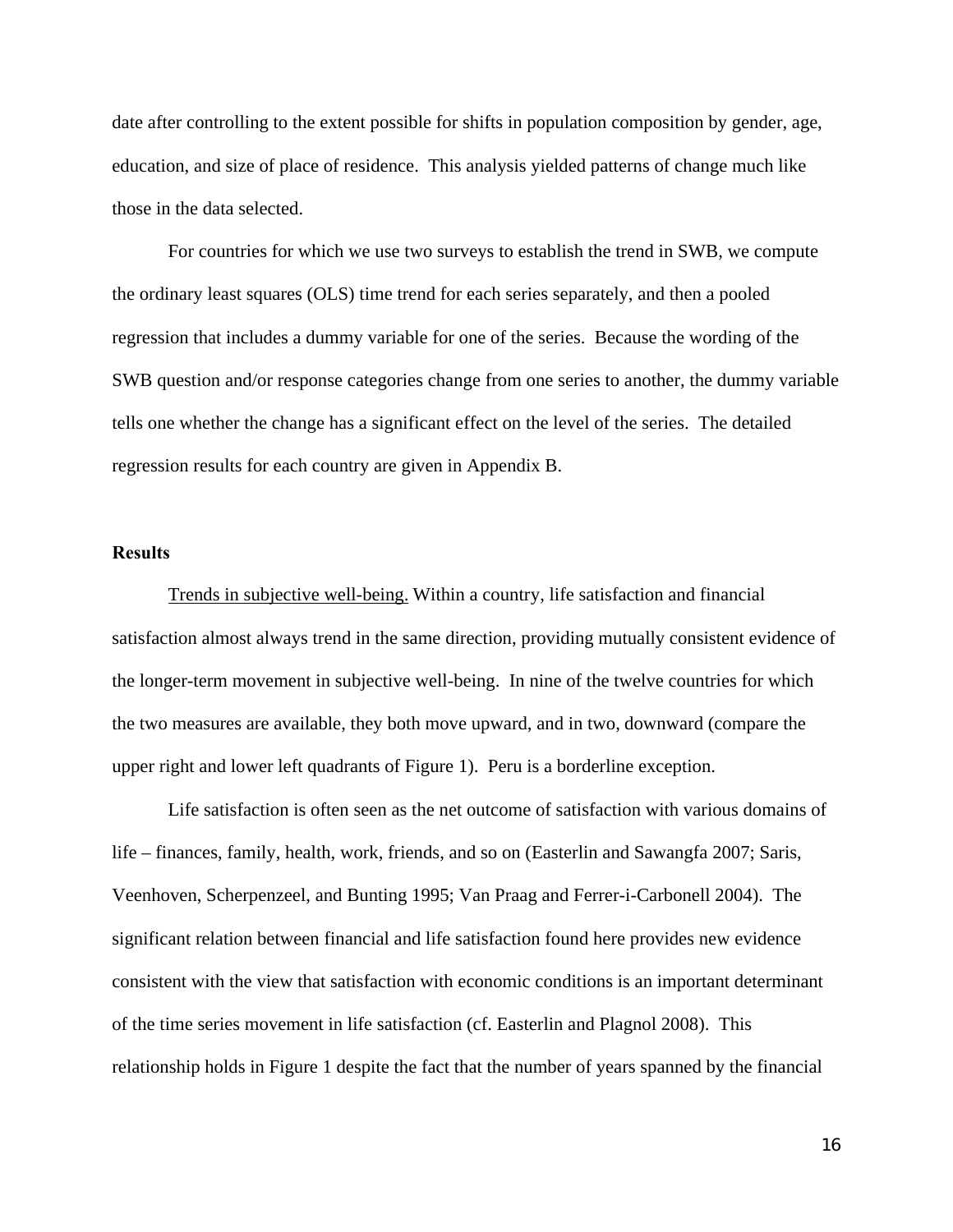satisfaction series is sometimes different from that for life satisfaction. In four countries the difference is about one year, but in one (South Africa) it is around 9 years (see col. 2 of Tables 1 and 2).

In most countries the rates of change in subjective well-being are not very great, and, in all but Mexico and Venezuela, not significantly different from zero (Tables 1 and 2, column 4; the Japan 4 series, available for both life and financial satisfaction, is used in the Figure 1 analysis). It is noteworthy, however, that in nine of twelve countries, the regression coefficients for both life and financial satisfaction are positive, signifying some improvement over time, if not enough to achieve statistical significance. Possibly the lack of significance for six of the twelve countries is partly because the number of observations is only 3 to 5. If, however, we regress log GDP instead of SWB on time, using only the dates for which there are SWB values, the trend coefficient is significant at the 5-percent level or better for three of the same six countries despite the few observations. Moreover, the issue of significance, or lack thereof, does not affect the findings on the two main questions below with which this chapter is primarily concerned.

The principal issue is whether countries with better economic performance exhibit more positive trends in SWB. To answer this, we turn to two specific questions:

- (1) Do the actual trends in SWB conform to what might be expected based on the cross sectional relation of SWB and GDP per capita?
- (2) Are the trends in SWB positively associated with the rate of economic growth? Predicted and actual trends in SWB. The predicted trends in SWB are estimated here by the practice common in the literature of using a point-of-time comparison between richer and poorer countries to infer the likely course of happiness as GDP per capita rises (Frey and Stutzer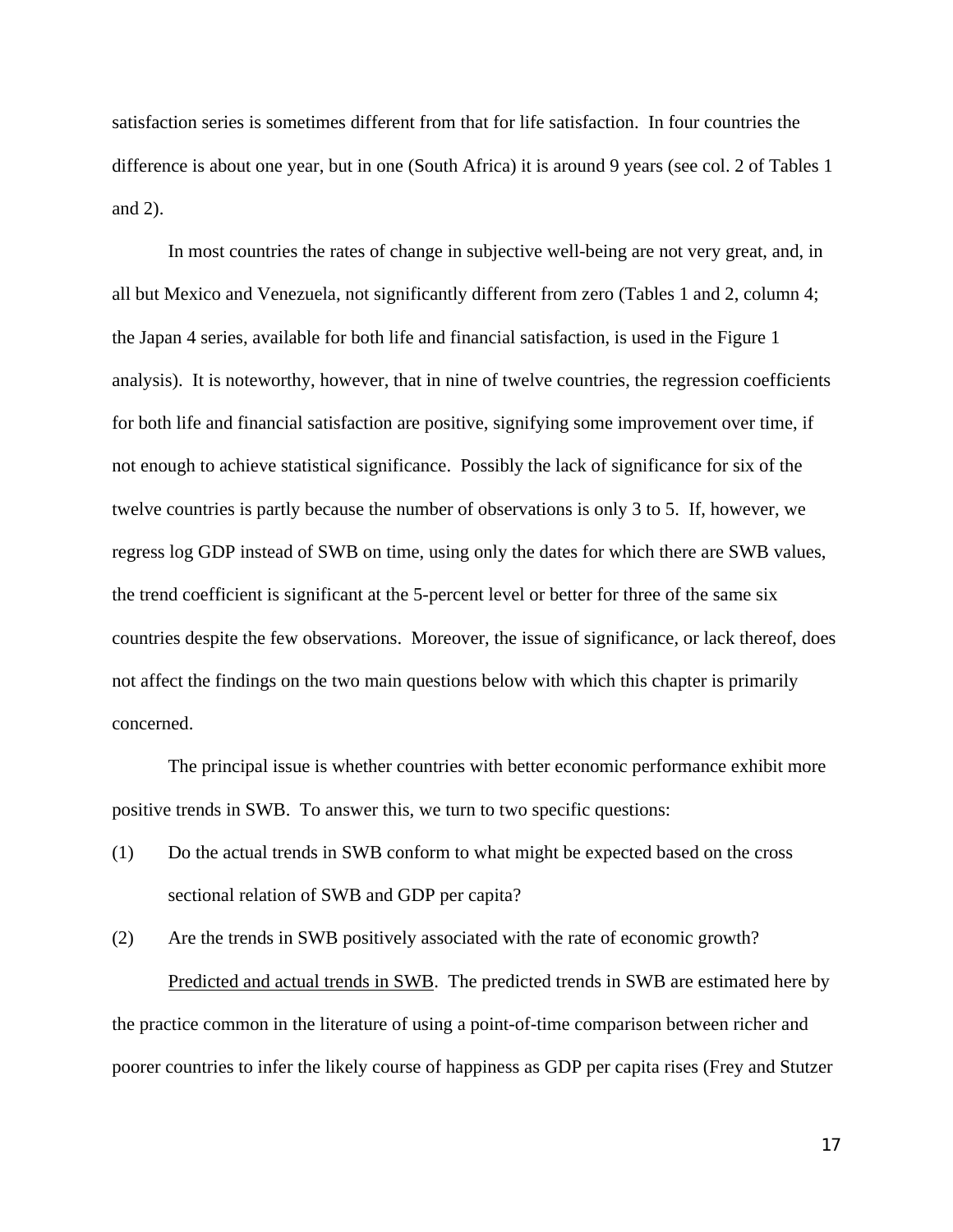2002; Layard 2005; Stevenson and Wolfers 2008). We then compare the actual trends in SWB in our thirteen countries with the predicted trends to see to what extent the international cross sectional relation of SWB to GDP per capita predicts the observed trends. Our finding is that the actual trends are not significantly related to the predicted trends. Put more strongly: knowing the actual change over time in a country's GDP per capita and the multi-country cross sectional relation of SWB to GDP per capita adds nothing, on average, to one's ability to predict the actual time series change in SWB in a country.

Our procedure in general is as follows. We first estimate the cross sectional relation between SWB and log GDP per capita by pooling all of the observations from all countries included in waves 1-4 of the WVS (the regression equations are reported in the source notes to Figures 2 and 3). We then estimate from the regression equations the predicted change in SWB by entering the change in log GDP per capita between the initial and terminal dates of observation for each country. Finally, we compare the predicted change in SWB with the actual change between these dates as estimated from a regression on time of the observed values of SWB.

The cross sectional relation of both life and financial satisfaction to absolute GDP per capita exhibits the typical pattern of diminishing marginal utility of income (Figures 2 and 3). A \$5,000 increment of GDP per capita from an initial level of \$2,500, for example, raises life satisfaction by almost 0.3 points on a 1-4 scale; in contrast, from an initial level of \$17,500, the increment in life satisfaction for the same absolute change in GDP per capita is less than onefourth as much, 0.07 points (Figure 2). The increments in financial satisfaction for corresponding changes in GDP per capita are respectively 0.33 and 0.08 on a 1-5 scale (Figure 3). Thus, the cross sectional regressions in Figures 2 and 3 demonstrate the assertion commonly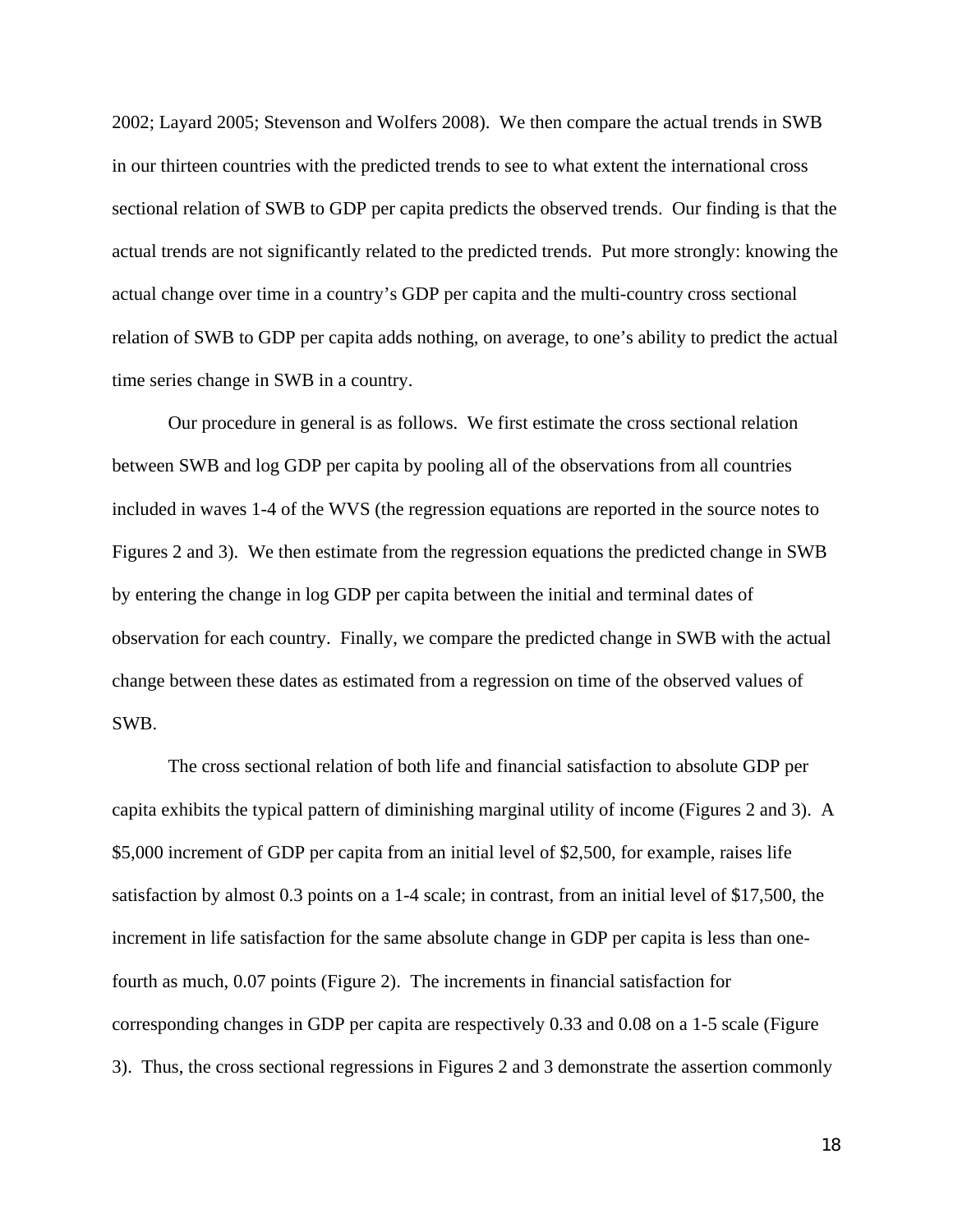made that a given absolute increase in GDP per capita has a greater impact on SWB in a poor than a rich country.

The calculation of the time series changes in life satisfaction predicted by the WVS cross section of Figure 2 can be illustrated by comparing the prediction for China, which comes close to the poorer country's situation in Figure 2, with that for Japan 1992-2007 (the Japan 3 segment), which illustrates the richer country's situation. In the period under study China's absolute growth in GDP per capita is \$4,631; Japan's, not much different, \$4,409 (Table 3, col. 4). But China's mean GDP per capita is about one fifth of Japan's -- \$5,047 compared with \$26,372 (column 2). Consequently, the slope of the regression curve, which indicates the increment in life satisfaction associated with a given increment in the dollar amount of GDP per capita, is considerably greater at China's GDP level than Japan's (column 3). To calculate the change in life satisfaction that one would predict for China based on the observed change in GDP per capita, we express China's GDP per capita at the beginning and end of the period in log terms, compute the difference (0.992; column 5) and multiply it by the slope coefficient (0.270) of the cross sectional regression equation underlying Figure 2 (given in the source note for Figure 2). The result is a predicted change in China's life satisfaction of 0.268 for its GDP change of \$4,631. The same procedure for Japan yields a predicted change of 0.045 – about onesixth of that for China – for its GDP change of \$4,409.

The actual change in life satisfaction for each country is estimated from a regression on time of the life satisfaction values actually observed. For China, the slope coefficient of the regression, the change per year in life satisfaction is -0.0016 on a 1-4 scale (Table 1, column 4). Multiplying this by the number of years in the period under study, 12, yields the actual change in life satisfaction, -0.019, as estimated from the time trend. For Japan, the slope coefficient of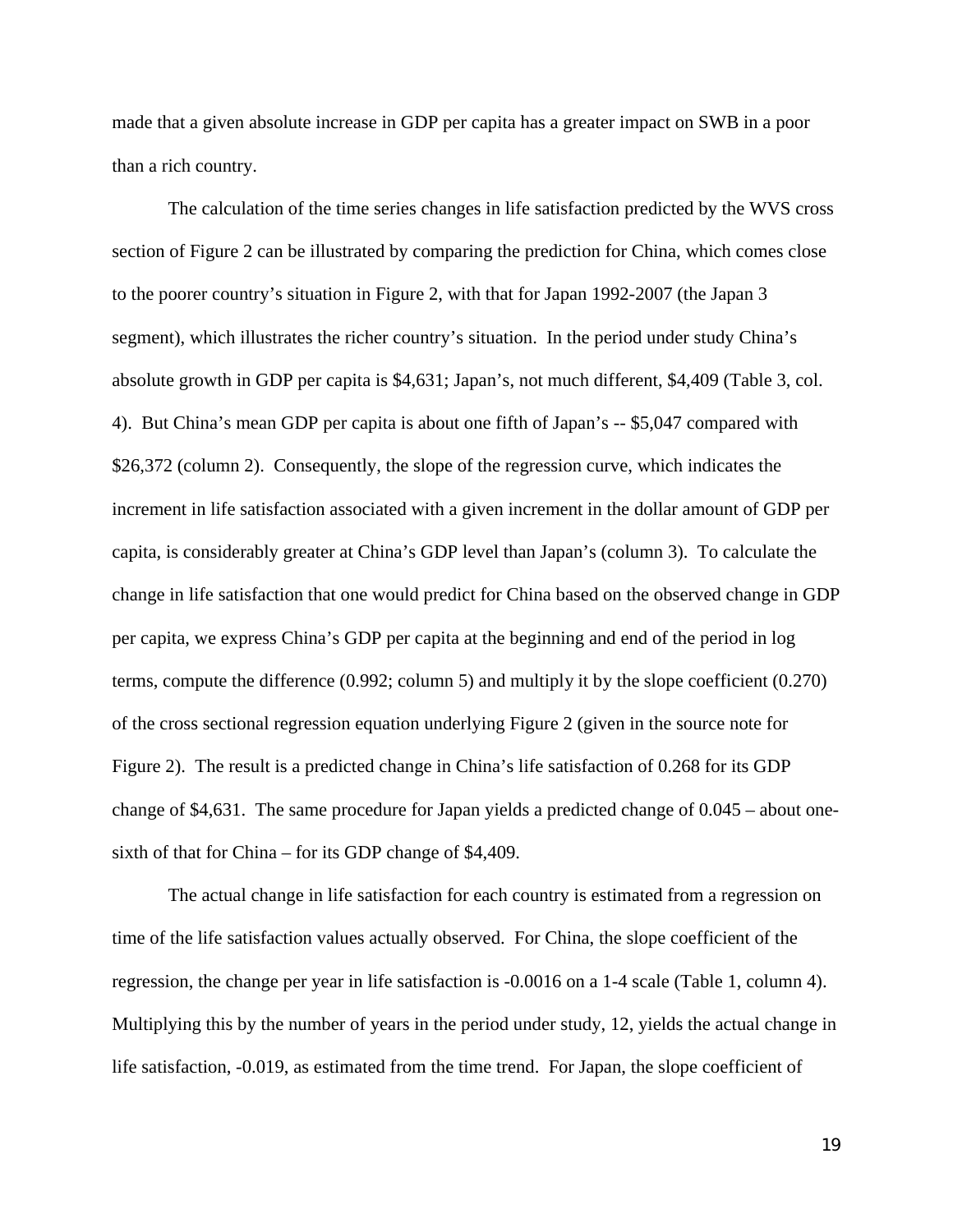observed life satisfaction on time is -0.0122; the period, 15 years; and the estimated actual change in life satisfaction, -0.183. Thus we obtain for China a predicted change in life satisfaction from the WVS cross section of 0.268, and an actual change, based on the observed life satisfaction time trend, of -0.019. For Japan, the corresponding values are: predicted, 0.045; actual, -0.183 (these are the values for China and Japan that appear in columns 6 and 7 of Table 3).

For life satisfaction there are 13 other cases – yielding a total of 15 altogether – for which we can estimate the actual change in life satisfaction and compare it with that predicted from the WVS cross section. These fifteen paired observations (listed in columns 6 and 7 of Table 3) are plotted in Figure 4. If the actual changes corresponded to those predicted from the cross sectional relationship, the 15 observations would fall along the positively sloped dotted line in Figure 4, a line with a slope of 1.0. For 9 of the 15 life satisfaction observations the actual change is less than the predicted change (the points falling below the dotted line), and in four of these cases (China, Chile, India, Japan 3) the actual change is negative while the predicted change is positive. Six countries (Venezuela, Mexico, Turkey, Argentina, Nigeria, and South Africa) have changes in life satisfaction considerably in excess of what one would expect based on the cross sectional relation. For financial satisfaction the distribution of countries above and below the dotted line is quite similar to that for life satisfaction, except that Brazil shifts from slightly below to slightly above the dotted line (Figure 5).

A regression line fitted to the 15 observations in Figure 4 – the solid line plotted in the figure – actually has a somewhat negative slope, -0.152, though it is not statistically significant (the regression statistics are reported in Table 5). Moreover, the dotted line slope coefficient of 1.0 lies outside a two-standard-error range of the solid line slope coefficient of -0.152. The same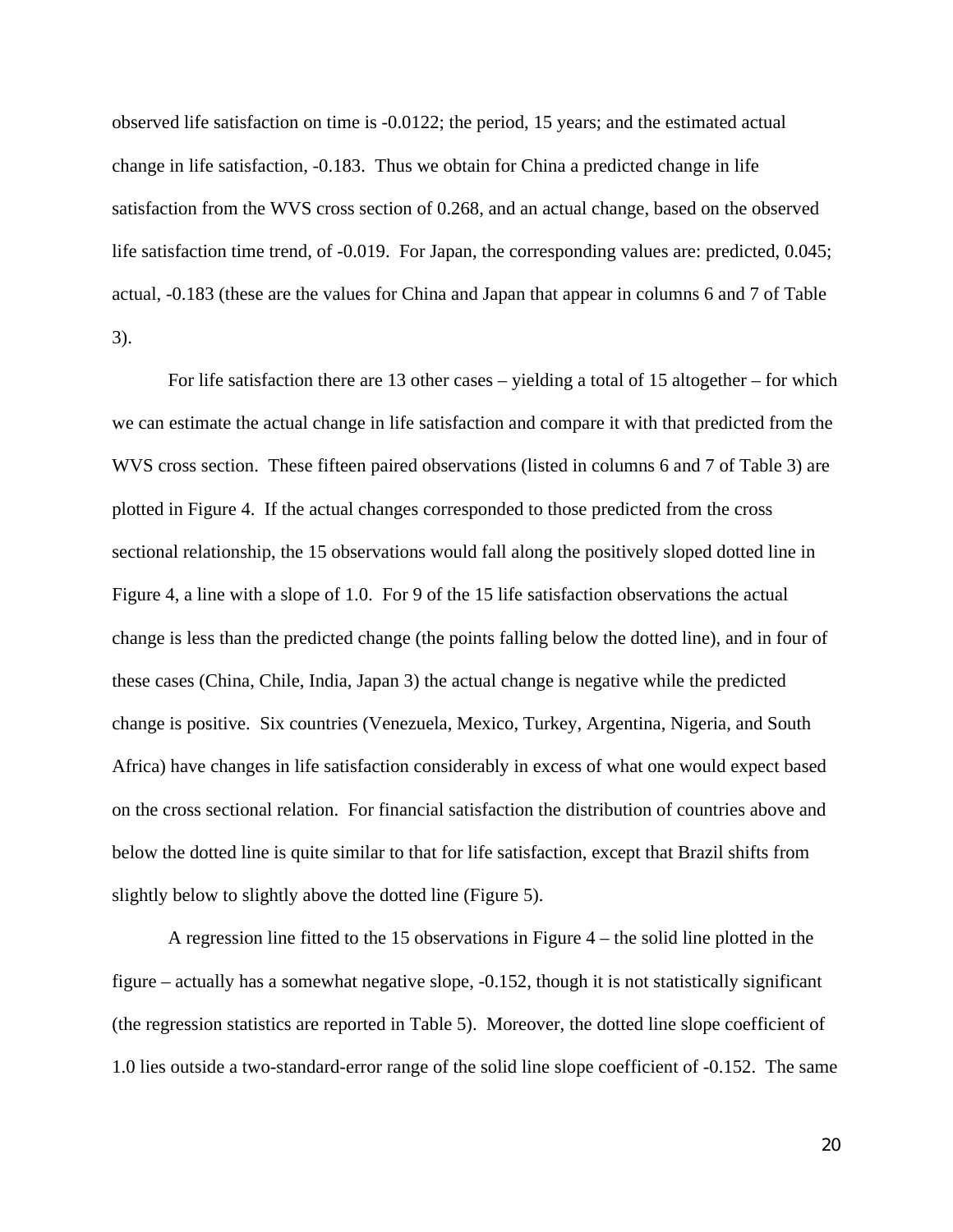conclusions hold for the coefficients in the analysis of financial satisfaction in Figure 5. We conclude, therefore, that for the thirteen countries studied here the actual changes in SWB typically have no relation to the cross sectional pattern. The practice common in the literature, to infer time trends in SWB from the cross sectional relationship of SWB to GDP per capita, finds no support in this analysis.

Japan is of special interest, because it traverses such a broad range of GDP per capita. Compared to the United States GDP per capita level in 2000, Japan moved from 11 percent in 1958 to about 80 percent in 2006. Based on the international cross sectional pattern in Figure 2 this impressive growth in GDP per capita should have raised life satisfaction by 0.52 points, about one-sixth of the way along a 1-4 scale. The actual change in life satisfaction over this 48 year period, as estimated from a regression of life satisfaction on time, is slightly (but not significantly) positive, 0.06 points. (The regression is given in Appendix B.)

Subjective well-being and economic growth. – When plotted against the natural log, rather than the absolute value of GDP per capita, the cross sectional regressions underlying Figures 2 and 3 above imply that higher rates of economic growth are accompanied by greater improvements in SWB. In the Figure 6 cross section, for example, where GDP is now on a logarithmic scale, an increase in GDP per capita from \$1,000 to \$2,000 (an increase in log GDP per capita from 6.91 to 7.60) raises life satisfaction by 0.18 points. Doubling the rate of economic growth, i.e. raising GDP per capita from \$1,000 to \$4,000 (log GDP per capita, from 6.91 to 8.29) doubles the increase in life satisfaction to 0.36 points. Figure 7 indicates for financial satisfaction a similar relationship, a doubling of the rate of economic growth accompanied by a doubling of the rate of subjective well-being.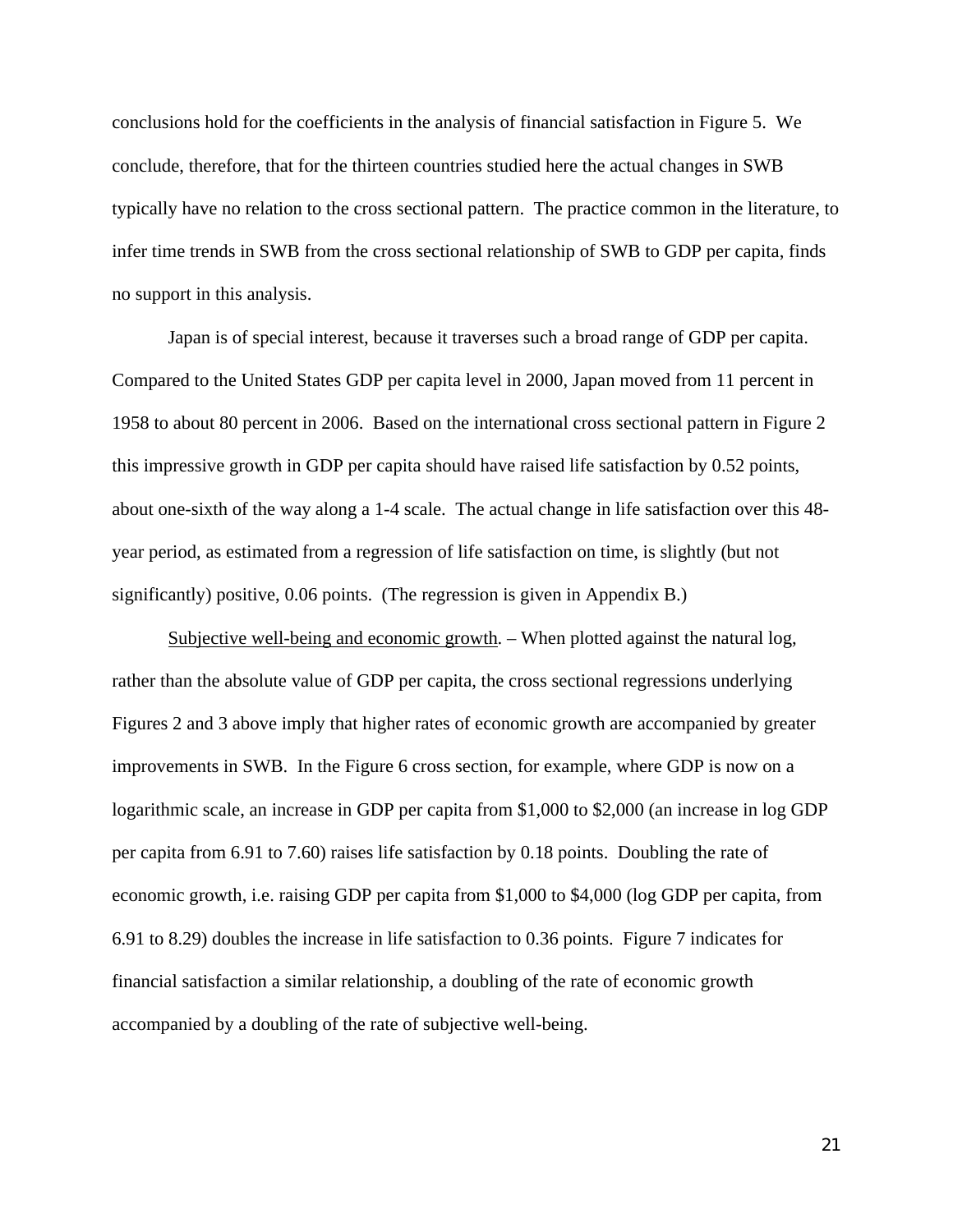The relationship that one would predict from the cross sectional regression between the rate of change per year in GDP per capita (in percentage terms) and that in SWB (in absolute amounts) is shown by the dotted lines marked "Predicted Relation" in Figures 8 and 9. The points in these lines are obtained by using the regression equations given at the bottom of Figures 2 and 3 to estimate the improvement in SWB that would result from annual growth rates of GDP per capita of 1, 3, 5 percent, and so on. The dotted lines demonstrate that higher growth rates of SWB are expected to be associated with higher rates of economic growth.

Is a higher growth rate of GDP per capita in fact accompanied by a higher growth rate of SWB? To assess this, we plot in Figures 8 and 9 the values for each country of the actual rates of change per year in SWB and GDP per capita (given in columns 4 and 5 of Tables 1 and 2). Without exception, countries with quite high rates of growth in GDP per capita, 4 percent per year or more, fall below the dotted line, indicating that the improvement in SWB is less than what one would expect based on the cross section. In contrast, countries with growth rates of GDP per capita lower than 4 percent fall on either side of the dotted line – some have a greater improvement in SWB than would be predicted from the cross section; others less. Regression lines fitted to the country data on growth rates of SWB and GDP per capita – the solid lines in Figures 8 and 9 marked "Actual Relation" – are, in fact, negatively, not positively inclined. For one of them, financial satisfaction, the slope coefficient is statistically significant at the 10 percent level (Table 6). In both figures the dotted line ("Predicted Relation") slope coefficient lies outside a two-standard-error range of the solid line ("Actual Relation") slope coefficient. A conservative conclusion would seem to be that for the thirteen developing countries studied here there is no evidence that more rapid economic growth is accompanied by a greater improvement in happiness.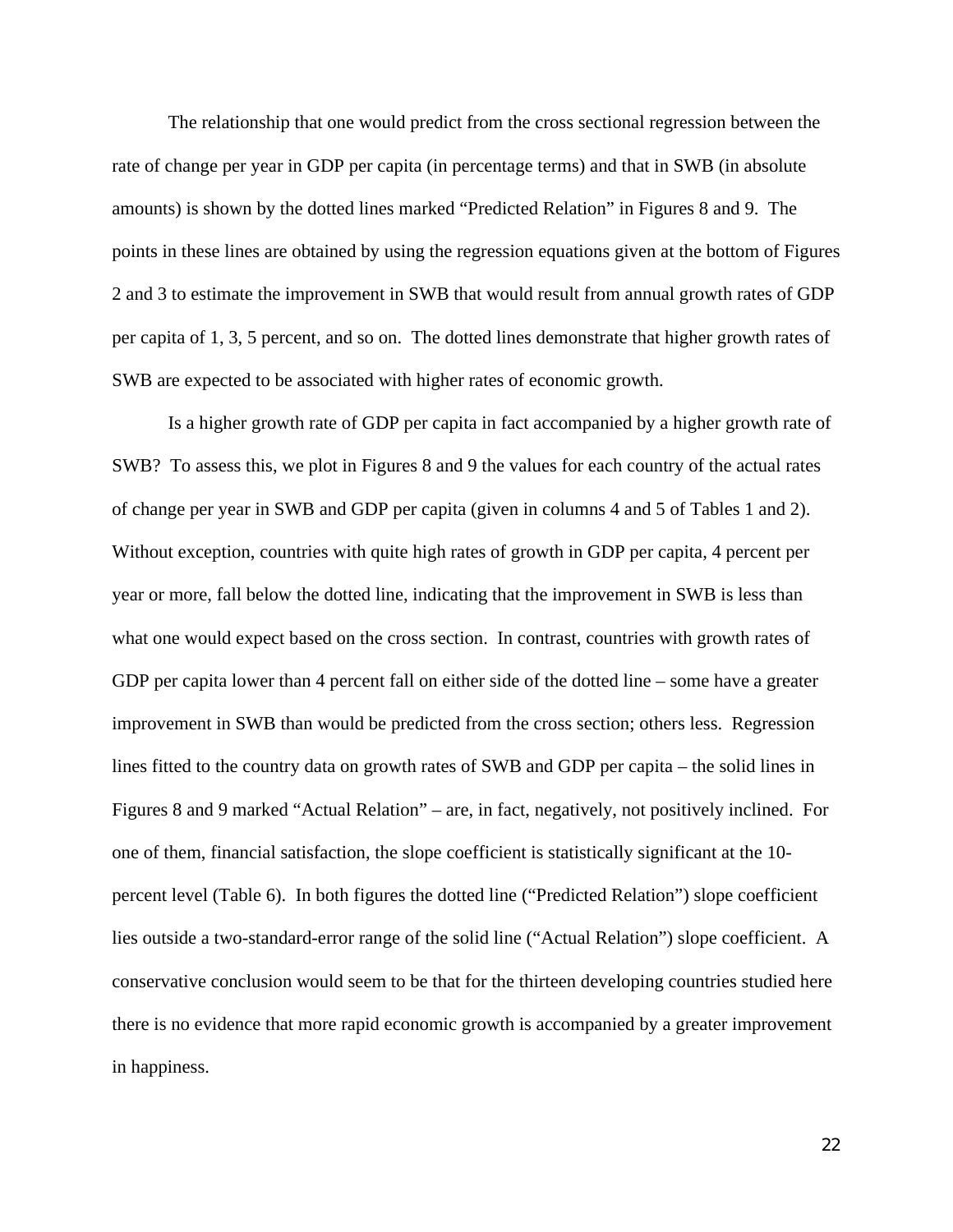#### **Conclusion**

The experience of thirteen developing countries, scattered across three continents, fails to show any consistent relation between long-term economic growth and the growth rate of subjective well-being. This is true for two measures of subjective well-being that were separately analyzed, life satisfaction and financial satisfaction. The absence of any relationship between financial satisfaction and GDP per capita is especially noteworthy, because this is the SWB measure that one would expect to be most strongly affected by economic growth. However, the two measures of subjective well-being themselves typically trend similarly within a country, providing mutually supporting evidence of the movement in subjective well-being.

Point-of-time cross sectional regressions of SWB on GDP per capita are often used as a basis for inferring that economic growth raises subjective well-being, especially in poorer countries. For the developing countries studied here there is no relation between expectations based on cross sectional data and actual time series experience – one more bit of evidence that cross sectional relationships are a questionable basis for inferring change over time (cf. Easterly 1999). Of course, we are examining here only the simple bivariate relation between the growth rates of SWB and GDP per capita, but it is the bivariate relation between SWB and GDP per capita that has provided the cross sectional evidence underlying generalizations that economic growth would raise subjective well-being.

Our conclusions are subject to a number of qualifications. We consider only thirteen of the world's developing countries, though a number of them are the most populous in the world and several have quite high rates of economic growth. Our time series for subjective well-being are short, averaging 16 years. We have tried to minimize shorter-term disturbances by computing growth rates over the full time span covered by the data for each country, but we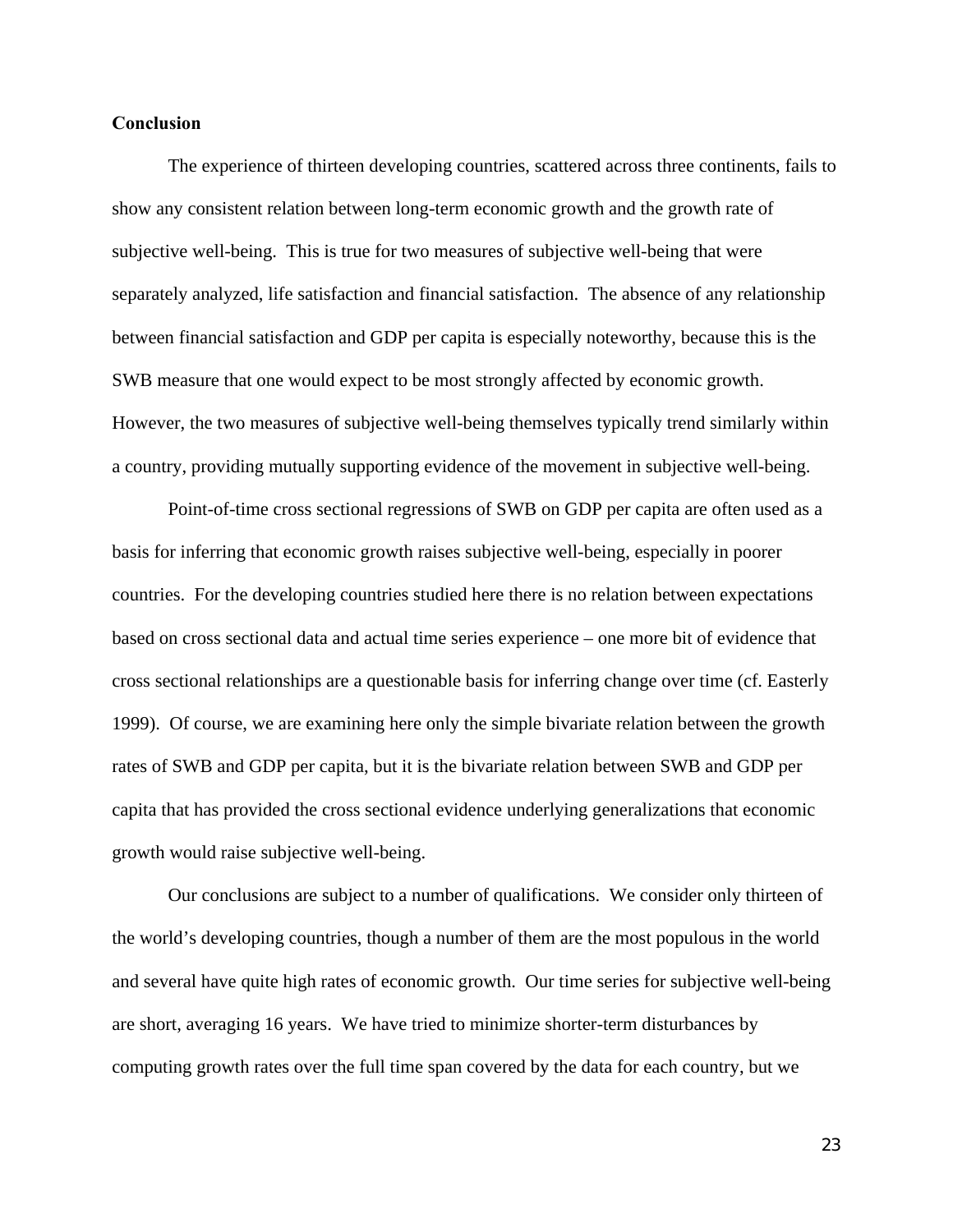cannot rule out the possibility that shorter-term influences still affect our estimates of the longterm trend. To maximize the time span covered, we use for some countries data from two different sources. We have tried to screen and test all of the data for comparability over time, but there is no assurance that our procedures are foolproof.

Despite our efforts, one can undoubtedly find reason to fault the SWB data. But for those so inclined, it is perhaps worth pointing out the consistency in the present results. Consider, for example, three countries with very high recent growth rates of GDP per capita -- China, Chile, and South Korea. China's growth rate implies a doubling of real income in less than 10 years; South Korea's, in 13 years; and Chile's in 18 years. With the per capita amount of goods multiplying so rapidly in a fraction of a lifetime, one might think many of the people in these countries would be so happy they'd be dancing in the streets. Yet both China and Chile show mild (not statistically significant) declines in SWB – China in surveys conducted by three separate statistical organizations. South Korea – none of whose surveys has been faulted – shows a (not statistically significant) increase, but all of the increase results from the low value reported in the 1980 survey, one that was conducted a few months after the assassination of the country's president. Thereafter, in four surveys from 1990 to 2005, a period when GDP per capita continued to grow rapidly, averaging 5 percent per year, subjective well-being is constant or declining slightly. With incomes increasing so greatly in three different countries it is surprising, to say the least, that there are no surveys that register the marked improvement in subjective well-being that one might expect based on the cross sectional relationship.

We do find that countries that have higher growth rates of satisfaction with finances typically have higher growth rates of overall life satisfaction. One might reasonably ask, therefore, if financial satisfaction is closely linked to life satisfaction, as this result indicates, why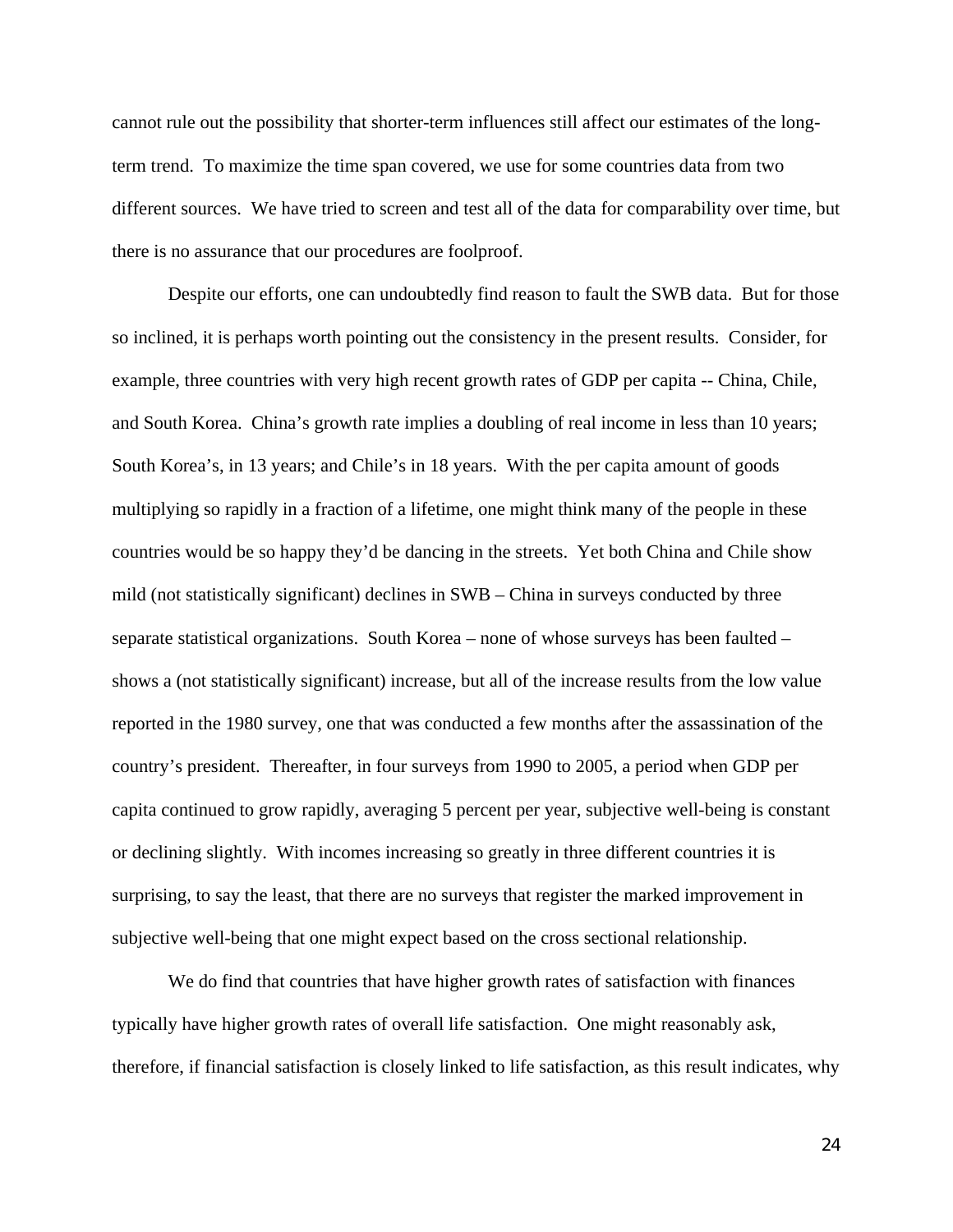doesn't subjective well-being improve with economic growth? One possible answer to this question is that there are offsetting changes in other happiness domains such as family life. Another, which has some support in the growing body of happiness research, is that while economic growth raises objective living conditions, it also raises the standards by which people judge their living conditions (cf., e.g., Clark, Frijters, and Shields 2008). There is nothing to suggest that those in developing countries are immune to this rise in material aspirations, and that this aspiration mechanism operates only beyond some unspecified "basic needs" point. This rise in standards would undercut the positive impact on well-being of objectively improved living conditions, as measured by GDP per capita. As a result, *perceptions* of one's financial situation, which is what the survey questions here capture, do not rise commensurately with the objective improvement in living conditions.

Clearly, the results here point to the need for deeper research into the happiness-growth relationship – to the need for consideration of the various effects of economic growth – not only via the accumulation of material goods, but also through aspirations, and work, health, and family concerns. They suggest too the urgency of time series study to test the current plethora of SWB generalizations based only on point-of-time cross sections.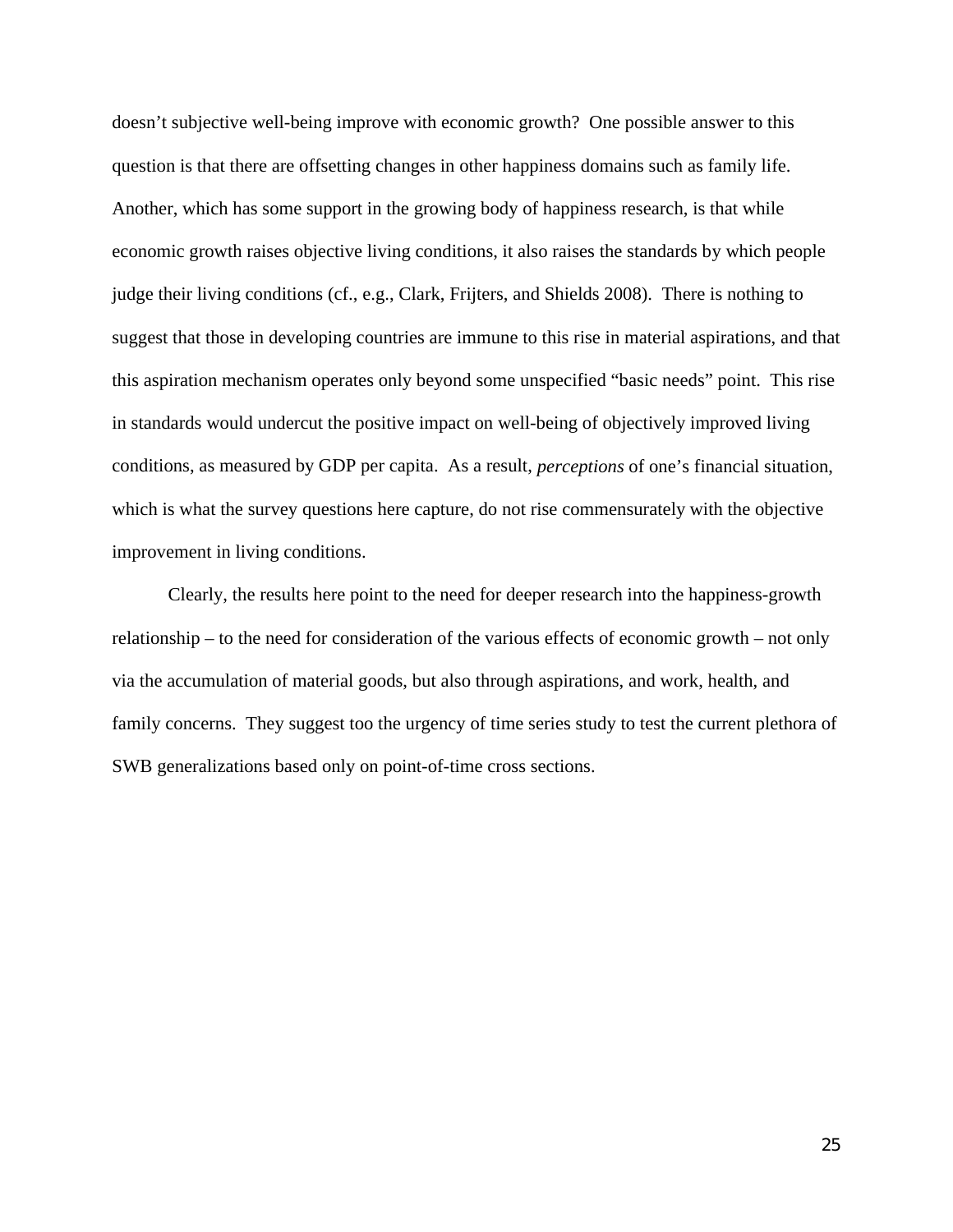#### **Acknowledgements**

All those who have used the WVS data must be grateful for this impressive survey undertaking by Ronald Inglehart and his collaborators that has placed in the public domain information on subjective attitudes and well-being for so many countries throughout the world over the past two to three decades. Without these data the present study would not have been possible.

We have benefited from suggestions made by Timothy Biblarz, Ed Diener, John Ham, John Helliwell, Betsey Stevenson and Justin Wolfers, and the generous assistance of Jacqueline Smith and Laura Angelescu. For their help in providing data and comments thereon, special thanks are due to Valerie Møller (South Africa) and Takayoshi Kusago (Japan). Financial support was provided by the University of Southern California.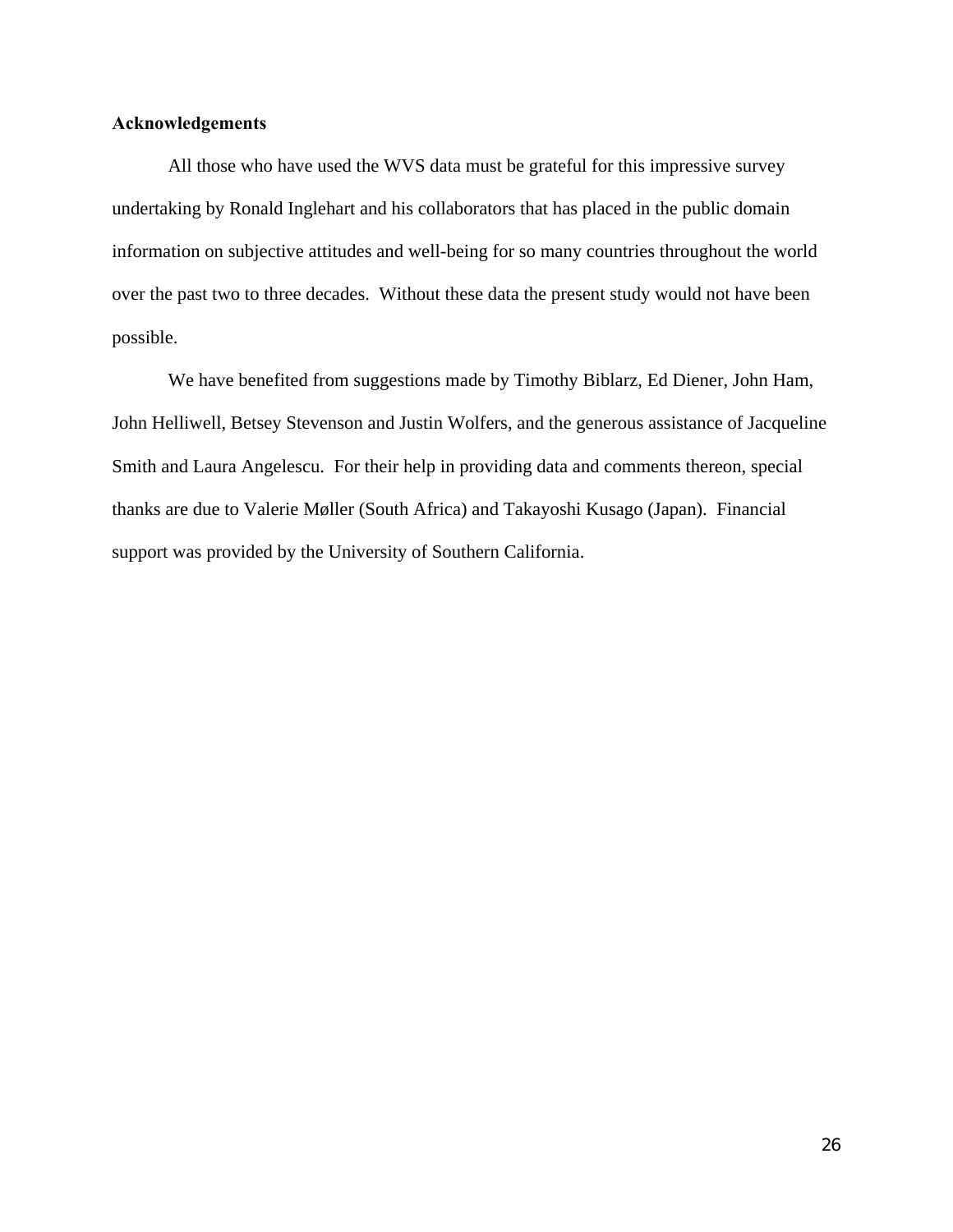|                     | (1)           | (2)   | (3)                              | (4)                                            | (5)                                                         |
|---------------------|---------------|-------|----------------------------------|------------------------------------------------|-------------------------------------------------------------|
|                     |               |       | <b>Life satisfaction</b>         |                                                | GDP per capita                                              |
| Country             | <b>Period</b> | Years | <b>Number of</b><br>observations | Change per<br>year $*10^{-2}$<br>$(1-4)$ scale | % change per<br>year (PPP 2000<br>international<br>dollars) |
| Japan 1             | 1958-1969     | 11    | 12                               | $1.37*$                                        | 9.40                                                        |
| China               | 1995-2007     | 12    | 3                                | $-0.16$                                        | 8.61                                                        |
| <b>South Korea</b>  | 1980-2005     | 25    | $\overline{4}$                   | 1.04                                           | 5.40                                                        |
| India               | 1995-2006     | 11    | 3                                | $-0.28$                                        | 4.95                                                        |
| <b>Chile</b>        | 1989.5-2006   | 16.5  | $\overline{7}$                   | $-0.94$                                        | 4.04                                                        |
| Japan 2             | 1970-1991     | 21    | 25                               | $0.56**$                                       | 3.29                                                        |
| <b>Turkey</b>       | 1990-2007     | 17    | $\overline{4}$                   | 1.60                                           | 2.33                                                        |
| Peru                | 1995.5-2006   | 10.5  | $\overline{7}$                   | 0.15                                           | 2.18                                                        |
| <b>Mexico</b>       | 1989.5-2006   | 16.5  | 8                                | $2.10*$                                        | 1.63                                                        |
| <b>Brazil</b>       | 1991-2006     | 15    | 7                                | 0.22                                           | 1.28                                                        |
| Argentina           | 1984-2006     | 22    | 8                                | 1.13                                           | 1.15                                                        |
| Japan 3             | 1992-2007     | 15    | 14                               | $-1.22**$                                      | 1.12                                                        |
| Venezuela           | 1995-2006     | 11    | $\tau$                           | $3.90*$                                        | 0.53                                                        |
| <b>Nigeria</b>      | 1989.5-2000   | 10.5  | $\mathfrak{Z}$                   | 1.80                                           | 0.19                                                        |
| <b>South Africa</b> | 1981-2007     | 26    | 5                                | 0.37                                           | 0.17                                                        |
| <b>Addendum</b>     |               |       |                                  |                                                |                                                             |
| Japan               | 1958-2007     | 49    | 51                               | 0.13                                           | 4.03                                                        |
| Japan 4             | 1981-2005     | 24    | 5                                | 0.42                                           | 1.97                                                        |

**Table 1:** Annual Growth Rates of Life Satisfaction and GDP per Capita in Specified Country during Specified Period (countries arrayed from high to low by growth rate of GDP per capita)

### **+ significant at 10%; \* significant at 5%; \*\* significant at 1%**

**Source:** Life satisfaction, Appendixes B and C. GDP, World Bank 2007. The World Bank series for Japan was extrapolated from 1975 back to 1958 using the annual rate of change in the Penn World Table 6.2.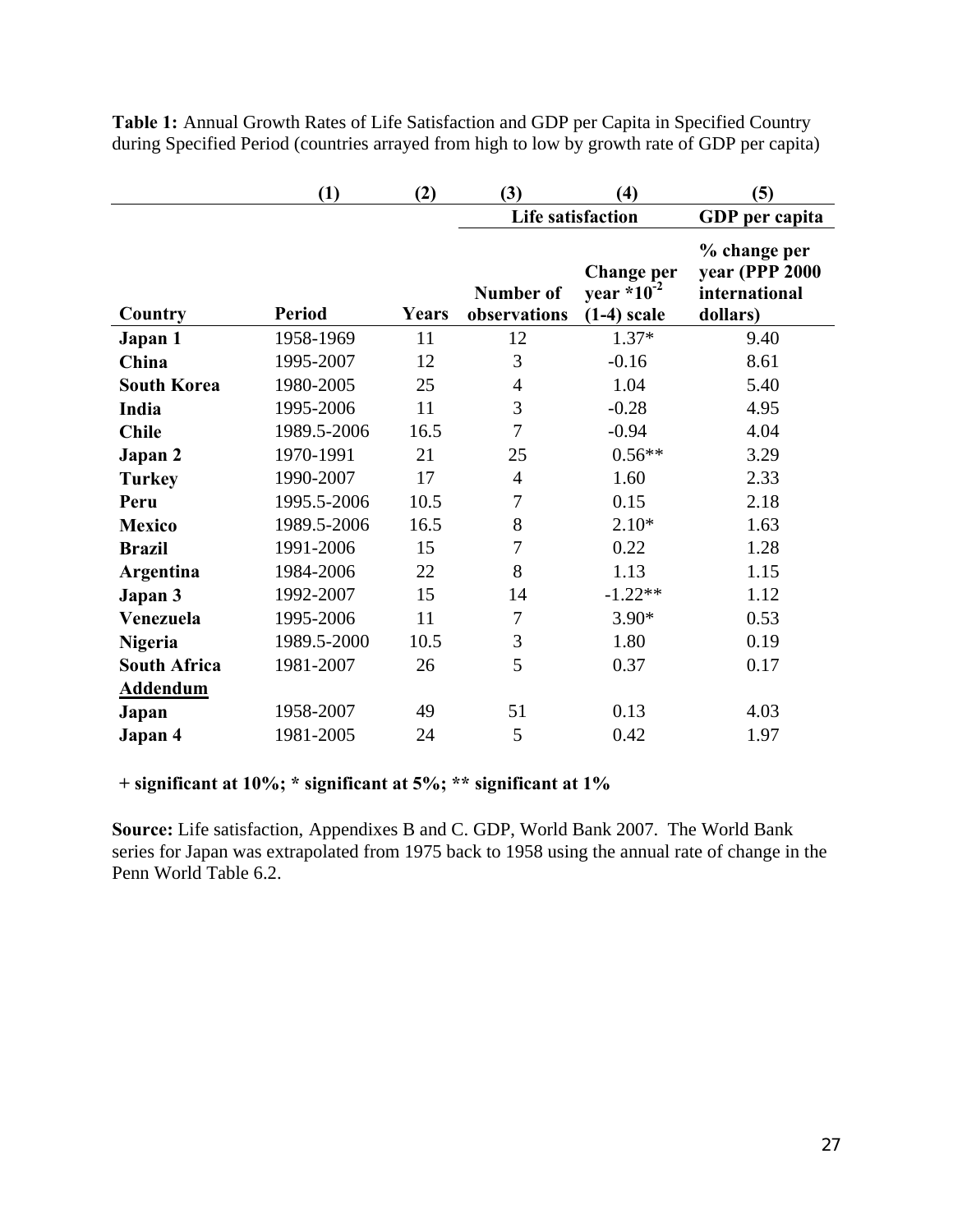|                     | (1)           | (2)   | (3)                       | (4)                                            | (5)                                                         |
|---------------------|---------------|-------|---------------------------|------------------------------------------------|-------------------------------------------------------------|
|                     |               |       |                           | <b>Financial satisfaction</b>                  | <b>GDP</b> per<br>capita                                    |
| Country             | <b>Period</b> | Years | Number of<br>observations | Change per<br>year $*10^{-2}$<br>$(1-5)$ scale | % change per<br>year (PPP 2000<br>international<br>dollars) |
| China               | 1995-2007     | 12    | 3                         | $-0.58$                                        | 8.61                                                        |
| <b>South Korea</b>  | 1980-2005     | 25    | 5                         | 0.92                                           | 5.40                                                        |
| <b>Chile</b>        | 1989.5-2005   | 15.5  | 12                        | $-0.27$                                        | 4.11                                                        |
| <b>Turkey</b>       | 1990-2007     | 17    | $\overline{4}$            | 1.47                                           | 2.33                                                        |
| Japan 4             | 1981-2005     | 24    | 5                         | 0.13                                           | 1.97                                                        |
| Peru                | 1994.5-2005   | 10.5  | 10                        | $-1.34$                                        | 1.91                                                        |
| <b>Mexico</b>       | 1989.5-2005   | 15.5  | 12                        | $4.91*$                                        | 1.50                                                        |
| <b>Brazil</b>       | 1991-2005     | 14    | 12                        | 0.93                                           | 1.19                                                        |
| <b>South Africa</b> | 1990-2007     | 17    | $\overline{4}$            | 3.55                                           | 0.98                                                        |
| Argentina           | 1984-2005     | 21    | 13                        | 0.65                                           | 0.86                                                        |
| <b>Nigeria</b>      | 1989.5-2000   | 10.5  | 3                         | 4.53                                           | 0.19                                                        |
| Venezuela           | 1994.5-2005   | 10.5  | 10                        | 1.98                                           | $-0.14$                                                     |

**Table 2:** Annual Growth Rates of Financial Satisfaction and GDP per Capita in Specified Country during Specified Period (countries arrayed from high to low by growth rate of GDP per capita)

**+ significant at 10%; \* significant at 5%; \*\* significant at 1%**

**Source:** See Table 1.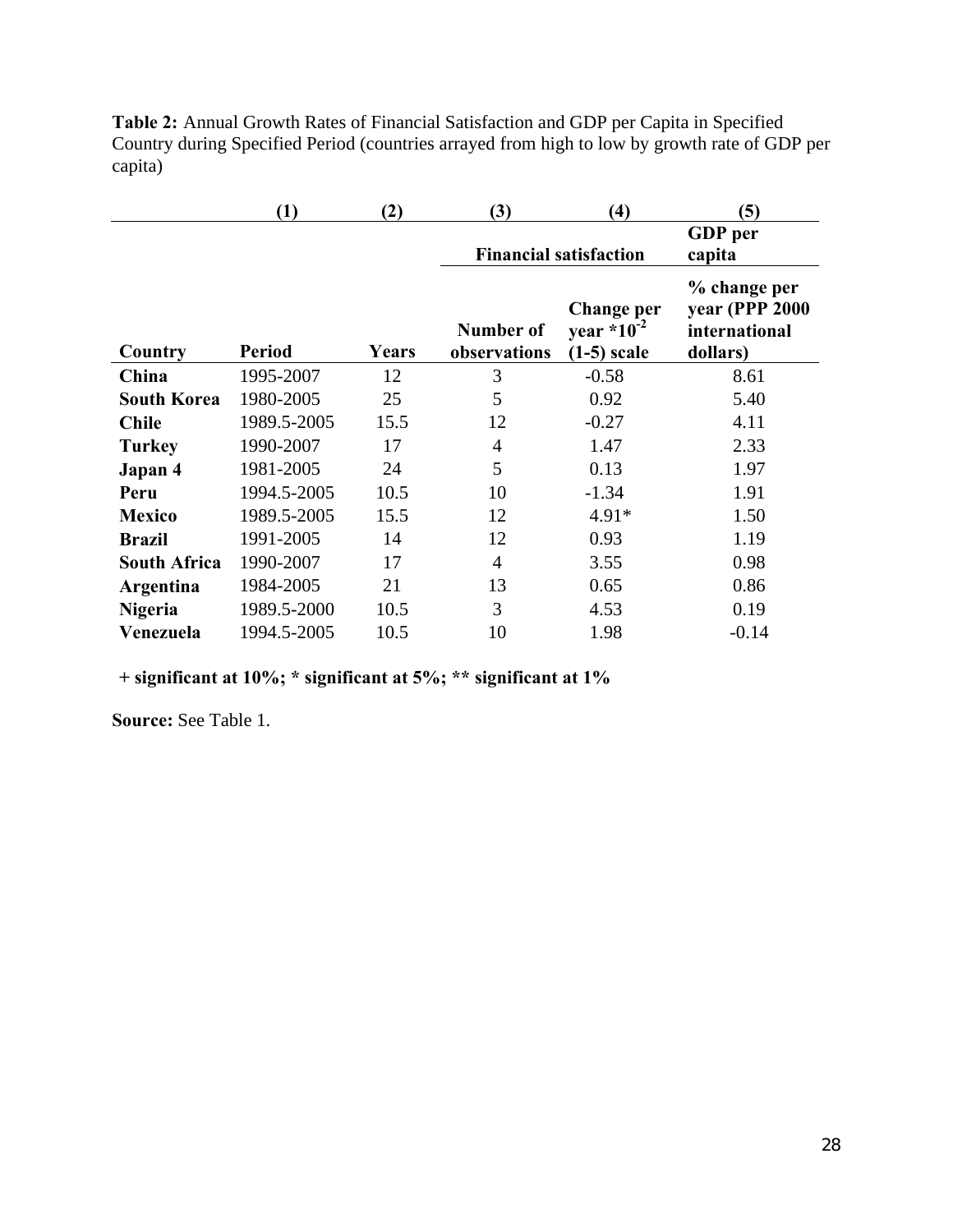|                     | (1)           | (2)                                                                      | (3)                                                                | (4)                                         | (5)                        | (6)                                         | (7)                                   |
|---------------------|---------------|--------------------------------------------------------------------------|--------------------------------------------------------------------|---------------------------------------------|----------------------------|---------------------------------------------|---------------------------------------|
|                     |               |                                                                          |                                                                    |                                             | $\triangle$ GDP per capita |                                             |                                       |
| Country             | <b>Period</b> | <b>Mean GDP</b><br>per capita<br>(PPP 2000)<br>international<br>dollars) | <b>Predicted</b><br>$\Delta$ LS per<br>\$1000<br>GDP per<br>capita | <b>PPP 2000</b><br>international<br>dollars | <b>Natural log</b>         | Predicted<br>$\triangle$ LS, full<br>period | Actual $\triangle$ LS,<br>full period |
| <b>Nigeria</b>      | 1989.5-2000   | 838.1                                                                    | 0.322                                                              | 16.4                                        | 0.020                      | 0.005                                       | 0.189                                 |
| India               | 1995-2006     | 2,626.0                                                                  | 0.105                                                              | 1,363.8                                     | 0.532                      | 0.144                                       | $-0.030$                              |
| China               | 1995-2007     | 5,047.0                                                                  | 0.058                                                              | 4,631.1                                     | 0.992                      | 0.268                                       | $-0.019$                              |
| Peru                | 1995.5-2006   | 5,145.1                                                                  | 0.053                                                              | 1,160.0                                     | 0.226                      | 0.061                                       | 0.016                                 |
| Venezuela           | 1995-2006     | 6,301.7                                                                  | 0.043                                                              | 367.2                                       | 0.058                      | 0.016                                       | 0.429                                 |
| <b>Turkey</b>       | 1990-2007     | 6,778.3                                                                  | 0.040                                                              | 2,623.7                                     | 0.392                      | 0.106                                       | 0.271                                 |
| <b>Brazil</b>       | 1991-2006     | 7,148.5                                                                  | 0.038                                                              | 1,354.5                                     | 0.190                      | 0.051                                       | 0.033                                 |
| Japan 1             | 1958-1969     | 7,591.5                                                                  | 0.038                                                              | 6,946.9                                     | 0.988                      | 0.267                                       | 0.151                                 |
| <b>Chile</b>        | 1989.5-2006   | 8,314.9                                                                  | 0.034                                                              | 5,247.3                                     | 0.653                      | 0.177                                       | $-0.154$                              |
| <b>Mexico</b>       | 1989.5-2006   | 8,800.6                                                                  | 0.031                                                              | 2,333.3                                     | 0.267                      | 0.072                                       | 0.346                                 |
| <b>South Africa</b> | 1981-2007     | 10,562.4                                                                 | 0.026                                                              | 453.9                                       | 0.043                      | 0.012                                       | 0.096                                 |
| Argentina           | 1984-2006     | 12,135.1                                                                 | 0.022                                                              | 3,034.6                                     | 0.251                      | 0.068                                       | 0.248                                 |
| <b>South Korea</b>  | 1980-2005     | 12,461.5                                                                 | 0.025                                                              | 14,364.1                                    | 1.314                      | 0.355                                       | 0.261                                 |
| Japan 2             | 1970-1991     | 18,079.2                                                                 | 0.016                                                              | 11,830.5                                    | 0.679                      | 0.184                                       | 0.117                                 |
| Japan 3             | 1992-2007     | 26,372.0                                                                 | 0.010                                                              | 4,408.9                                     | 0.168                      | 0.045                                       | $-0.183$                              |
| <b>Addendum</b>     |               |                                                                          |                                                                    |                                             |                            |                                             |                                       |
| Japan               | 1958-2007     | 16,347.2                                                                 | 0.021                                                              | 24,458.4                                    | 1.937                      | 0.524                                       | 0.062                                 |
| Japan 4             | 1981-2005     | 22,222.8                                                                 | 0.012                                                              | 10,243.5                                    | 0.469                      | 0.127                                       | 0.100                                 |

**Table 3**: Full-Period Change in Life Satisfaction, Actual and That Predicted from Figure 2 Cross Section (Countries arrayed from low to high by mean GDP per capita in specified period)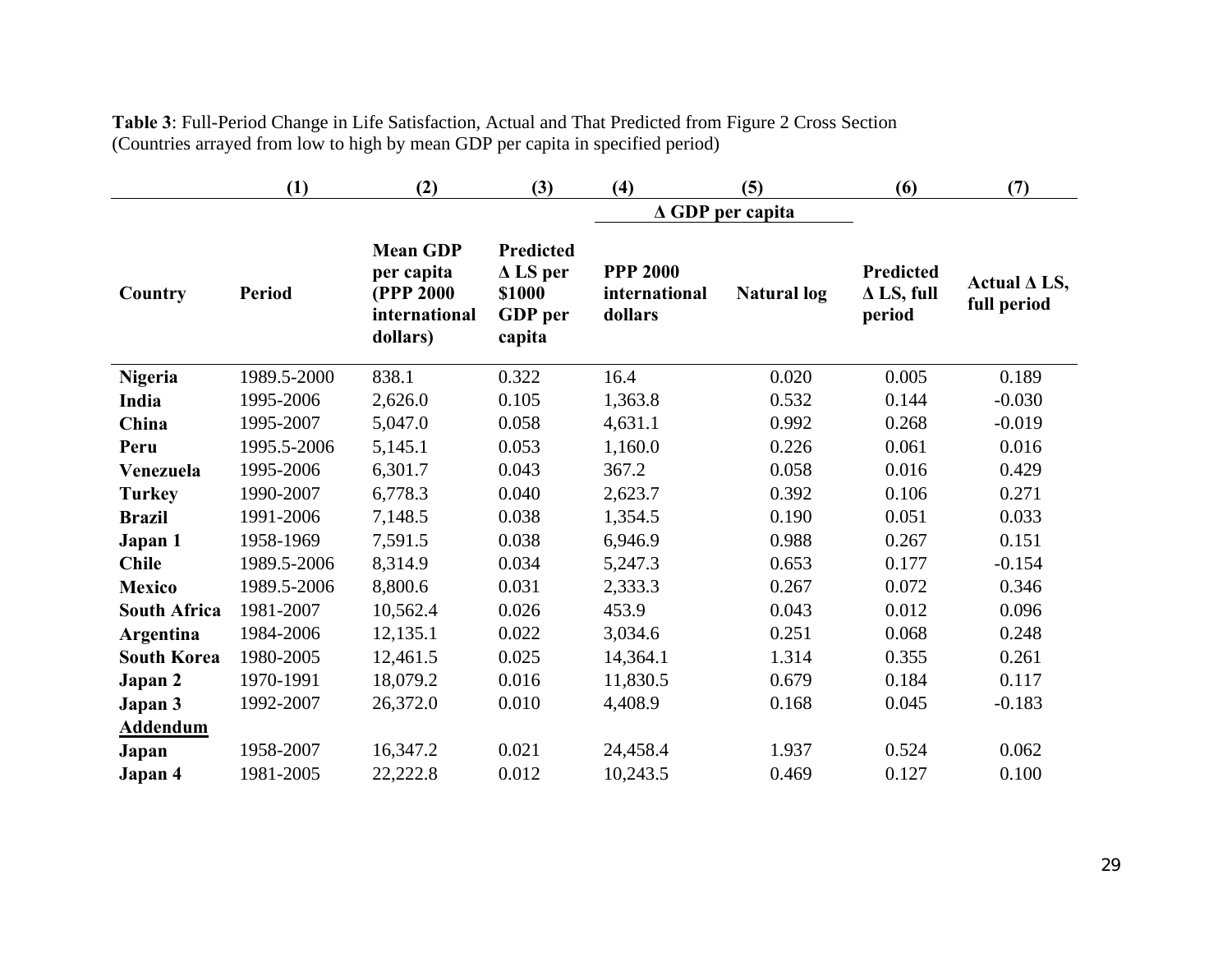**Table 4**: Full-Period Change in Financial Satisfaction, Actual and That Predicted from Figure 3 Cross-section (Countries arrayed from low to high by mean GDP per capita in specified period)

|                     | (1)           | (2)                                                                      | (3)                                                                | (4)                                         | (5)                | (6)                                      | (7)                                   |
|---------------------|---------------|--------------------------------------------------------------------------|--------------------------------------------------------------------|---------------------------------------------|--------------------|------------------------------------------|---------------------------------------|
|                     |               |                                                                          |                                                                    | $\triangle$ GDP per capita                  |                    |                                          |                                       |
| Country             | <b>Period</b> | <b>Mean GDP</b><br>per capita<br>(PPP 2000)<br>international<br>dollars) | <b>Predicted</b><br>$\Delta$ LS per<br>\$1000<br>GDP per<br>capita | <b>PPP 2000</b><br>international<br>dollars | <b>Natural log</b> | Predicted<br>$\Delta$ LS, full<br>period | Actual $\triangle$ LS,<br>full period |
| <b>Nigeria</b>      | 1989.5-2000   | 838.1                                                                    | 0.364                                                              | 16.4                                        | 0.020              | 0.006                                    | 0.475                                 |
| Peru                | 1994.5-2005   | 4,890.3                                                                  | 0.063                                                              | 970.0                                       | 0.199              | 0.061                                    | $-0.141$                              |
| China               | 1995-2007     | 5,047.0                                                                  | 0.065                                                              | 4,631.1                                     | 0.992              | 0.303                                    | $-0.070$                              |
| Venezuela           | 1994.5-2005   | 6,020.4                                                                  | 0.051                                                              | $-88.5$                                     | $-0.015$           | $-0.004$                                 | 0.208                                 |
| <b>Turkey</b>       | 1990-2007     | 6,778.3                                                                  | 0.046                                                              | 2,623.7                                     | 0.392              | 0.120                                    | 0.250                                 |
| <b>Brazil</b>       | 1991-2005     | 7,055.1                                                                  | 0.043                                                              | 1,167.8                                     | 0.166              | 0.051                                    | 0.130                                 |
| <b>Chile</b>        | 1989.5-2005   | 8,156.9                                                                  | 0.039                                                              | 4,931.2                                     | 0.624              | 0.190                                    | $-0.042$                              |
| <b>Mexico</b>       | 1989.5-2005   | 8,625.9                                                                  | 0.036                                                              | 1,983.9                                     | 0.231              | 0.071                                    | 0.762                                 |
| <b>South Africa</b> | 1990-2007     | 9,968.3                                                                  | 0.031                                                              | 1,642.2                                     | 0.165              | 0.050                                    | 0.604                                 |
| Argentina           | 1984-2005     | 11,663.5                                                                 | 0.026                                                              | 2,091.5                                     | 0.180              | 0.055                                    | 0.137                                 |
| <b>South Korea</b>  | 1980-2005     | 12,461.5                                                                 | 0.028                                                              | 14,364.1                                    | 1.314              | 0.401                                    | 0.231                                 |
| Japan 4             | 1981-2005     | 22,222.8                                                                 | 0.014                                                              | 10,243.5                                    | 0.469              | 0.143                                    | 0.032                                 |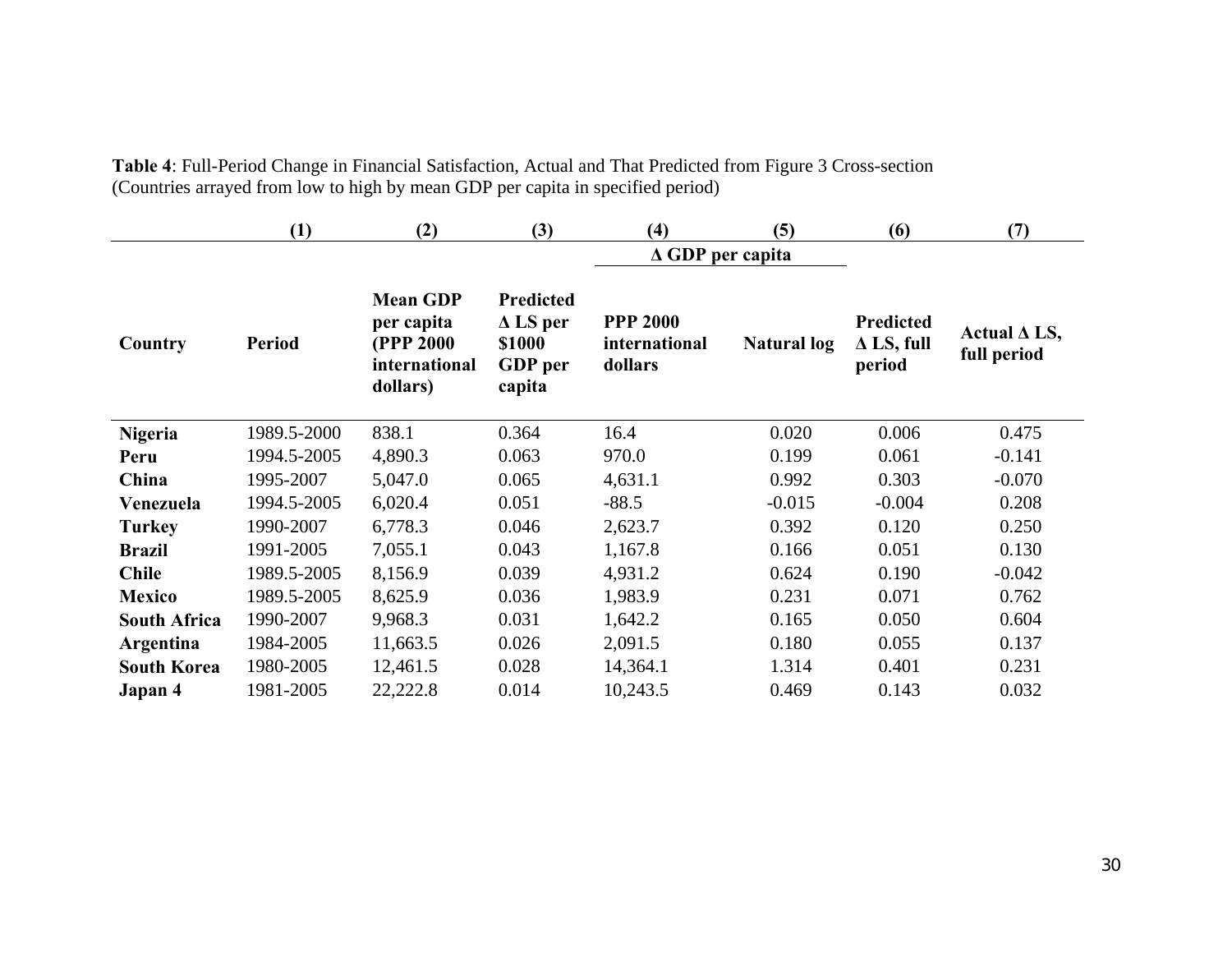| Table 5: Regression Relationships between Full-Period Actual Change in Subjective Well-Being |  |
|----------------------------------------------------------------------------------------------|--|
| and Change Predicted from WVS Cross-Section                                                  |  |

|                                                | <b>Actual Change</b> |                           |  |  |  |
|------------------------------------------------|----------------------|---------------------------|--|--|--|
|                                                | Life<br>satisfaction | Financial<br>satisfaction |  |  |  |
| <b>Predicted change</b>                        | -0.15191             | $-0.72643$                |  |  |  |
|                                                | [0.744]              | [0.305]                   |  |  |  |
| Constant                                       | 0.13662              | 0.30221                   |  |  |  |
|                                                | $[0.084] +$          | $[0.024]$ *               |  |  |  |
| <b>Observations</b>                            | 15                   | 12                        |  |  |  |
| R-squared                                      | 0.008                | 0.104                     |  |  |  |
| p values in brackets                           |                      |                           |  |  |  |
| $+$ significant at 10%; $*$ significant at 5%; |                      |                           |  |  |  |
| ** significant at 1%                           |                      |                           |  |  |  |

**Source:** Life satisfaction, Table 3, cols. 6 and 7; financial satisfaction, Table 4, cols. 6 and 7. For each country the change in SWB is measured over the full period spanned by the SWB data.

**Table 6:** Regression Relationships between Annual Growth Rates of Subjective Well-Being and GDP per capita

|                                                | $\left(1\right)$       | (2)                         |  |  |  |  |
|------------------------------------------------|------------------------|-----------------------------|--|--|--|--|
|                                                | A Life<br>satisfaction | A Financial<br>satisfaction |  |  |  |  |
| $\Delta$ GDP per capita                        | $-0.10084$             | $-0.4007$                   |  |  |  |  |
|                                                | [0.419]                | $[0.096]+$                  |  |  |  |  |
| Constant                                       | 1.08787                | 2.37295                     |  |  |  |  |
|                                                | $[0.050]$ *            | $[0.010]$ **                |  |  |  |  |
| <b>Observations</b>                            | 15                     | 12                          |  |  |  |  |
| R-squared                                      | 0.051                  | 0.252                       |  |  |  |  |
| p values in brackets                           |                        |                             |  |  |  |  |
| $+$ significant at 10%; $*$ significant at 5%; |                        |                             |  |  |  |  |
| ** significant at 1%                           |                        |                             |  |  |  |  |

**Source:** Col. 1 from Table 1, cols. 4 and 5; col. 2 from Table 2, cols. 4 and 5. Growth rates of SWB are in absolute amount per year; of GDP per capita, percent per year.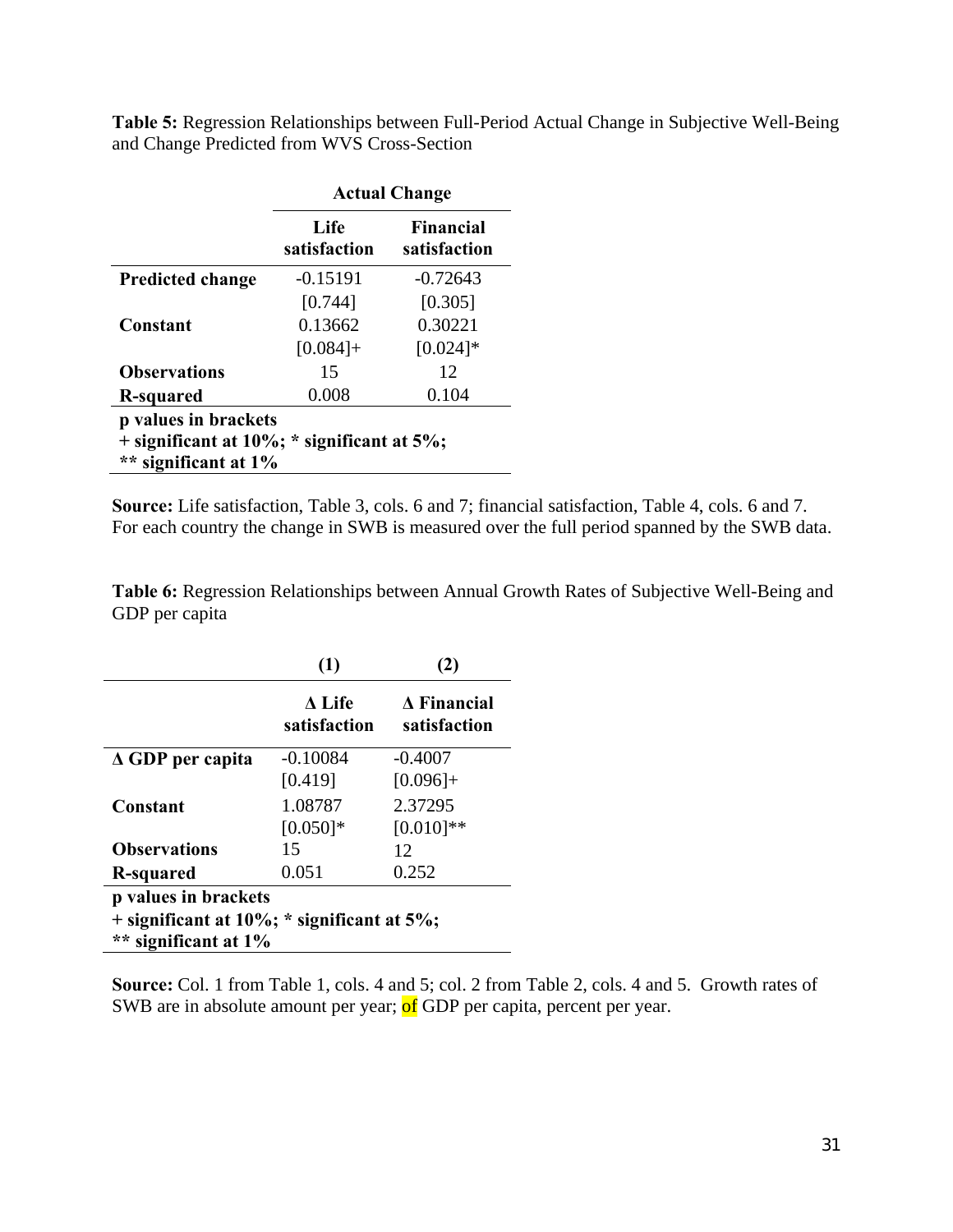

**Figure 1:** Annual Rate of Change in Life Satisfaction and Financial Satisfaction

**Source**: Column 4 of Tables 1 and 2. The fitted OLS regression is y = 0.47081+0.35442x; n=12; adjusted  $R^2 = 0.24$ ; t-statistics in parentheses. (1.19) (2.12)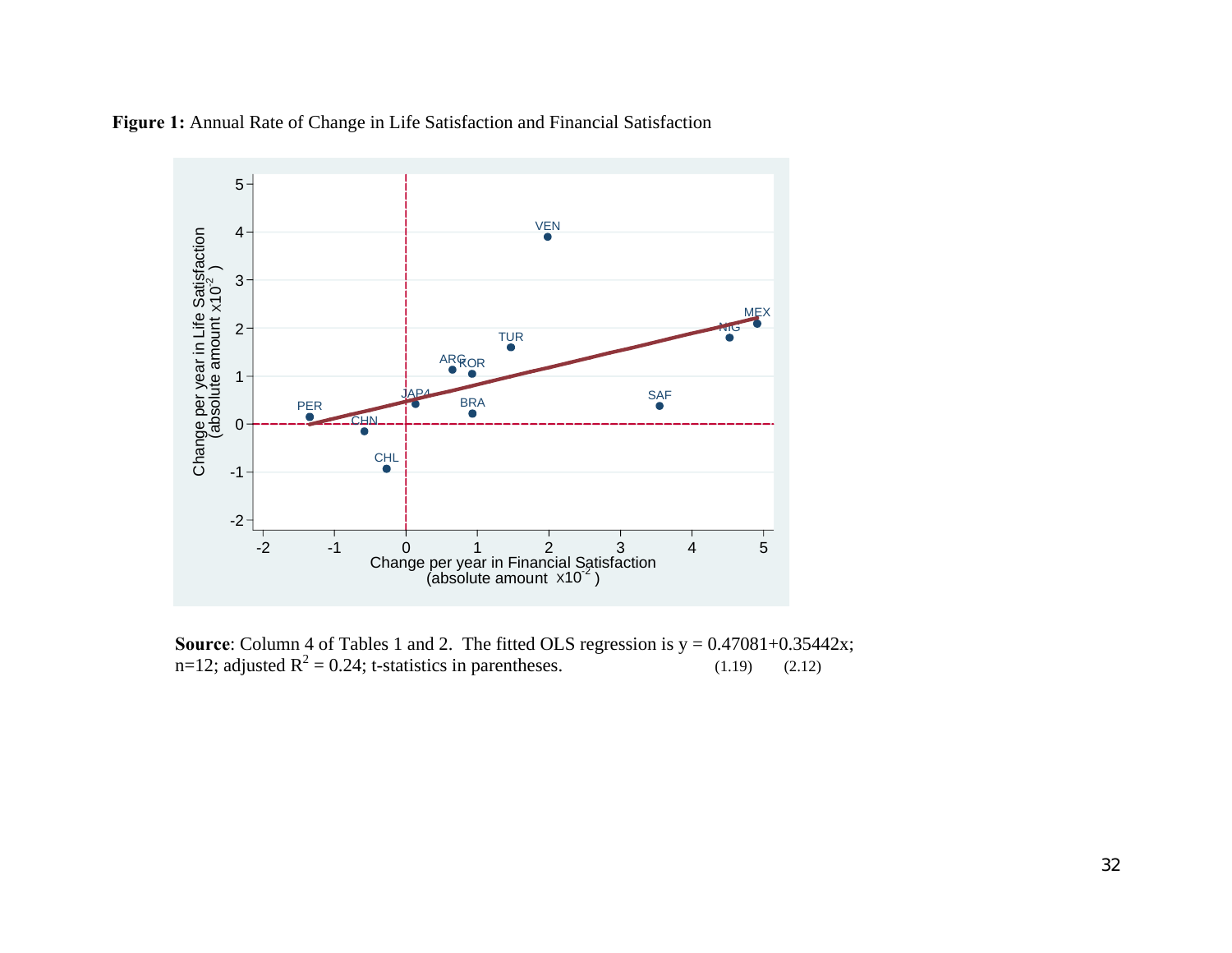

**Figure 2**: Regression of Life Satisfaction on GDP per capita, WVS Cross Section (GDP per capita on absolute scale; 195 observations for 89 countries)

**Source**: WVS, Waves 1-4. The fitted regression is  $y = 0.405 + 0.270\ln(x)$  (n=195, adjusted  $R^2 = 0.452$ ); t-statistics in parentheses.<br>(2.05) (12.68)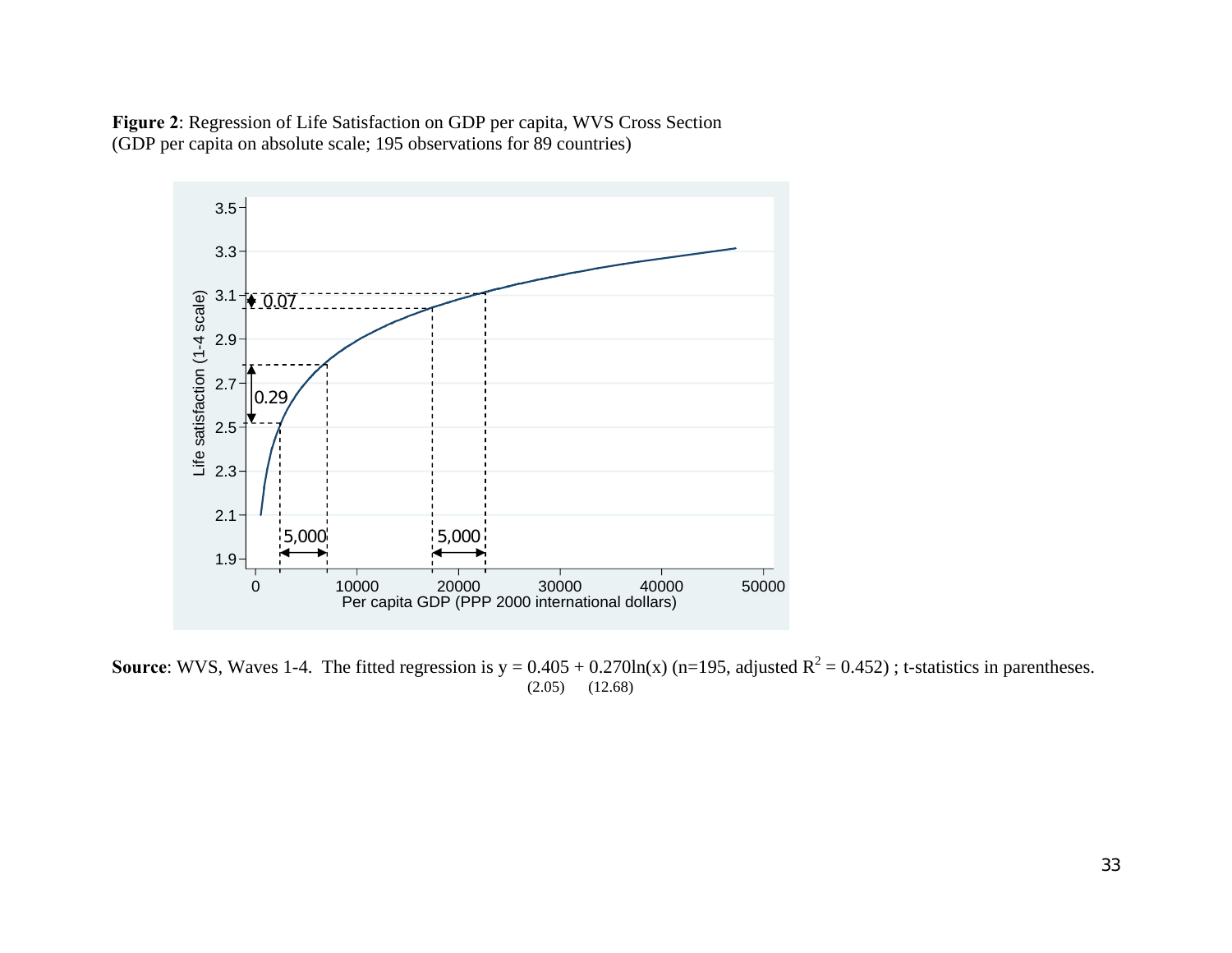



**Source:** WVS, Waves 1-4. The fitted regression is  $y = 0.338+0.305\ln(x)$  (n=136, adjusted  $R^2=0.31$ ); t-statistics in parentheses. (0.96) (7.85)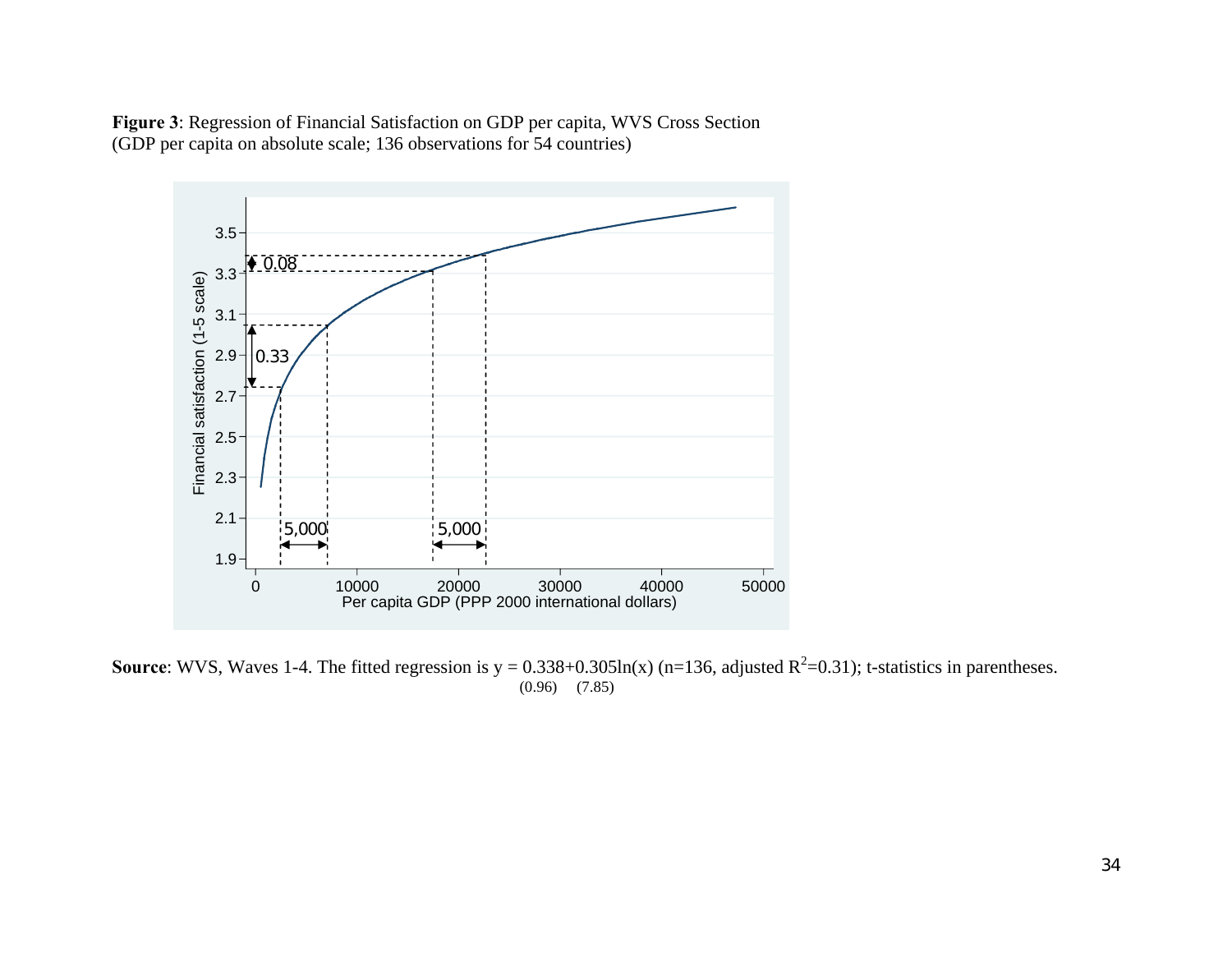**Figure 4**: Actual Change in Life Satisfaction and That Predicted from Change in GDP per capita Using WVS Cross Sectional Regression in Figure 2



**Source:** Table 3, columns 6 and 7; regression statistics, Table 5. For each country the change in life satisfaction is measured over the full period spanned by the life satisfaction data.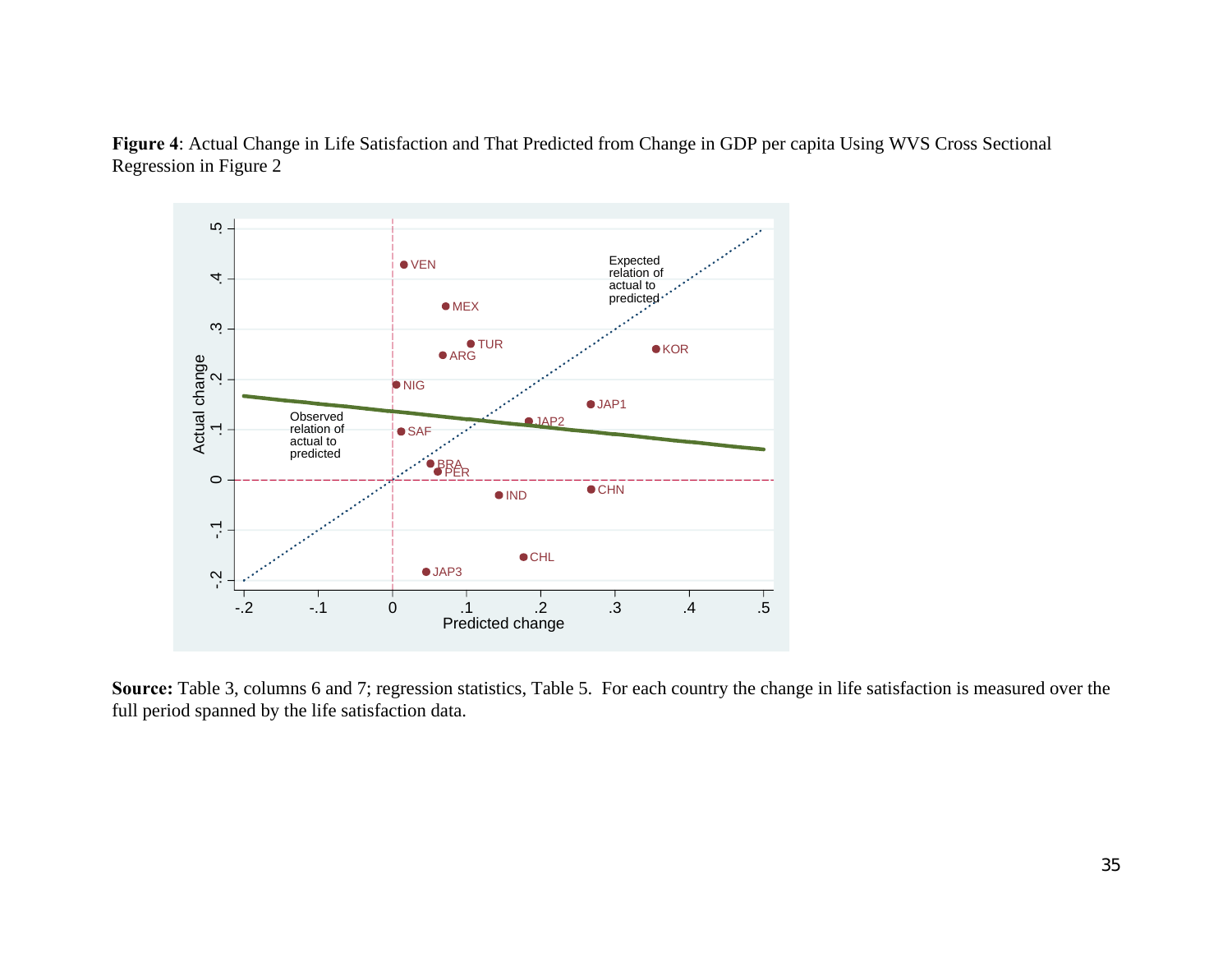



**Source:** Table 4, columns 6 and 7; regression statistics, Table 5. For each country the change in financial satisfaction is measured over the full period spanned by the financial satisfaction data.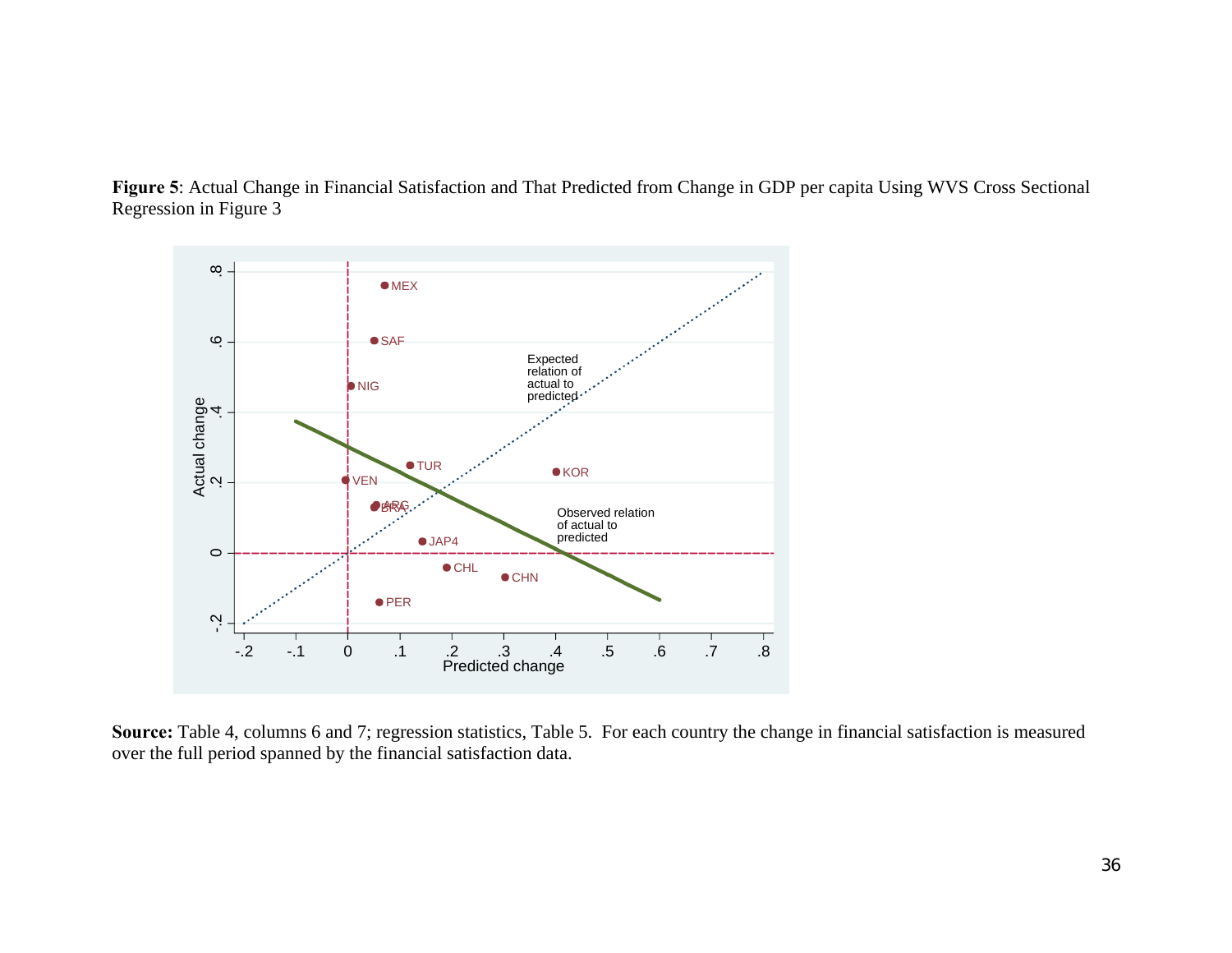**Figure 6**: Life Satisfaction and GDP per capita, WVS Cross-section (GDP per capita on logarithmic scale)



**Source**: The regression equation is the same as that for Figure 2.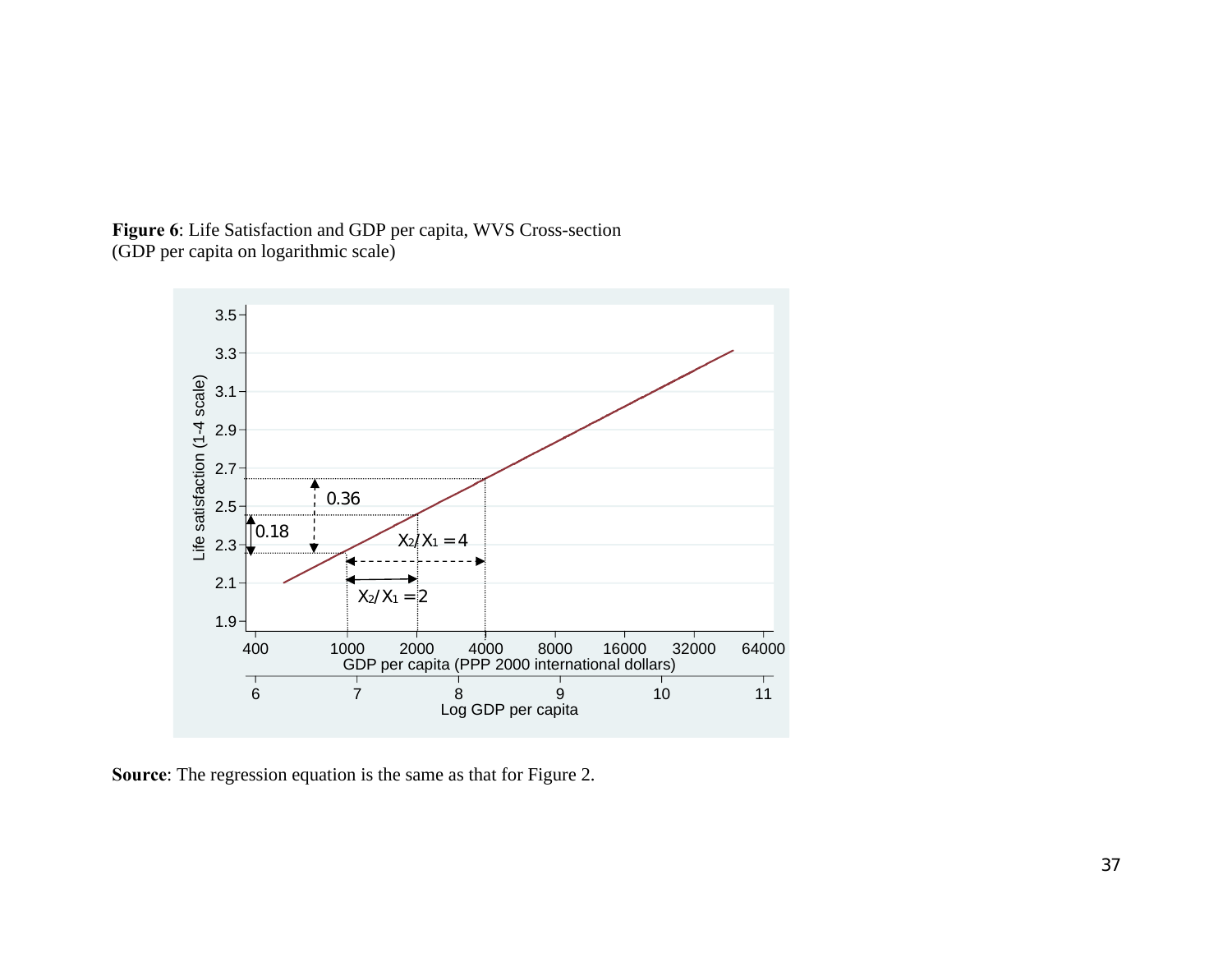



**Source**: The regression equation is the same as that for Figure 3.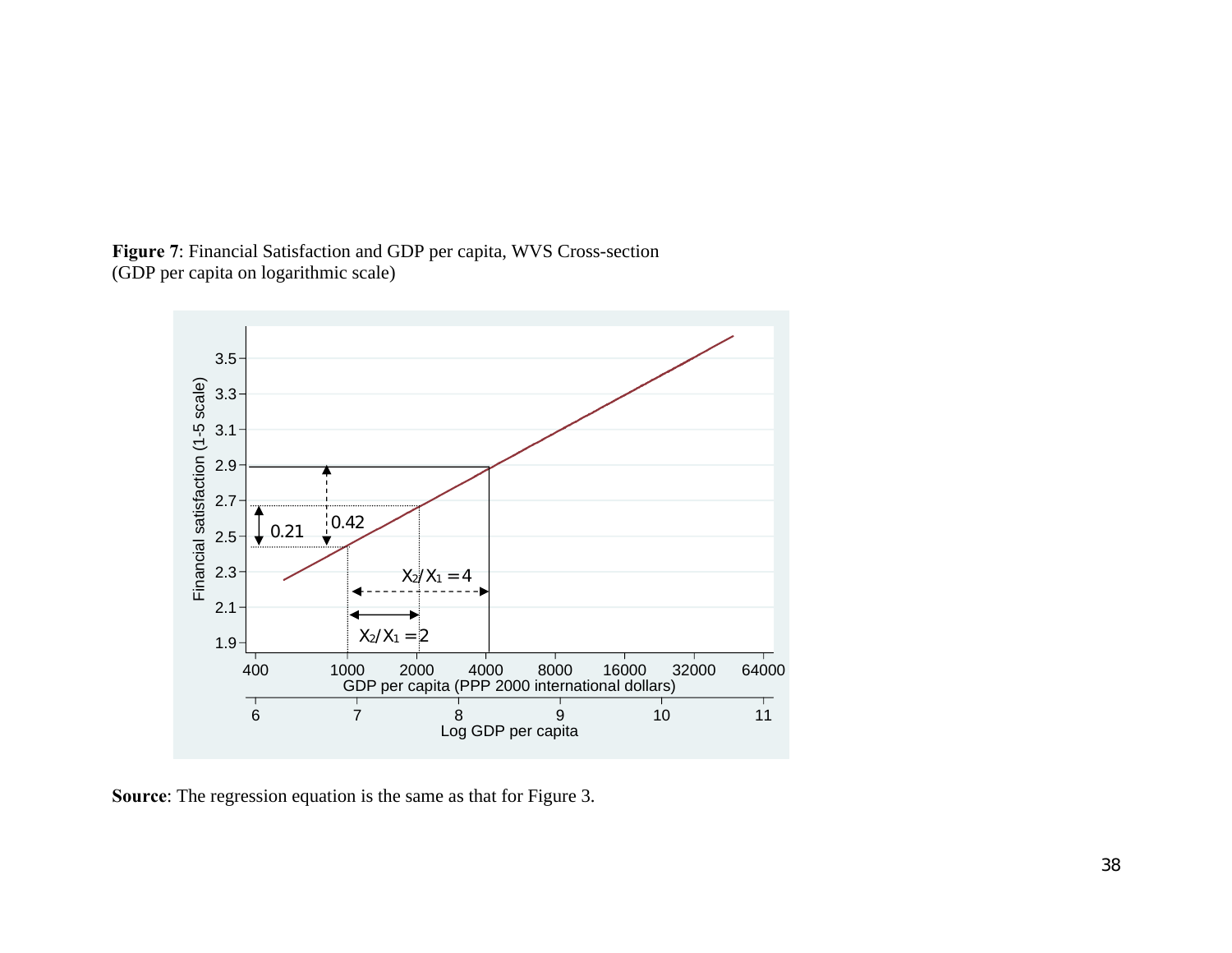

**Figure 8**: Annual Rate of Change in Life Satisfaction and in GDP per capita, Actual and That Predicted from WVS Cross Section

**Source**: Table 1, cols. 4 and 5; regression statistics, Table 6.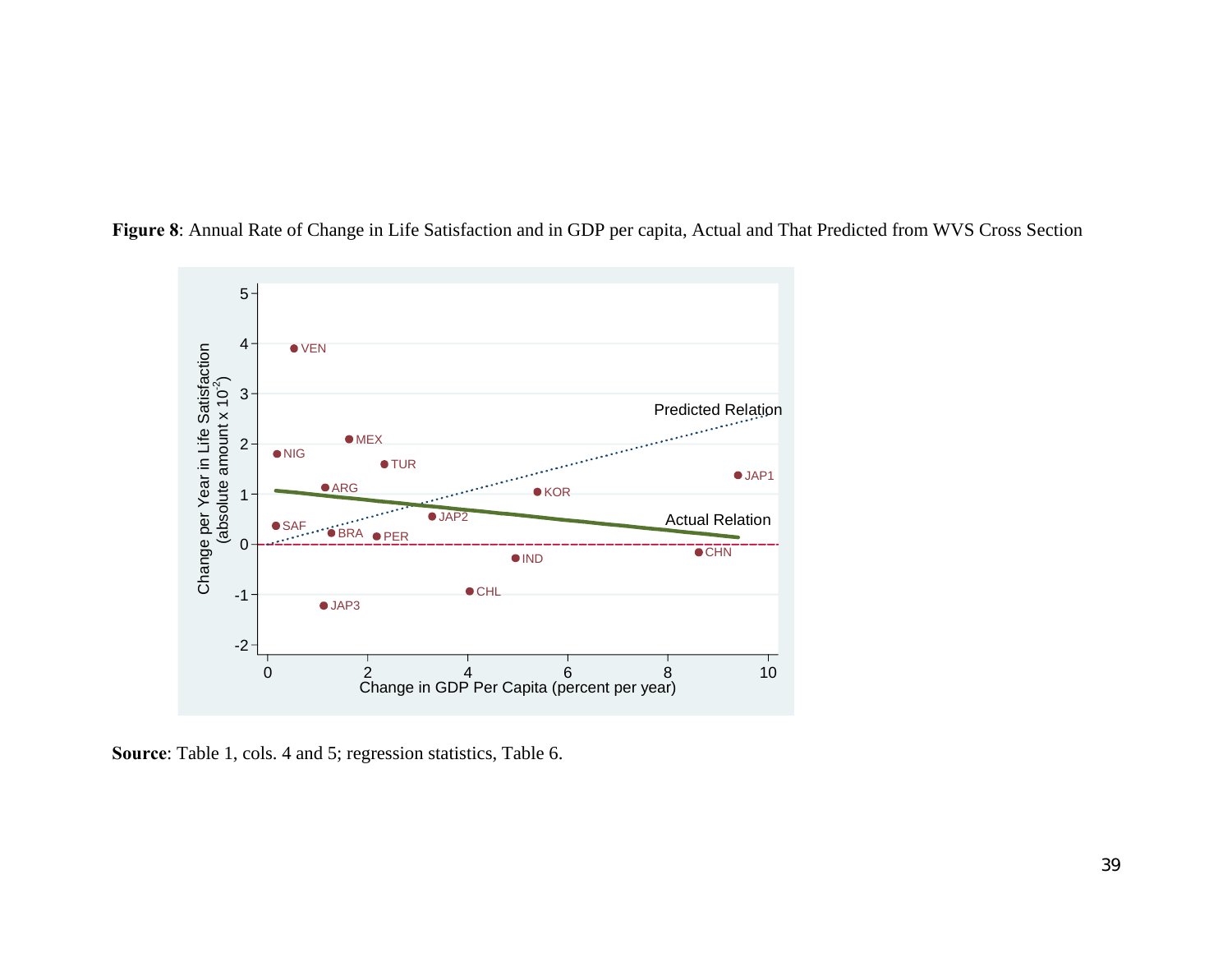



**Source**: Table 2, cols. 4 and 5; regression statistics, Table 6.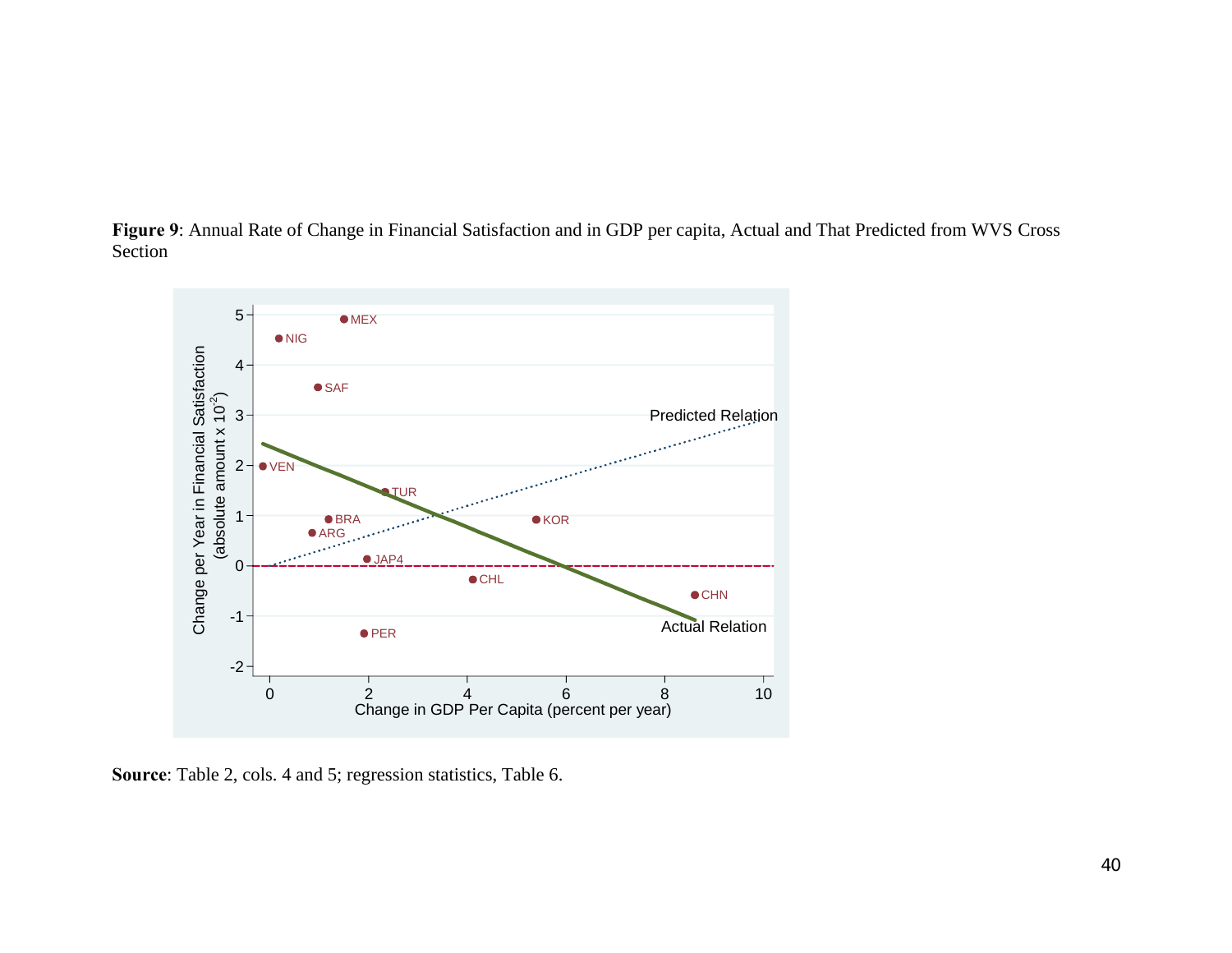#### **References**

Belson, W. A. (1966). "The Effects of Reversing the Presentation Order of Verbal Rating Scales," *Journal of Advertising Research*, 6, 30-37.

Bruni, L., and Pier L. P. (2005). *Economics and Happiness: Framing the Analysis*. Oxford, UK: Oxford University Press.

Cantril, Hadley. (1965). *The Pattern of Human Concerns.* New Brunswick, NJ: Rutgers University Press.

Chan, J. C. (1991). "Response-Order Effects in Likert-Type Scales," *Educational and Psychological Measurement,* 51, 531-540.

Clark, A.E., Frijters, P., and Shields, M.A. (2008). "Relative Income, Happiness, and Utility: An Explanation for the Easterlin Paradox and Other Puzzles," *Journal of Economic Literature*, 46(1), 95-144.

Commission on Growth and Development (2008). *The Growth Report: Strategies for Sustained Growth and Inclusive Development.* Washington, DC: The World Bank.

Di Tella, R., MacCulloch, R. J., and Oswald, A. J. (2001). "Preferences over Inflation and Unemployment: Evidence from Surveys of Happiness," *American Economic Review*, 91, 335- 341.

Easterlin, R. A. (1974). "Does Economic Growth Improve the Human Lot?" In Paul A. David and Melvin W. Reder (eds.) *Nations and Households in Economic Growth: Essays in Honor of Moses Abramovitz.* New York: Academic Press.

Easterlin, R. A. (2005). "Feeding the Illusion of Growth and Happiness: A Reply to Hagerty and Veenhoven," *Social Indicators Research*, 74(3), 429-443.

Easterlin, R. A. (2009 forthcoming). "Lost in Transition: Life Satisfaction on the Road to Capitalism," *Journal of Economic Behavior and Organization*. An earlier version appeared as IZA Discussion Paper 3409.

Easterlin, R. A. and Plagnol, A. C. (2008 forthcoming). "Life satisfaction and economic conditions in East and West Germany pre- and post-unification," *Journal of Economic Behavior and Organization*.

Easterlin, R. A., and Sawangfa, O. (2009). "Happiness and Domain Satisfaction: Theory and Evidence." In Amitava Krishna Dutt and Benjamin Radcliff (eds.) *Happiness, Economics, and Politics: New Lessons for Old Problems*. Northhampton, MA: Edwards Elgar Publishers. An earlier version appeared as IZA Discussion Paper 2584.

Easterly, W. (1999). "Life during Growth," *Journal of Economic Growth*, 4(3), 239-275.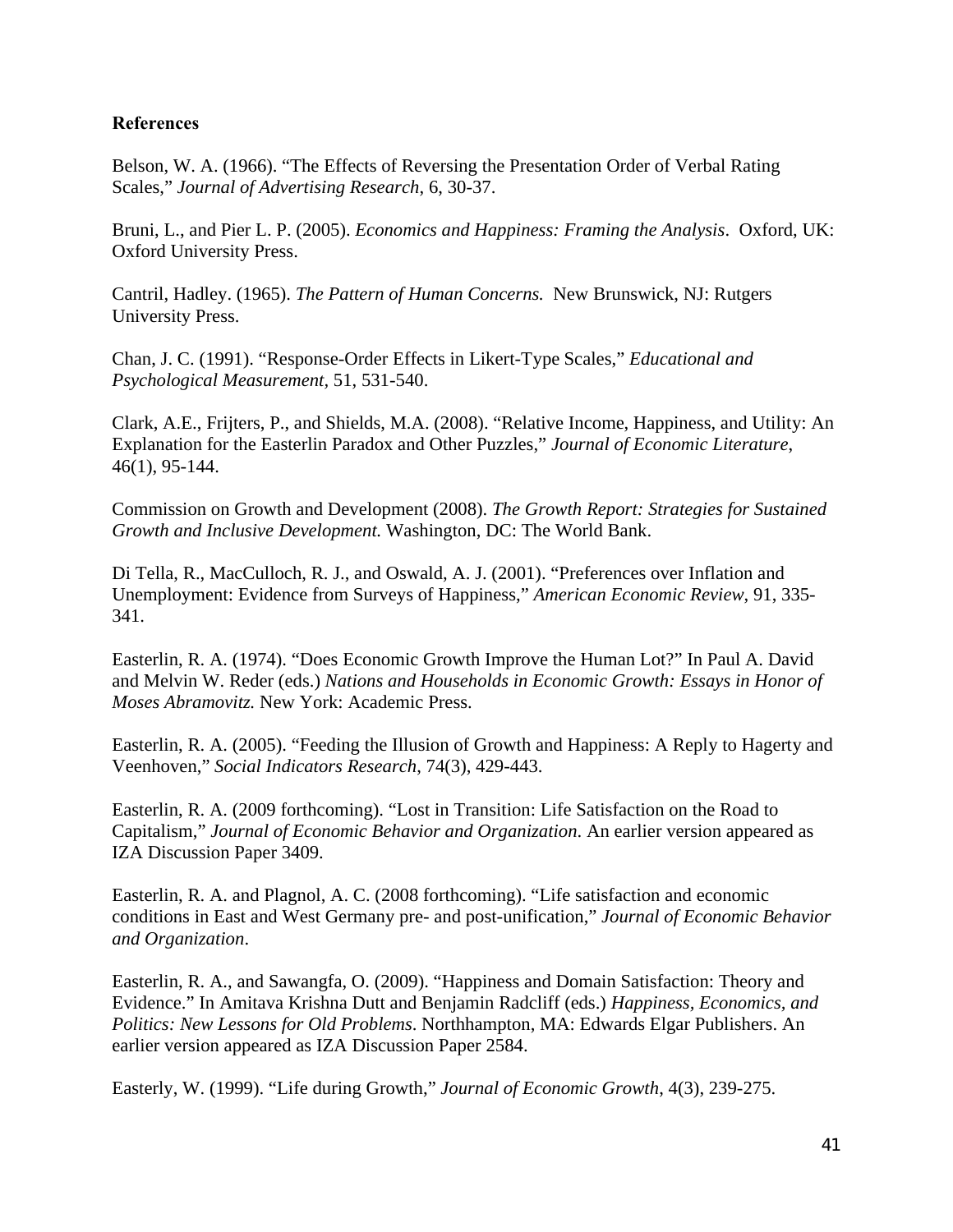European Bank for Reconstruction and Development (2007). "People in Transition," *Transition Report 2007.* London: European Bank for Redevelopment.

Frey, B. S., and Stutzer, A. (2002). *Happiness and Economics: How The Economy and Institutions Affect Well-Being.* Princeton, NJ: Princeton University Press.

Hagerty, M. R., and Veenhoven, R. (2003). "Wealth and Happiness Revisited – Growing National Income *Does* go with Greater Happiness," *Social Indicators Research*, 64, 1-27.

Hagerty, M. R., and Veenhoven, R. (2006). "Rising Happiness in Nations 1946-2004: A Reply to Easterlin," *Social Indicators Research*, 76, 421-436.

Helliwell, J.F. and Putnam, R.D. (2004). "The Social Context of Well-Being" *Phil. Trans. R. Soc. Lond.* B, 359, 1435-1446.

Heston, A., Summers, R., and Aten, B. (2006, September). *Penn World Table Version 6.2*. Center for International Comparisons of Production, Income and Prices, University of Pennsylvania. (URL: http://pwt.econ.upenn.edu/php\_site/pwt\_index.php accessed on February 14, 2008)

Hirata, J. (2001). "Happiness and Economics: Enriching Economic Theory with Empirical Psychology," Unpublished Master thesis, Maastricht University, Maastricht.

Kusago, T. (2007). "Rethinking of Economic Growth and Life Satisfaction in Post-WWII Japan – A Fresh Approach," *Social Indicators Research*, 81, 79-102.

Layard, R. (2005). *Happiness: Lessons from a New Science*. New York: Penguin Press.

Lelkes, O. (2006). "Tasting Freedom: Happiness, Religion and Economic Transition," *Journal of Economic Behavior and Organization*, 59, 173-194.

Møller, V. (1998). "Quality of Life in South Africa: Post-Apartheid Trends," *Social Indicators Research*, 43, 27-68.

Møller, V. (2001). "Happiness Trends under Democracy: Where will the New South African Setlevel Come to Rest?" *Journal of Happiness Studies*, 2, pp. 33-53.

Møller, V. (2007). "Researching Quality of Life in A Developing Country: Lessons from the South Africa Case." In Gough, I. and McGregor, J.A. (eds.) *Wellbeing in Developing Countries: From Theory to Research*. Cambridge: Cambridge University Press, pp. 242-258.

Saris, W.E., Andreenkova, A., (2001). "Following Changes in Living Conditions and Happiness in Post Communist Russia: the Russet Panel," *Journal of Happiness Studies* 2(2), 95-109.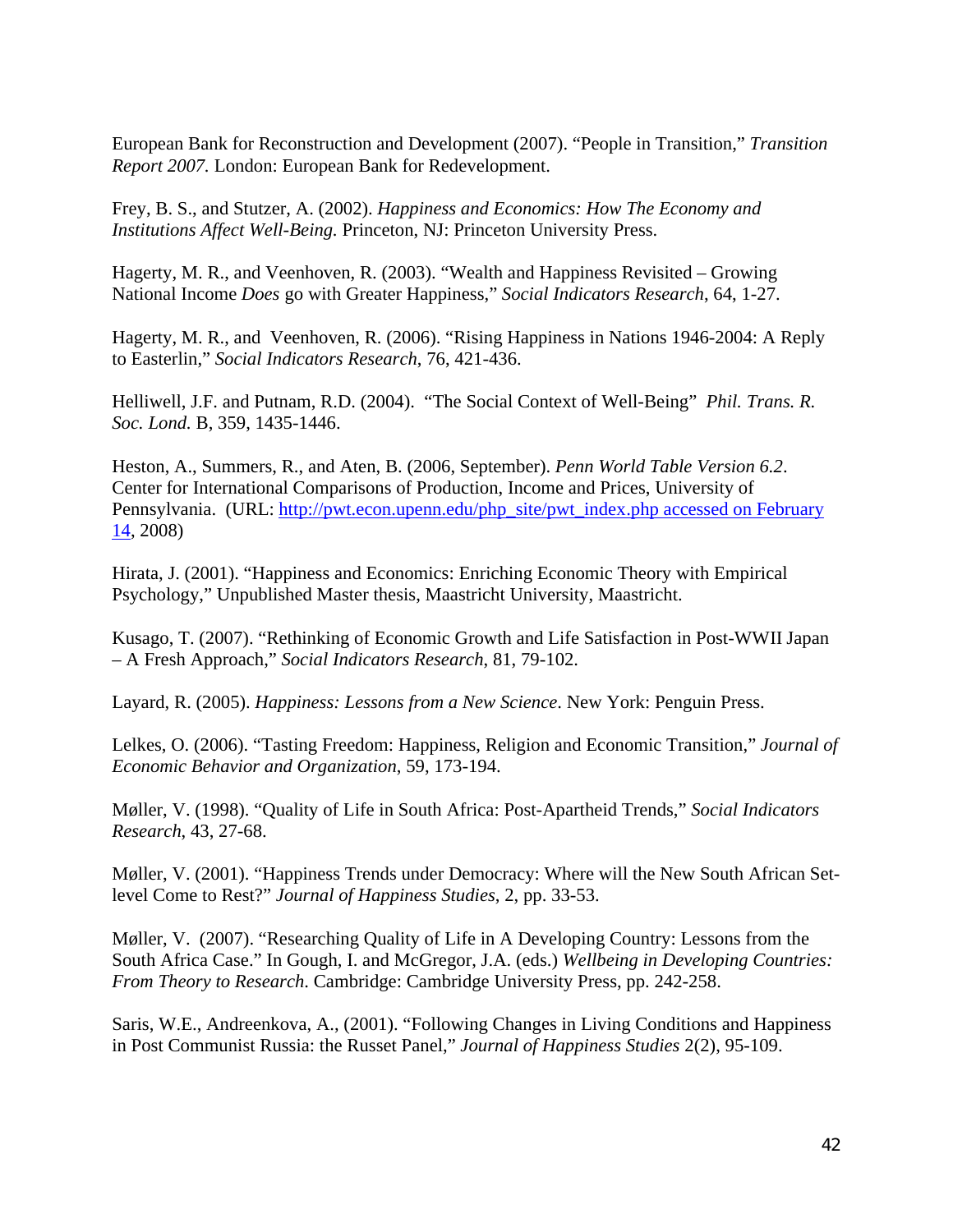Saris, W.E., Veenhoven, R., Scherpenzeel, A.C., Bunting, B. (eds) (1995). *A Comparative Study of Satisfaction with Life in Europe.* Budapest: Eötvös University Press.

Schuman, H., and Presser, S. (1981). *Questions and Answers in Attitude Surveys: Experiments on Question Form, Wording and Context*. New York: Academic Press.

Stevenson, B., and Wolfers, J. (2008). "Economic Growth and Subjective Well-Being: Reassessing the Easterlin Paradox," IZA Discussion Paper 3654, Institute for the Study of Labor.

Van Praag, B. M. S., and Ferrer-i-Carbonell, A. (2004) *Happiness Quantified: A Satisfaction Calculus Approach*. Oxford, UK: Oxford University Press.

Veenhoven, R. (2001). "Are the Russians as Unhappy as They Say They Are?" *Journal of Happiness Studies,* 2(2), 111-136.

World and European Values Surveys Four Wave Integrated File, 1981-2004, v.20060423, 2006. World Value Survey Association (www.worldvaluessurvey.org) and European Values Study Foundation (www.europeanvalues.nl).

World Development Indicators. World Bank. Retrieved from February 26, 2008 to June 11, 2008 from http://go.worldbank.org/IW6ZUUHUZ0.

World Values Survey 2005 Official Data File, v.20081015, 2008. World Values Survey Association (www.worldvaluessurvey.org). Aggregate File Producer: ASEP/JDS, Madrid.